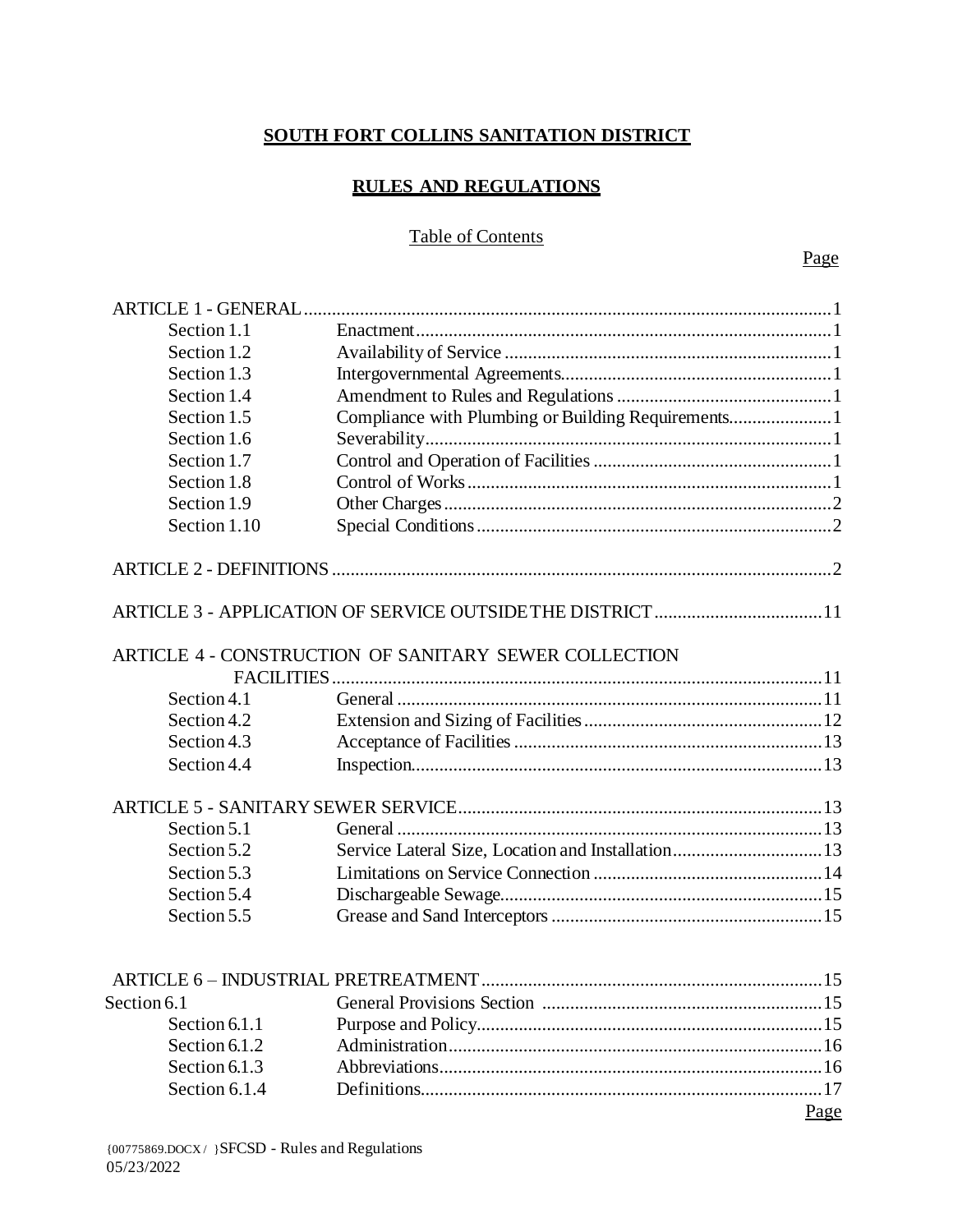| Section 6.2   |                                                              |      |
|---------------|--------------------------------------------------------------|------|
| Section 6.2.1 |                                                              |      |
| Section 6.2.2 | National Categorical Pretreatment Standards 19               |      |
| Section 6.2.3 |                                                              |      |
| Section 6.2.4 |                                                              |      |
| Section 6.2.5 |                                                              |      |
| Section 6.2.6 |                                                              |      |
| Section 6.2.7 |                                                              |      |
| Section 6.3   |                                                              |      |
| Section 6.3.1 |                                                              |      |
| Section 6.3.2 |                                                              |      |
| Section 6.3.3 | Accidental Discharge/Slug Discharge Control Plan24           |      |
| Section 6.3.4 |                                                              |      |
| Section 6.4   |                                                              |      |
| Section 6.4.1 |                                                              |      |
| Section 6.4.2 | Individual Wastewater Discharge Permit Requirement24         |      |
| Section 6.4.3 | Individual Wastewater Discharge Permitting: Existing         |      |
|               |                                                              |      |
| Section 6.4.4 | Individual Wastewater Discharge Permitting: New              |      |
|               |                                                              |      |
| Section 6.4.5 | <b>Individual Wastewater Discharge Permit Applications</b>   |      |
|               |                                                              |      |
| Section 6.4.6 | Wastewater Discharge Permitting: General Permits - Not Used  |      |
|               |                                                              |      |
| Section 6.4.7 |                                                              |      |
| Section 6.4.8 | Individual Wastewater Discharge Permit Decisions27           |      |
| Section 6.5   | Individual Wastewater Discharge Permit Issuance27            |      |
| Section 6.5.1 |                                                              |      |
| Section 6.5.2 | Individual Wastewater Discharge Permit Contents 28           |      |
| Section 6.5.3 |                                                              |      |
| Section 6.5.4 |                                                              |      |
| Section 6.5.5 | Individual Wastewater Discharge Permit Transfer30            |      |
| Section 6.5.6 | Individual Wastewater Discharge Permit Revocation 31         |      |
| Section 6.5.7 | Individual Wastewater Discharge Permit Reissuance32          |      |
| Section 6.5.8 | Regulation of Waste Received from Other Jurisdictions32      |      |
| Section 6.6   |                                                              |      |
| Section 6.6.1 |                                                              |      |
| Section 6.6.2 |                                                              |      |
|               |                                                              |      |
| Section 6.6.3 | Reports on Compliance with Categorical Pretreatment Standard |      |
|               |                                                              |      |
| Section 6.6.4 |                                                              |      |
| Section 6.6.5 |                                                              |      |
| Section 6.6.6 |                                                              |      |
| Section 6.6.7 |                                                              |      |
| Section 6.6.8 | Notice of Violation/Repeat Sampling and Reporting 37         |      |
|               |                                                              | Page |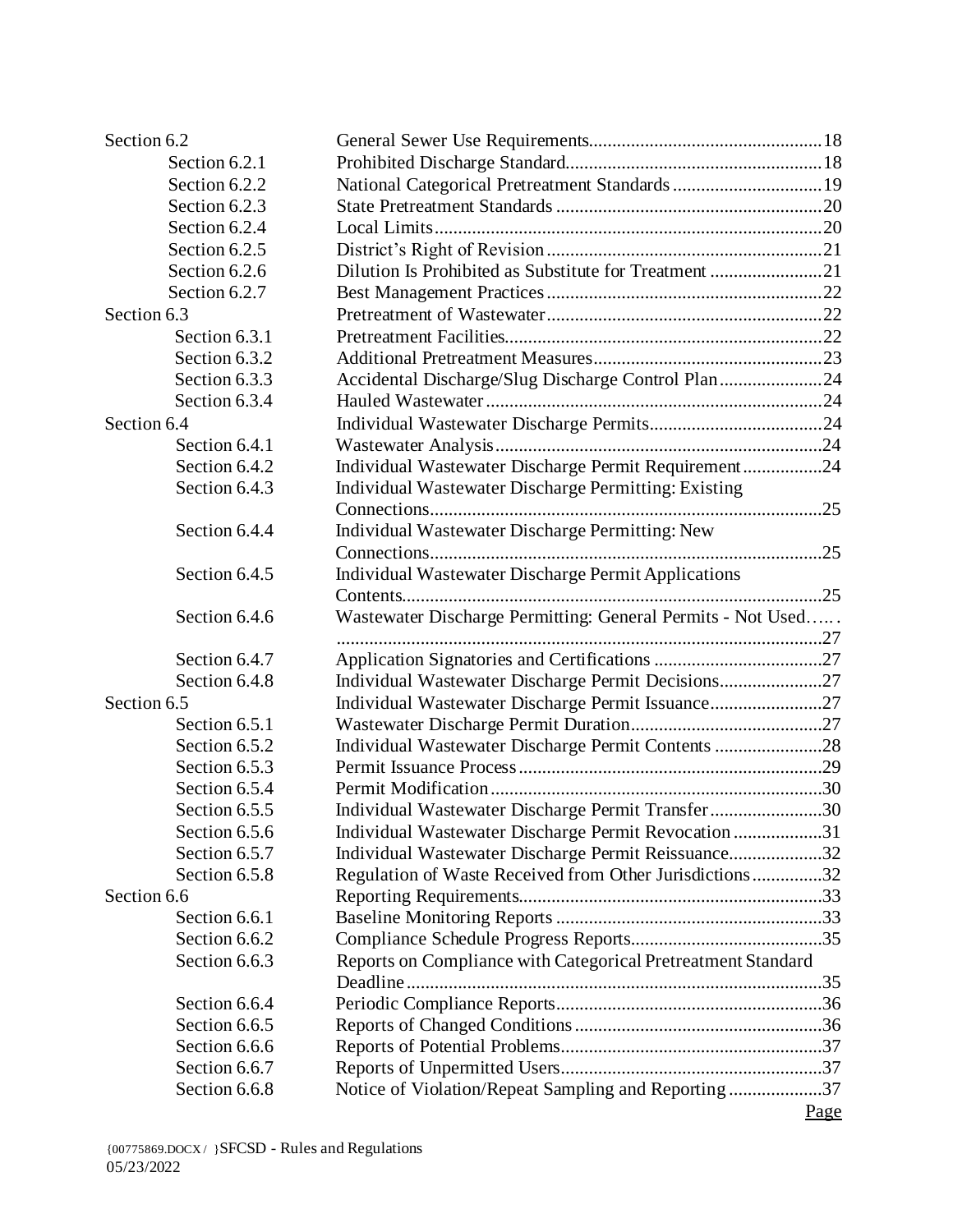| Section 6.6.9  | Notification of the Discharge of Hazardous Waste37   |     |
|----------------|------------------------------------------------------|-----|
| Section 6.6.10 |                                                      |     |
| Section 6.6.11 |                                                      |     |
| Section 6.6.12 |                                                      |     |
| Section 6.6.13 |                                                      |     |
| Section 6.6.14 |                                                      |     |
| Section 6.7    |                                                      |     |
| Section 6.7.1  |                                                      |     |
| Section 6.7.2  |                                                      |     |
| Section 6.8    |                                                      |     |
| Section 6.9    | Publication of Users in Significant Noncompliance 42 |     |
| Section 6.10   |                                                      |     |
| Section 6.10.1 |                                                      |     |
| Section 6.10.2 |                                                      |     |
| Section 6.10.3 |                                                      |     |
| Section 6.10.4 |                                                      |     |
| Section 6.10.5 |                                                      |     |
| Section 6.10.6 |                                                      |     |
| Section 6.10.7 |                                                      |     |
| Section 6.10.8 |                                                      |     |
| Section 6.11   |                                                      |     |
| Section 6.11.1 |                                                      |     |
| Section 6.11.2 |                                                      |     |
| Section 6.11.3 |                                                      |     |
| Section 6.11.4 |                                                      |     |
| Section 6.12   |                                                      |     |
| Section 6.12.1 |                                                      |     |
| Section 6.12.2 |                                                      |     |
| Section 6.12.3 |                                                      |     |
| Section 6.12.4 |                                                      |     |
| Section 6.12.5 |                                                      |     |
| Section 6.12.6 |                                                      |     |
| Section 6.12.7 | Informant Rewards                                    | .49 |
| Section 6.12.8 |                                                      |     |
| Section 6.13   | Affirmative Defenses to Discharge Violations 50      |     |
| Section 6.13.1 |                                                      |     |
| Section 6.13.2 |                                                      |     |
| Section 6.13.3 |                                                      |     |
| Section 6.14   |                                                      |     |
| Section 6.15   |                                                      |     |
| Section 6.15.1 |                                                      |     |
| Section 6.15.2 |                                                      |     |
| Section 6.16   |                                                      |     |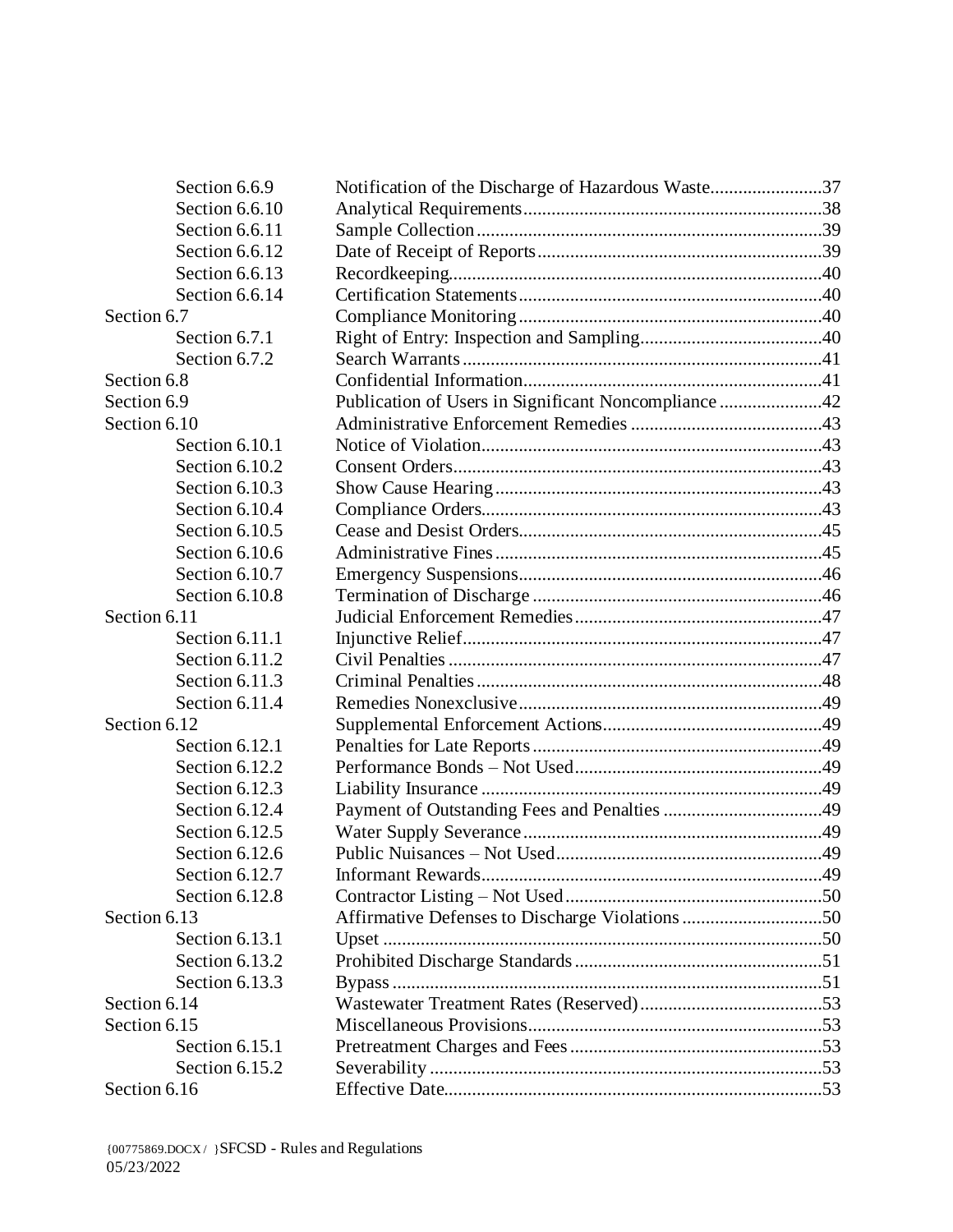# Page

| Section 7.1  |  |
|--------------|--|
| Section7.2   |  |
| Section 7.3  |  |
| Section 7.4  |  |
| Section 7.5  |  |
| Section 7.6  |  |
| Section 7.7  |  |
| Section 7.8  |  |
| Section 7.9  |  |
| Section 7.10 |  |
|              |  |
|              |  |
| Section 8.1  |  |
| Section 8.2  |  |
| Section 8.3  |  |
| Section 8.4  |  |
| Section 8.5  |  |
| Section 8.6  |  |
| Section 8.7  |  |
| Section 8.8  |  |
| Section 8.9  |  |
| Section 8.10 |  |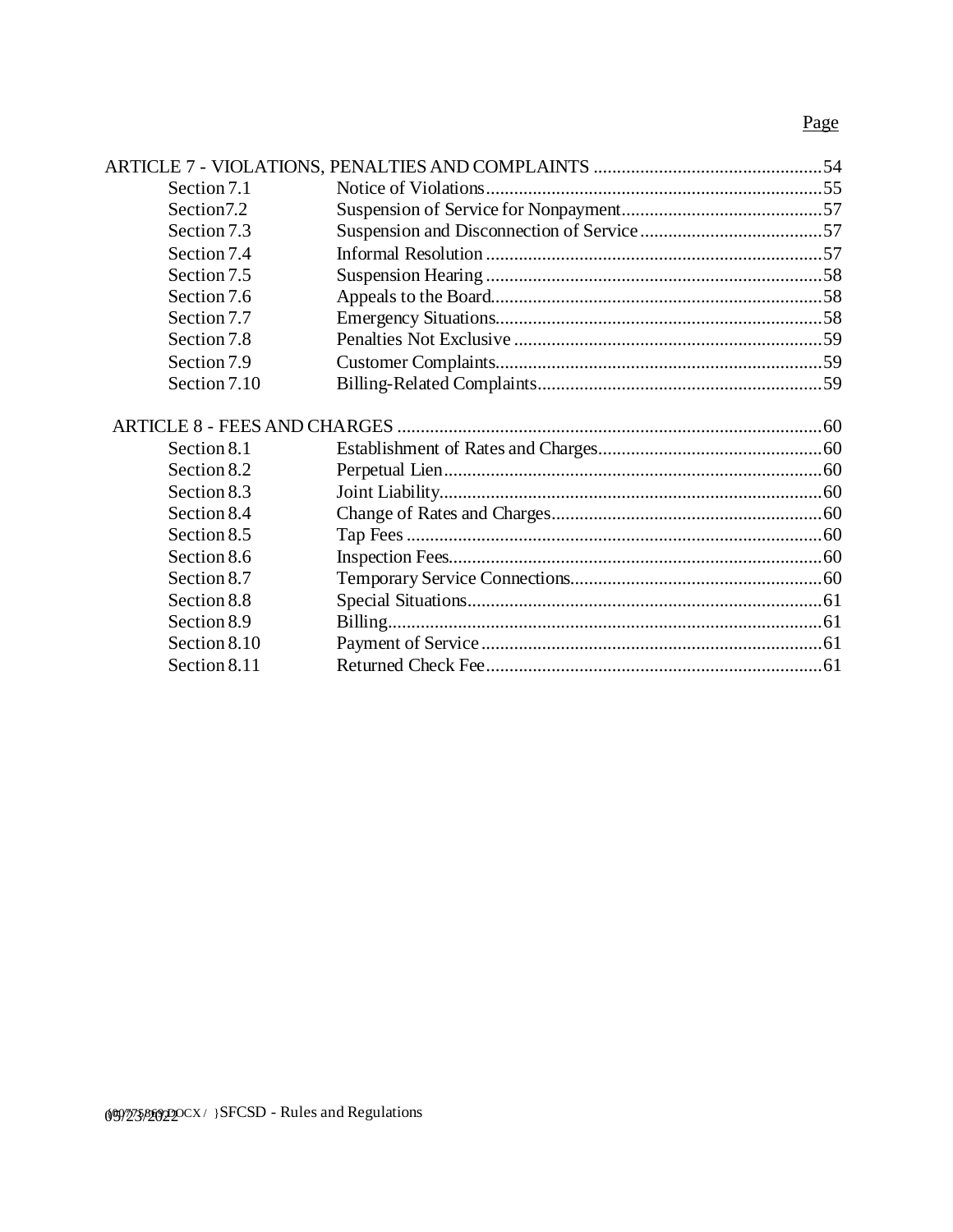#### **ARTICLE 1**

#### **GENERAL**

**Section 1.1 Enactment.** These Rules and Regulations are adopted by the Board of Directors of South Fort Collins Sanitation District ("District") in accordance with the authority contained in Title 32, Article I, Part 10,C.R.S.

**Section 1.2 Availability of Service.** Sanitary sewer service shall be available in accordance with these Rules and Regulations and on the basis of the charges established therefor and subject to all penalties and charges for violation thereof, or any applicable statutes and subject to the availability of facilities andcapacity.

**Section 1.3 Intergovernmental Agreements.** The District is the owner of a sewage treatment plant and related appurtenances located in Larimer County, Colorado. Sanitary sewer service provided by the District to its customers is subject to the terms and conditions of various Intergovernmental Agreements entered into by and between the District and Spring Canyon Water and Sanitation District, the Town of Timnath, the City of Fort Collins and the City of Loveland.

**Section 1.4 Amendment to Rules and Regulations.** These Rules and Regulations may be modified, amended, altered, revised and restated from time to time, except as otherwise provided in the Intergovernmental Agreements described in Section 1.3 above. These Rules and Regulations shall at all times comply with the "Rules and Regulations" promulgated pursuant to said Amended Intergovernmental Agreement.

**Section 1.5 Compliance with Plumbing or Building Requirements.** Nothing herein provided shall be deemed to relieve any Person from compliance with the plumbing codes or building codes of the City of Loveland, City of Fort Collins**,** Town of Windsor, Town of Timnath and/or County of Larimer,Colorado, or any other state or local plumbing or building requirements.

**Section 1.6 Severability.** If any section, subsection, sentence, clause or phrase of these Rules and Regulations is held to be invalid or unconstitutional for any reason, such decision shall not affect the remaining portions of these Rules and Regulations.

**Section 1.7 Control and Operation of Facilities.** All sanitary sewer facilities shall be under the management of the District Manager and the control of the Board. No other Person shall have any right to enter upon, inspect, operate, adjust, change, alter, move or relocate any portion of the District's Facilities.

{00775869.DOCX / }SFCSD - Rules and Regulations 05/23/2022 **Section 1.8 Control of Works.** If, for any reason, the District deems it necessary to delay or stop work on any sanitary sewer facilities to be connected to the District's Facilities, a stop order by the District Manager shall be issued and delivered to the Customer or Person doing the job. Work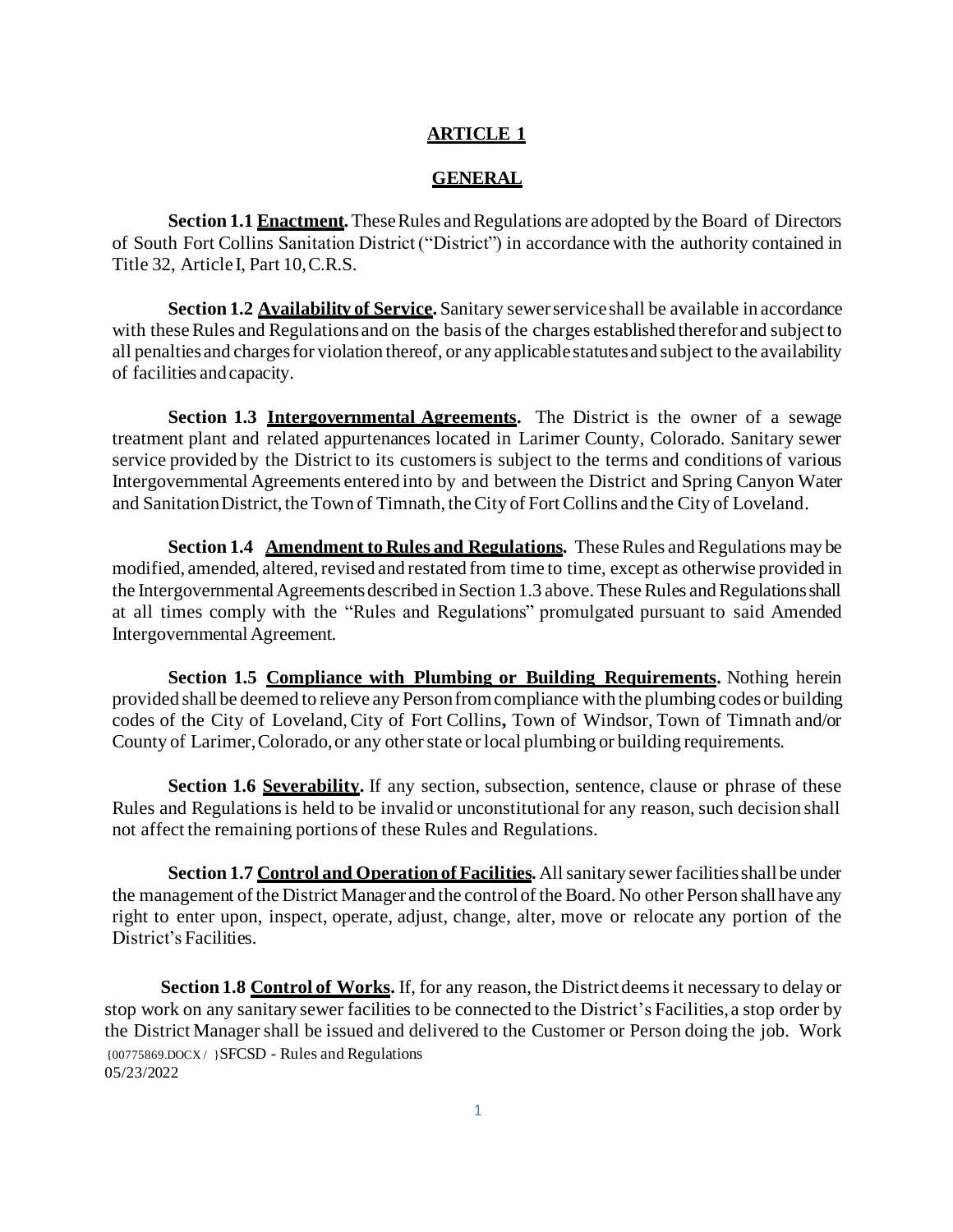shall cease in an orderly manner with proper safety measures and adequate protectionfor materials, equipment, property and other phases of the job. Work shall not be resumed until issuance of a proceed order. Such decision shall not be the basis of any claim by the Customer or Person or concern for direct, indirect, consequential or other damage by reason of such action, but may be appealed to the Board for review.

**Section 1.9 Other Charges.** Whenever any Person, Owner or Customer fails to perform any act required by these Rules and Regulations, performs any such act in a negligent manner or performs any act prohibited by these Rules and Regulations, the District may, at its discretion, correct any problem created thereby. In such event, all costs incurred by the District shall be charged to and paid pursuant to Article 7 thereof. Such charge shall be a lien against the property served until paid.

**Section 1.10 Special Conditions.** Any presently installed sanitary sewer collection facility which does not meet the requirements of this Article but which was in compliance with the Rules and Regulations at the time of installation and which has been properly maintained, except for the inspection and maintenance requirements, need not be upgraded, so long as the District Manager is assured that said facilities will satisfactorily protect the District's Facilities and the public. Whenever the existing facilities are moved from their present location or require replacement as determined by the District Manager or when the District Manager finds that the device constitutes a hazard to health, the facilities shall be replaced by meeting the current requirements of these Rules and Regulations.

## **ARTICLE 2**

## **DEFINITIONS**

Unless a provision explicitly states otherwise, the following terms and phrases, as used in this chapter, shall have the meanings hereinafter designated:

Act or the Act. The Federal Water Pollution Control Act, also known as the Clean Water Act, as amended, 33 U.S.C. 1251, et seq.

Approval Authority. The appropriate Regional Administrator of the EPA.

Authorized or Duly Authorized Representative.

(1) If the industrial user is a corporation:

- a. The president, secretary, treasurer, or a vice-president of the corporation in charge of a principal business function, or any other person who performs similar policy or decision-making functions for the corporation; or
- {00775869.DOCX / }SFCSD Rules and Regulations b. The manager of one or more manufacturing, production, or operating facilities, provided the manager is authorized to make management decisions that govern the operation of the regulated facility including having the explicit or implicit duty of

05/23/2022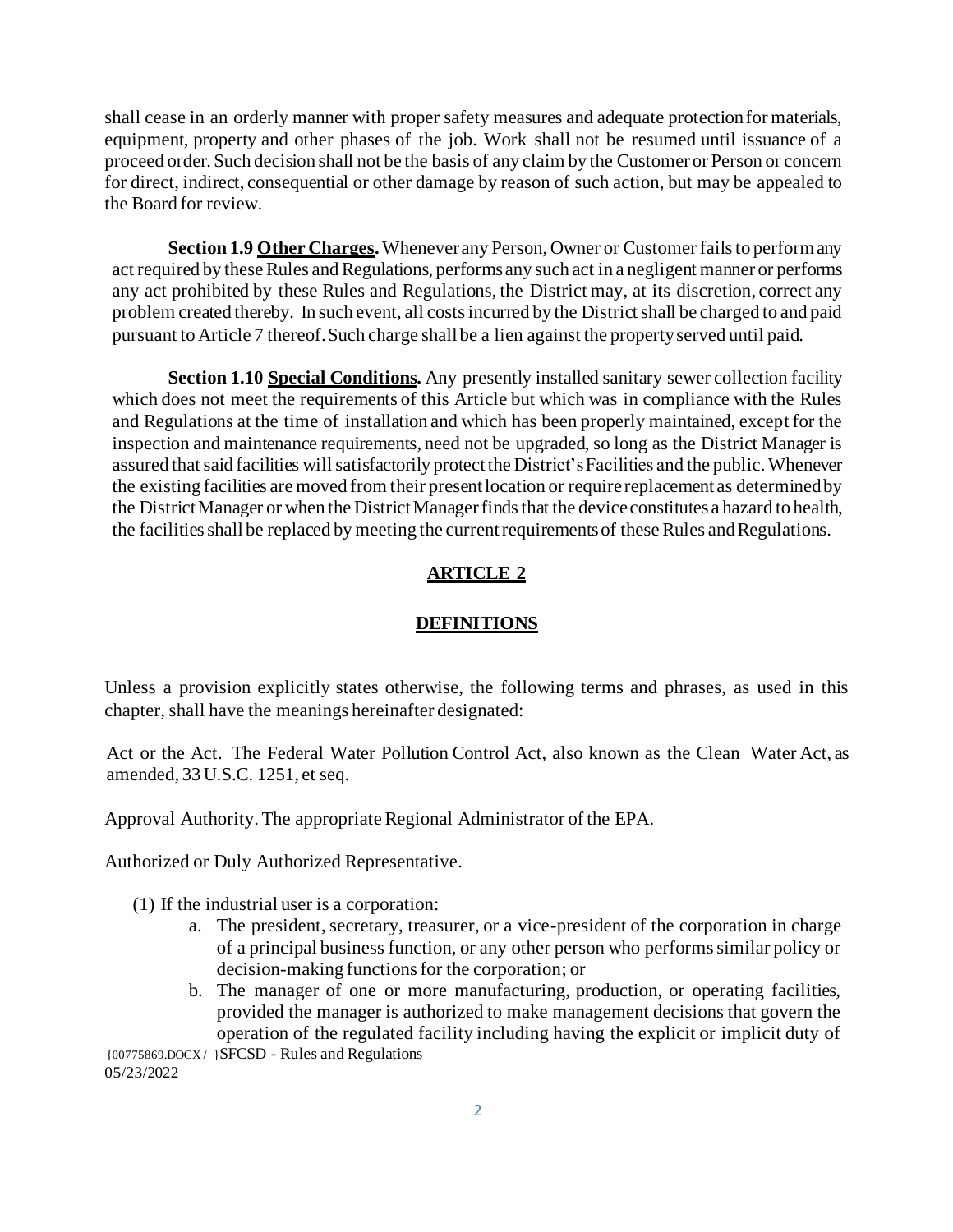making major capital investment recommendations, and initiate and direct other comprehensive measures to ensure long-term environmental compliance with environmental laws and regulations; can ensure that the necessary systems are established or actions taken to gather complete and accurate information for individual wastewater discharge permit requirements; and where authority to sign documents has been assigned or delegated to the manager in accordance with corporate procedures.

(2) If the User is a partnership or sole proprietorship: a general partner or proprietor, respectively.

(3) If the User is a Federal, State, or local governmental facility: a director or highest official appointed or designated to oversee the operation and performance of the activities of the government facility, or their designee.

(4) The individuals described in paragraphs 1 through 3 above may designate a Duly Authorized Representative if the authorization is in writing, the authorization specifies the individual or position responsible for the overall operation of the facility from which the discharge originates or having overall responsibility for environmental matters for the company, and the written authorization is submitted to the District.

(5) If an authorization under paragraph  $(1)(3)$  of this section is no longer accurate because a different individual or position has responsibility for the overall operation of the facility, or overall responsibility for environmental matters for the company, a new authorization satisfying the requirements of paragraph  $(1)(3)$  of this section must be submitted to the Control Authority prior to or together with any reports to be signed by an authorized representative.

Batch discharge. The controlled discharge of a discrete, contained volume of wastewater.

Best Management Practices or BMPs. The schedules of activities, prohibitions of practices, maintenance procedures, and other management practices to implement the prohibitions listed in section 6.2.1 A and B  $[40 \text{ C.F.R. } 403.5(a)(1)$  and  $(b)$ ]. BMPs include treatment requirements, operating procedures, and practices to control plant site runoff, spillage or leaks, sludge or waste disposal, or drainage from raw materials storage. BMPs shall be considered local limits and Pretreatment Standards for the purposes of these Pretreatment Regulations and Section 307(d) of the Act and as specified at 40 CFR  $403.5(c)(4)$ .

Biochemical Oxygen Demand or BOD. The quantity of oxygen utilized in the biochemical oxidation of organic matter under standard laboratory procedures for five days at 20 degrees Centigrade, usually expressed as a concentration (e.g.,  $mg/L$ ).

Board. The duly elected and appointed Board of Directorsof the South Fort Collins Sanitation District.

Categorical Industrial User. An Industrial User subject to a categorical pretreatment standard or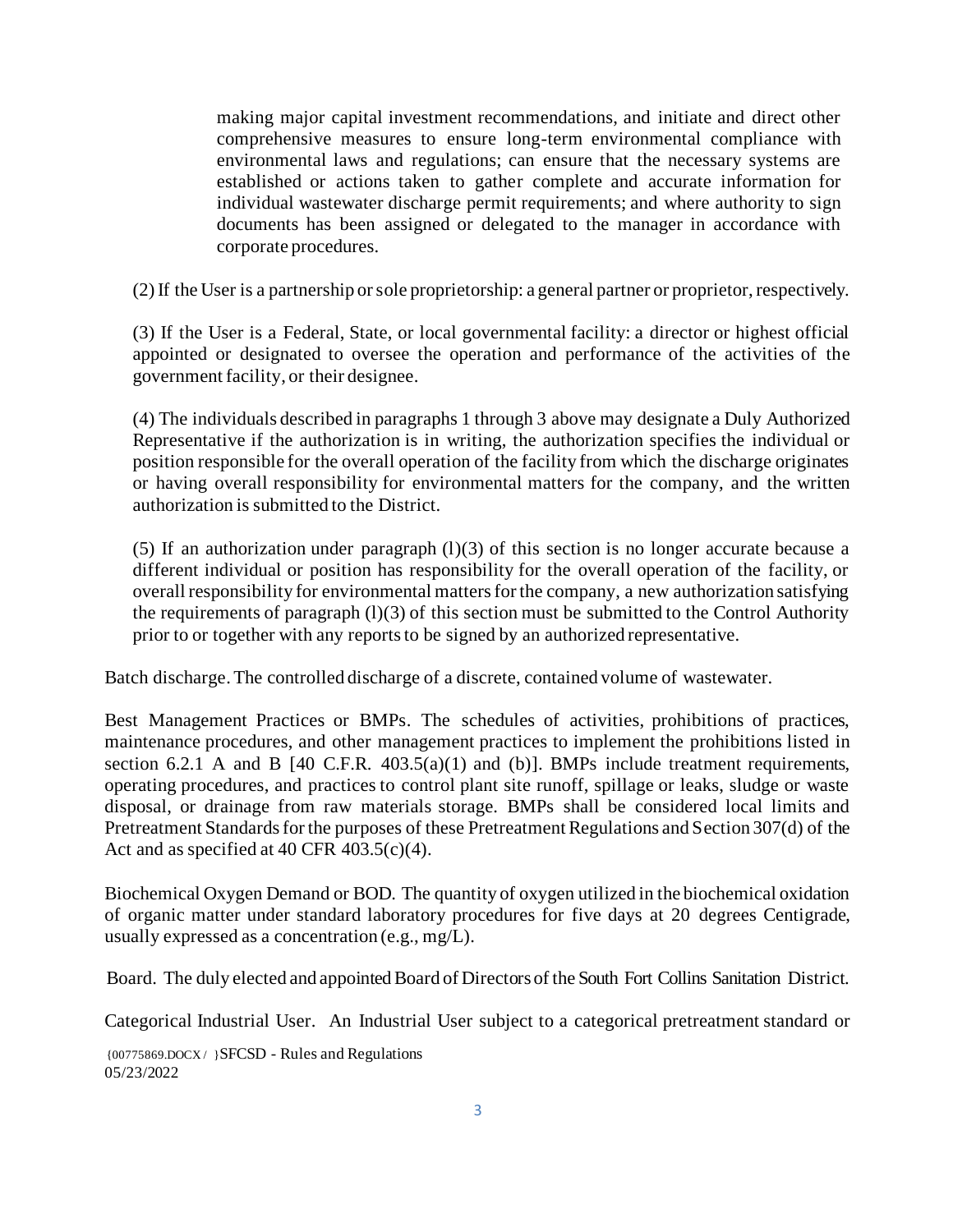categorical standard.

Categorical Pretreatment Standards or Categorical Standard. Any regulation containing pollutant discharge limits promulgated by the EPA in accordance with Sections 307(b) and (c) of the Act (33 U.S.C. Section 1317) that apply to a specific category of Users and that appear in 40 C.F.R. Chapter I, Subchapter N, Parts 405—471.

Chemical Oxygen Demand or COD. A measure of the oxygen required to oxidize all compounds, both organic and inorganic, in water.

Colorado Discharge Permit System Permit or CDPS. The Permit issued by the State of Colorado pursuant to the Act and the Water QualityControlAct.

Composite Sample. A sample formed either by continuous sampling or by mixing discrete samples. The composite sample may be a Time Proportional Composite Sample or a Flow Proportional Composite Sample.

Contractor. Any person, firm, association, corporation or agency performing work or furnishing materials to or for the District, directly or indirectly.

Control Authority. The District, as the entity directly administering and enforcing the pretreatment standards and requirements of these regulations.

Control Mechanism. Those mechanisms used to control the discharges of significant industrial users and industrial users of the Publicly Owned Treatment Works (POTW). Control mechanisms may include wastewater discharge permits, BMPs, written authorizations to discharge, liquid waste hauler permits, administrative orders and other requirements enforceable under this regulation.

Customer. Any person who is authorized, or who desires, to obtain servicesfrom the District.

Daily Maximum. The arithmetic average of all effluent samples for a pollutant collected during a calendar day.

Daily Maximum Limit.The maximum allowable discharge limit of a pollutant during a calendar day. Where the Daily Maximum Limits are expressed in units of mass, the daily discharge is the total mass discharged over the course of the day. Where the Daily Maximum Limits are expressed in terms of a concentration, the daily discharge is the arithmetic average measurement of the pollutant concentration derived from all measurements taken that day.

Day or Days. The calendar days except where otherwise noted.

District. The South Fort Collins Sanitation District, a q u a s i - municipal corporation and political subdivision of the State of Colorado organized and acting pursuant to the Colorado Special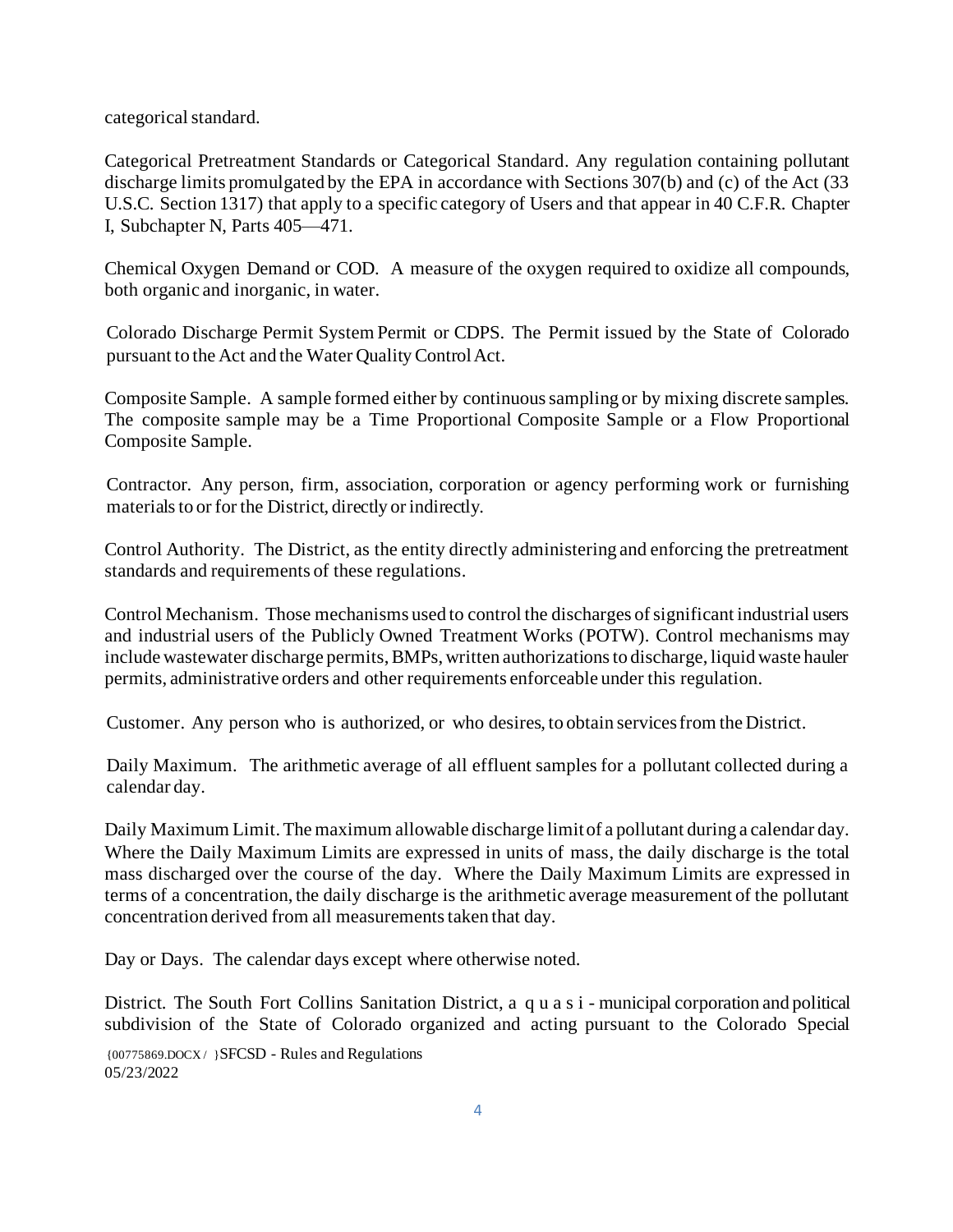District Act (Article I, Title 32 of the Colorado Revised Statutes, as amended).

Domestic Wastewater or Domestic Sewage. The liquid waste from noncommercial preparation, cooking, and handling of food, or liquid waste containing only human excrement and similar matter from sanitary fixtures (e.g., toilets, showers, bathtubs) of dwellings or commercial, industrial, or institutional buildings.

Enforcement Response Plan. The written plan that sets forth the specific actions the District will take to investigate and respond to violations of the industrial pretreatment program and all applicable state and federal laws and regulations.

Environmental Protection Agency or EPA. The U.S. Environmental Protection Agency or, where appropriate, the Regional Water Management Division Director, the Regional Administrator, or other duly authorized official of said agency.

Existing Source. Any source of discharge that is not a "New Source".

Facility. Any building, equipment, pipe, valve, manhole or other appurtenance owned, operated or maintained by the District to provide sewer service.

Fats, Oils and Grease or FOG. Nonpetroleum organic polar compounds derived from animal or plant sources such as fats, nonhydrocarbons, fatty acids, soaps, waxes, and oils that contain multiple carbon chain triglyceride molecules. These substances are detectable and measurable using analytical test procedures established in 40 C.F.R. Part 136.

Flow Proportional Composite Sample. A composite sample where each discrete sample is collected based upon the flow (volume) of wastewater.

Food Service Establishment. Any nondomestic discharger where preparation, manufacturing, or processing of food occurs including, but not limited to, restaurants, cafes, fast-food outlets, pizza outlets, delicatessens, sandwich shops, coffee shops, schools, nursing facilities, assisted living facilities, and other facilities that prepare, service, or otherwise make foodstuff available for consumption.

Grab Sample. A sample that is taken from a wastestream without regard to the flow in the wastestream and over a period of time not to exceed fifteen (15) minutes.

Grease Interceptor. A large in-ground tank intended to remove, hold, or otherwise prevent the passage of fats, oils and grease in the wastewater discharged to the POTW by gravity separation considering calculated retention times and volumes for each facility. Such interceptors include baffle(s) and a minimum of two compartments and generally are located outside a building.

Grease Removal Device. A grease trap, grease interceptor, or other device (i.e., hydromechanical)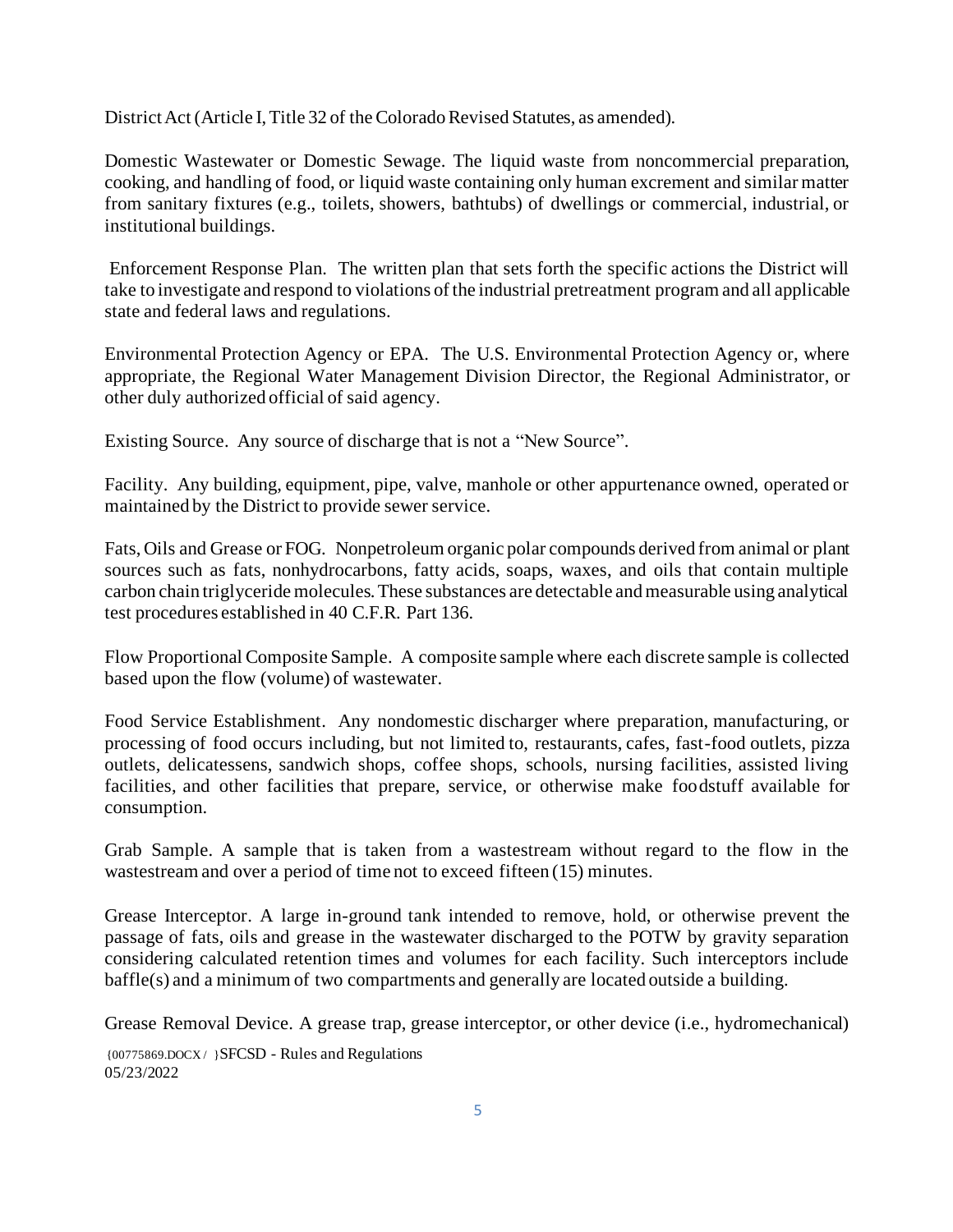that is designed, constructed, and intended to remove, hold, or otherwise prevent the passage of fats, oil, and grease to the sanitary sewer.

Grease Trap. A device designed to reduce the amount of fats, oil, and grease in wastewater discharged into the POTW. Grease traps usually serve no more than four fixtures and generally are located inside a building.

Hauled Waste. Any waste from holding tanks, including, without limitation, chemical toilets, vacuum pump tank trucks, and septic tanks. Hauled waste does not include domestic waste from an individual's recreational vehicle (e.g., camper or trailer).

Indirect Discharge or Discharge. The introduction of pollutants into the POTW from any nondomestic source regulated under section 307(b), (c) or (d) of the Act.

Industrial User. A source of indirect discharge.

Individual Wastewater Discharge Permit or IWDP. A permit issued by the District allowing the conditional release of Indirect Discharge into the POTW owned by the District, pursuant to 40 CFR 403, issued to a specific generator of Non-Domestic sewage.

Instantaneous Limits. The maximum concentration of a pollutant allowed to be discharged at any time, determined from the analysis of any discrete or composited sample collected, independent of the industrial flow rate and the duration of the sampling event.

Interference. A discharge that, alone or in conjunction with a discharge or discharges from other sources, both: inhibits or disrupts the POTW, its treatment processes or operations, or its sludge processes, use, or disposal; and therefore is a cause of a violation of the District's CDPS permit (including an increase in the magnitude or duration of a violation) or of the prevention of sewage sludge use or disposal in compliance with any of the following statutory/regulatory provisions or permits issued thereunder, or any more stringent State or Local regulations: section 405 of the Act; the SolidWaste Disposal Act, including Title II, commonly referred to as the Resource Conservation and Recovery Act (RCRA); any State regulations contained in any State sludge management plan prepared pursuant to Subtitle D of the Solid Waste Disposal Act; the Clean Air Act; the Toxic Substances Control Act; and the Marine Protection, Research, and Sanctuaries Act.

Intergovernmental Agreement. The most recent version of any ex ecuted document defining terms of service and / or legal authority with tributary wastewater systems or local governments, including Spring Canyon Water and Sanitation District, Lakeview Metropolitan District, the Town of Timnath, the City of Fort Collins, the City of Loveland and the Boxelder Sanitation District.

Local Limits. Specific discharge limits and BMPs developed and enforced by the District upon industrial or commercial facilities to implement the general and specific discharge prohibitions listed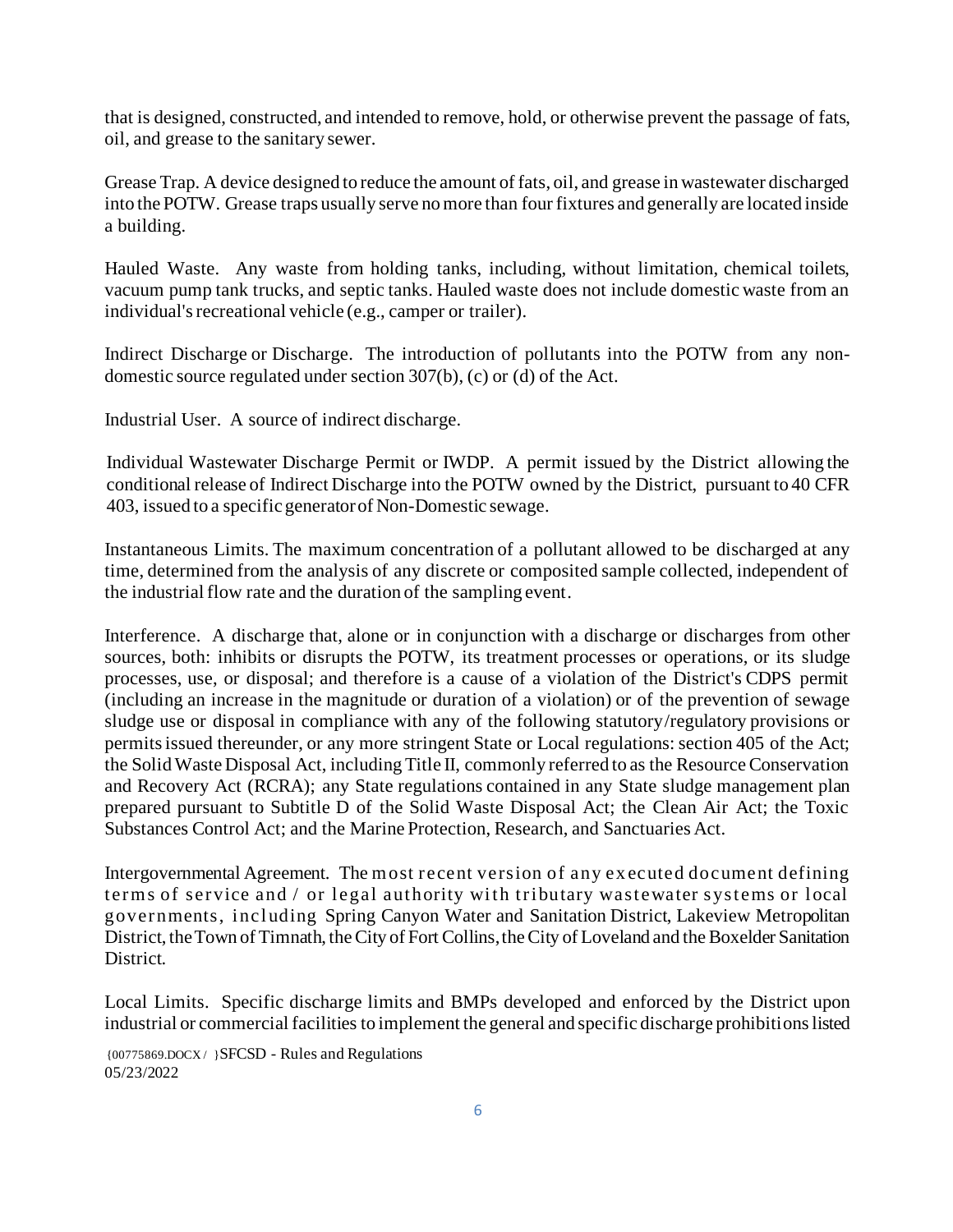in 40 C.F.R. 403.5(a)(1) and (b).

Manager. The person in the role of District Manager, designated by the Board, who administers and supervises the business, affairs, operations and maintenance of the District and its facilities, or his or her authorized designee.

May. Permissive, not mandatory.

Medical Waste. Isolation wastes, infectious agents, human blood and blood products, pathological wastes, sharps, body parts, contaminated bedding, surgical wastes, potentially contaminated laboratory wastes, and dialysis wastes.

Monthly Average. The sum of all "daily discharges" measured during a calendar month divided by the number of "daily discharges" measured during that month.

Monthly Average Limit. The highest allowable average of "daily discharges" over a calendar month, calculated as the sum of all "daily discharges" measured during a calendar month divided by the number of "daily discharges" measured during that month.

Nanomaterials. Without limitation, an engineered product developed using a microscopic particle(s) whose size is measured in nanometers.

NPDES. The National Pollution Discharge Elimination System is an EPA permit program that authorizes State governments to perform permitting, administrative, and enforcement acts of the program.

New Source.

(1) Any building, structure, facility, or installation from which there is (or may be) a discharge of pollutants, the construction of which commenced after the publication of proposed Pretreatment Standards under section 307(c) of the Act that will be applicable to such source if such standards are thereafter promulgated in accordance with that section, provided that:

(a) The building, structure, facility, or installation is constructed at a site at which no other source is located; or

(b) The building, structure, facility, or installation totally replaces the process or production equipment that causes the discharge of pollutants at an Existing Source; or

(c) The production or wastewater generating processes of the building, structure, facility, or installation are substantially independent of an Existing Source at the same site. In determining whether these are substantially independent, factors such as the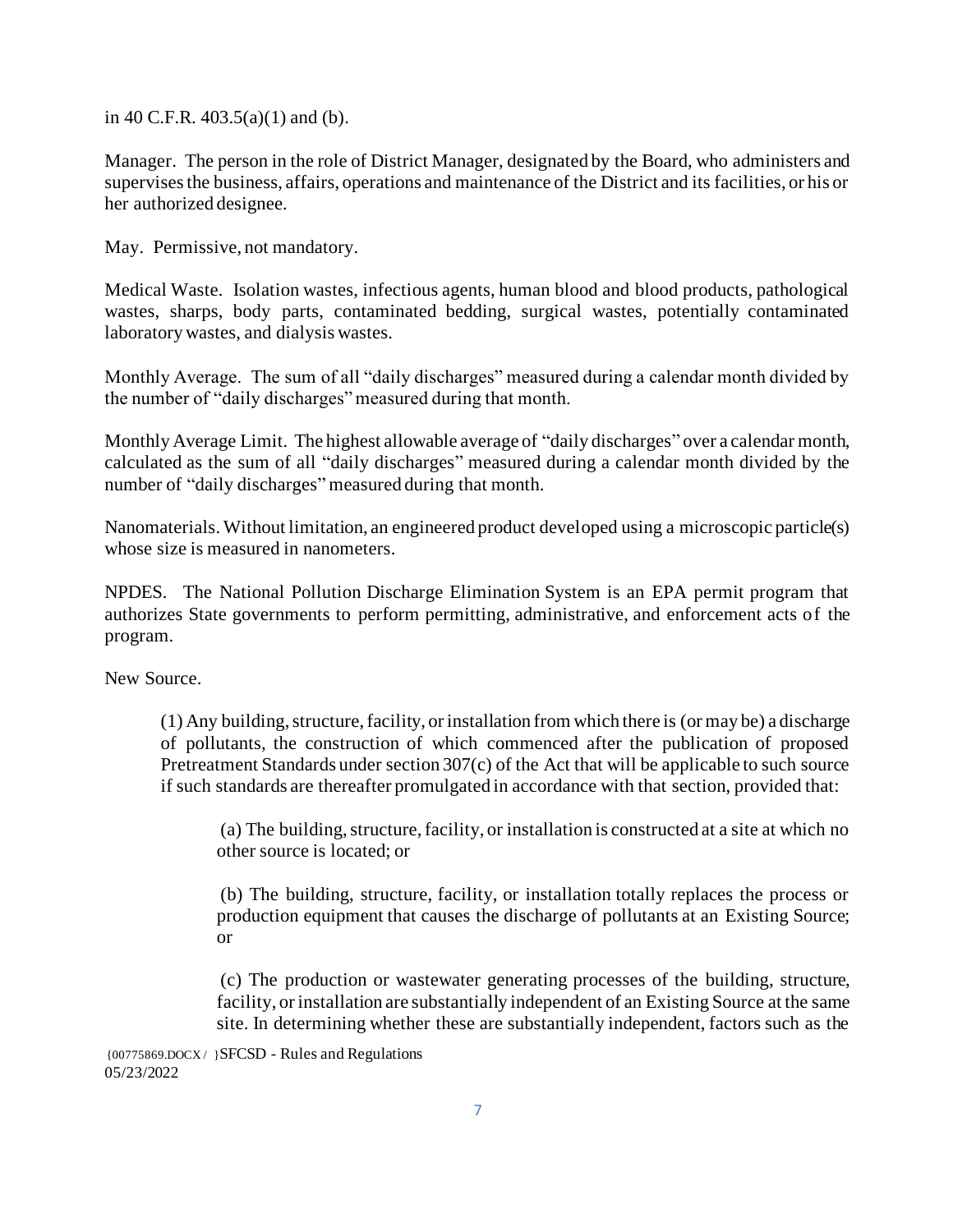extent to which the new facility is integrated with the existing plant and the extent to which the new facility is engaged in the same general type of activity as the Existing Source should be considered.

(2) Construction on a site at which an Existing Source is located results in a modification rather than a New Source if the construction does not create a new building, structure, facility, or installation meeting the criteria in paragraphs 1(b) or (c) above, but otherwise alters, replaces, or adds to existing process or production equipment.

(3) Construction of a New Source as defined under this paragraph has commenced if the owner or operator has:

(a) Begun, or caused to begin, as part of a continuous on-site construction program

(i) any placement, assembly, or installation of facilities or equipment; or

(ii) significant site preparation work including clearing, excavation, or removal of existing buildings, structures, or facilities which is necessary for the placement, assembly, or installation of new source facilities or equipment; or

(b)Entered into a binding contractual obligation for the purchase of facilities or equipment that is intended to be used in its operation within a reasonable time. Options to purchase or contracts that can be terminated or modified without substantial loss, and contracts for feasibility, engineering, and design studies do not constitute a contractual obligation under this paragraph.

Noncontact Cooling Water. Water used for cooling that does not come into direct contact with any raw material, intermediate product, waste product or finished product.

Nondomestic Sewage. Sewage which is not Domestic Sewage.

Oil and Sand Separator. A trap, interceptor, or other device designed, constructed, and intended to remove, hold, or otherwise prevent the passage of petroleum products, sand, sediment, sludge, grease, or similar substances in the wastewater discharged to the POTW by gravity separation considering calculated retention times and volumes for each facility. Such separators include baffle(s) and a minimum of two compartments and generally are located outside a building.

Owner. Any person who holds title to any real property or building servedby the District.

Pass Through. A discharge which exits the POTW into waters of the United States in quantities or concentrations which, alone or in conjunction with a discharge or discharges from other sources, is a cause of a violation of any requirement of the District's CDPS permit, including an increase in the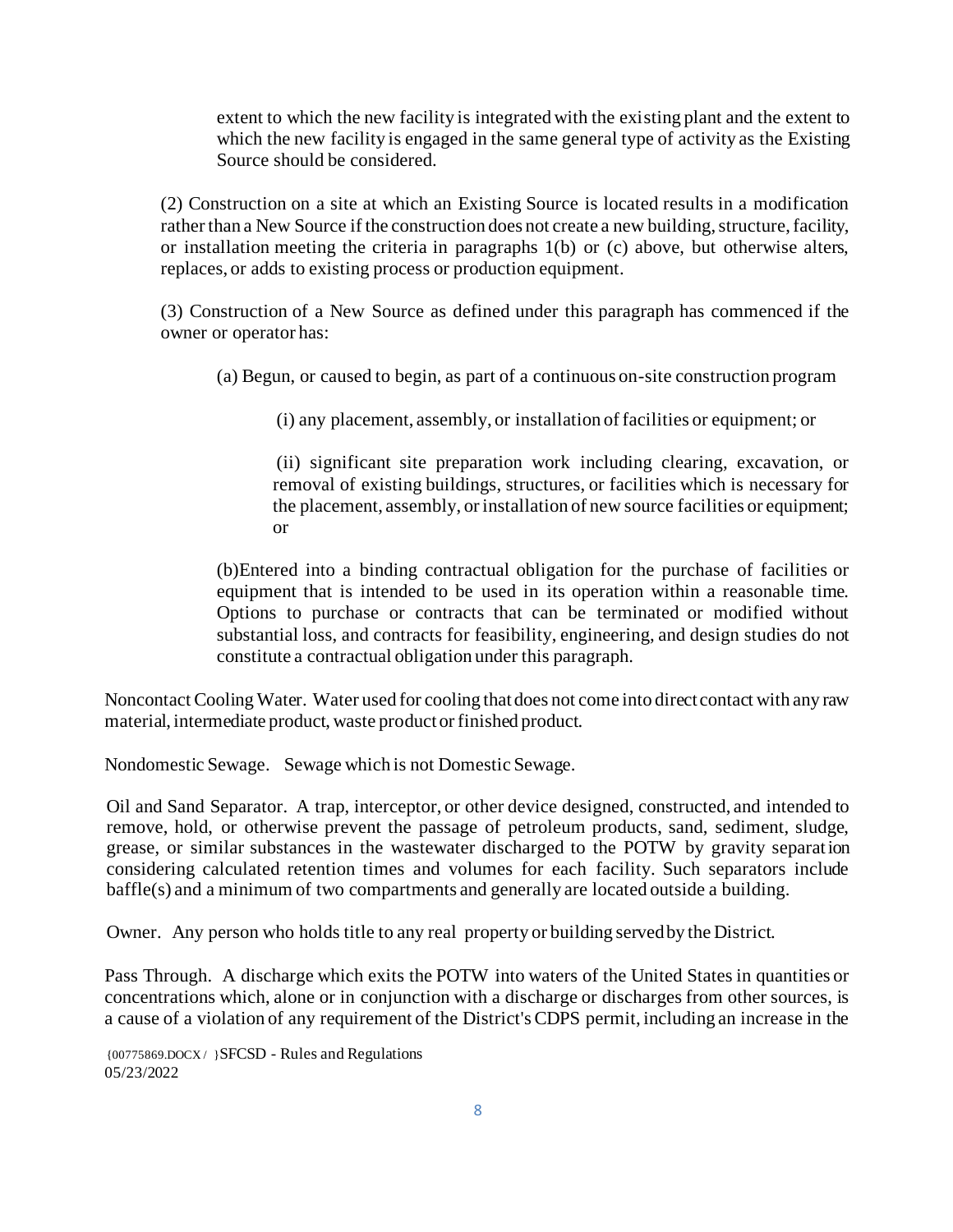magnitude or duration of a violation.

Person. Any individual, partnership, copartnership, firm, company, corporation, association, joint stock company, trust, estate, governmental entity, or any other legal entity; or their legal representatives, agents, or assigns. This definition includes all federal, state, and local governmental entities.

pH. A measure of the acidity or alkalinity of a solution, expressed in standard units.

Plant Manager. The person designated by the District to supervise the operation of the POTW, and who is charged with certain duties and responsibilities by this regulation. This term also means a Duly Authorized Representative of the Plant Manager.

Pollutant. Dredged spoil, solid waste, incinerator residue, filter backwash, sewage, garbage, sewage sludge, munitions, Medical Wastes, chemical waste, biological materials, radioactive material, heat, wrecked or discarded equipment, rock, sand, cellar dirt, municipal, agricultural and industrial wastes, and certain characteristics of wastewater (e.g., pH, temperature, TSS, turbidity, color, BOD, COD, toxicity, or odor) and other substances or material (e.g., nanomaterial) as determined by the District Manager.

Pollution. The man-made or man-induced alteration of the chemical, physical, biological or radiological integrity of water.

Potable Water. Water which is pure and wholesome and does not endanger the lives or health of human beings and which conforms to the requirements of the Safe Drinking Water Act or any other applicable standards.

Pretreatment. The reduction of the amount of pollutants, the elimination of pollutants, or the alteration of the nature of pollutant properties in wastewater prior to, or in lieu of, introducing such pollutants into the POTW. This reduction or alteration may be obtained by physical, chemical, or biological processes, process changes, or by other means, except by diluting the concentration of the pollutants, which is prohibited in 40 CFR 403.6(d). Appropriate pretreatment technology includes control equipment, such as equalization tanks or facilities, for protection against surges or slug loadings that might interfere with or otherwise be incompatible with the POTW. However, where wastewater from a regulated process is mixed in an equalization facility with unregulated wastewater or with wastewater from another regulated process, the effluent from the equalization facility must meet an adjusted pretreatment limit calculated in accordance with §403.6(e).

Pretreatment Coordinator. The employee of the District designated by the District Manager to administer, implement and enforce the Industrial Pretreatment program.

Pretreatment Requirements. Any substantive or procedural requirement related to pretreatment, imposed on an Industrial User other than a Pretreatment Standard.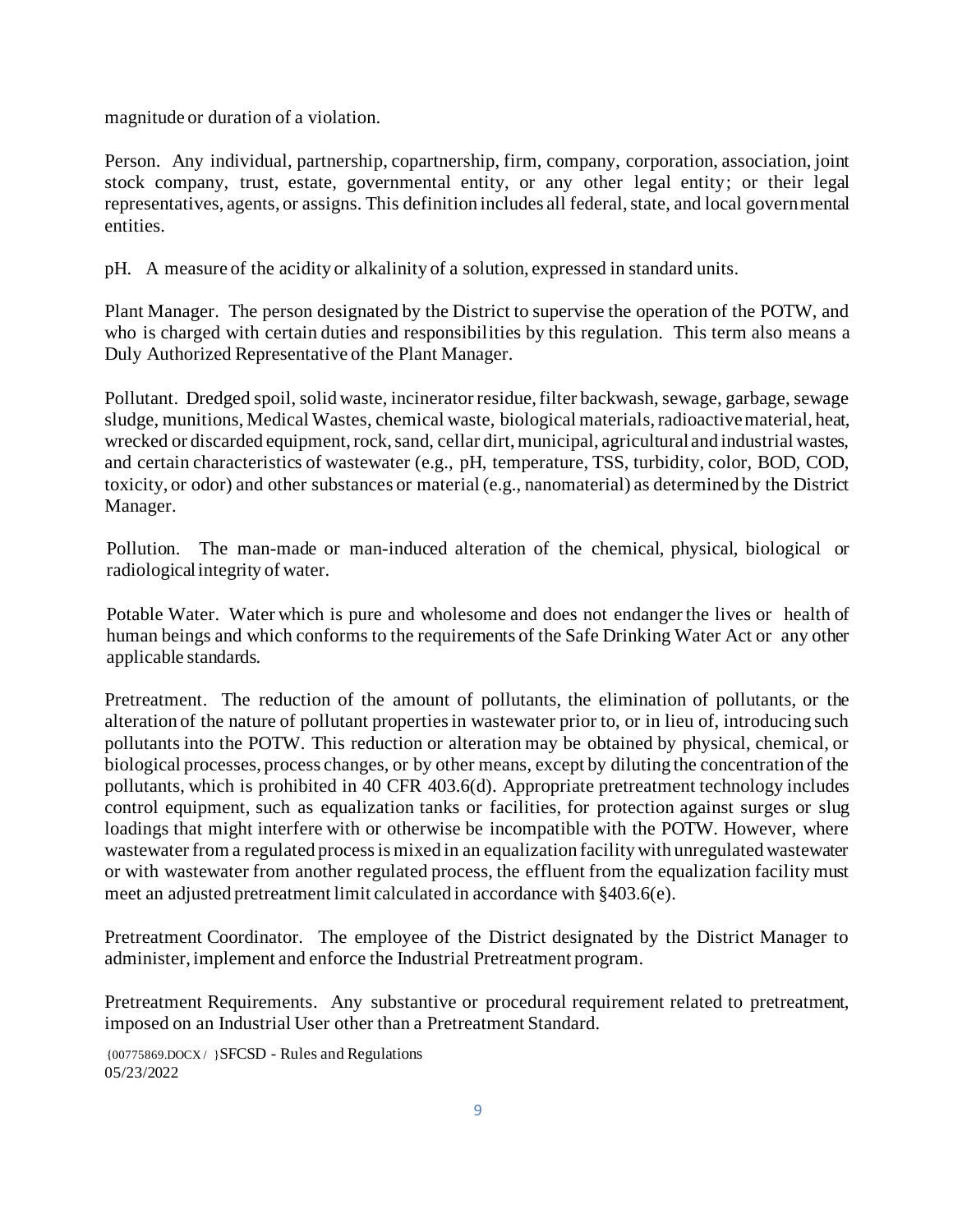Pretreatment Standards or Standards. Any regulation containing pollutant discharge limits promulgated by the EPA in accordance with section 307 (b) and (c) of the Act, which applies to Industrial Users. This term includes prohibitive discharge limits established pursuant to §403.5, Best Management Practices, Local Limits and specific prohibitions established by the District. In cases of differing Standards, the more stringent shall apply.

Prohibited Discharge Standards or Prohibited Discharges. Absolute prohibitions against the discharge of certain substances; these prohibitions appear in section 6.2.1 of these regulations.

Publicly Owned Treatment Works or POTW. A treatment works, as defined by section 212 of the Act (33 U.S.C section 1292) which is owned by the District. This definition includes any devices or systems used in the collection, storage, treatment, recycling, and reclamation of sewage or industrial wastes of a liquid nature and any conveyances, which convey wastewater to a treatment plant. The term also means the municipality, as defined in section 502(4) of the Act, which has jurisdiction over Indirect Discharges to and the discharges from such a treatment works [40 CFR 403.3(q)]

Septic Tank Waste. Any Sewage from holding tanks such as vessels, chemical toilets, campers, trailers, and septic tanks.

Sewage. Human excrement and gray water (household showers, dishwashing operations, etc.)

Sanitary Sewer. A pipe, typically buried, which carries liquid and water-carried wastes from residences or Nondomestic Sources.

Service Lateral. The private pipeline from the connection on the Sewer Main to the improvements of the Customer. Service laterals are owned and maintained by the Owner

Sewer Main. The principal sewer to which service laterals are tributary. Sewer mains are typically owned and maintained by the District.

Shall. Mandatory, not permissive

Significant Industrial User or SIU.

(1) An Industrial User subject to Categorical Pretreatment Standards; or

(2) An Industrial User that:

(a) Discharges an average of twenty-five thousand (25,000) gpd or more of process wastewater to the POTW (excluding sanitary, noncontact cooling, and boiler blowdown wastewater);

(b) Contributes a process waste stream which makes up five (5) percent or more of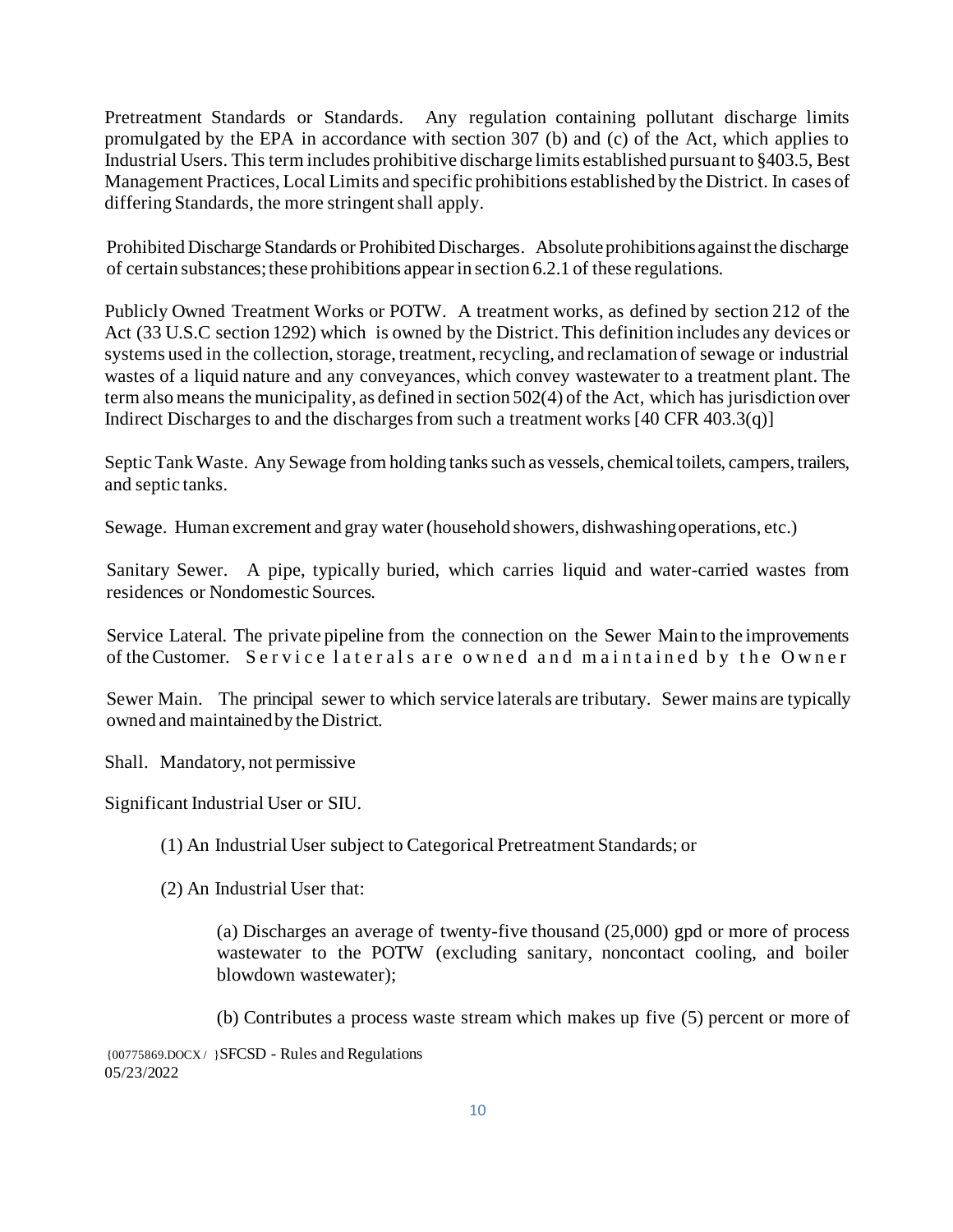the average dry weather hydraulic or organic capacity of the POTW treatment plant; or

(c) Is designated as such by the District on the basis that it has a reasonable potential for adversely affecting the POTW's operation or for violating any Pretreatment Standard or Requirement.

Significant Noncompliance. An Industrial User that violates one or more of the criteria listed in Article 6, Section 6.9.

Spring Canyon. Spring Canyon Water and Sanitation District, a quasi-municipal corporation and political subdivision of the State of Colorado organized and acting pursuant to the Colorado Special District Act (Article I, Title 32 of the Colorado Revised Statutes, as amended), which is tributary to the South Fort Collins Sanitation District collection system.

Slug Load or Slug Discharge. Any discharge at a flow rate or concentration which could cause a violation of the prohibited discharge standards (see section 6.2.1 of these regulations). A slug discharge is any discharge of a nonroutine, episodic nature, including, but not limited to, an accidental spill or non-customary batch Discharge, which has a reasonable potential to cause Interference or Pass Through, or in any other way violate the POTW's regulations, Local Limits, Permit conditions or control mechanism.

Stormwater. Any flow occurring during or following any form of natural precipitation, and resulting from such precipitation, including snowmelt.

Surcharge. Any charge imposed by the District for the provision of a special service not normally provided by the District.

Suspended Solids or Total Suspended Solids. The total suspended matter that floats on the surface of, or is suspended in, water, wastewater or other liquid, and that isremovable by laboratoryfiltering.

Tap Fee. A charge imposed by the District for obtaining sanitary sewerservice from the District for purposes of paying capital costs associated with the District facilities, including the POTW, used to provide sewer service.

Time Proportional Composite Sample. A sample of equal-volume aliquots taken at regular intervals throughout the sampling period.

Town of Timnath. The political subdivision of the State of Colorado identified as Timnath which contributes wastewater to the South Fort Collins Sanitation District Collection System.

Toxic Pollutant. Any Pollutant or combination of Pollutants listed as toxic in regulations promulgated by the Administrator of the EPA under Section 307(a)of the Act or other acts.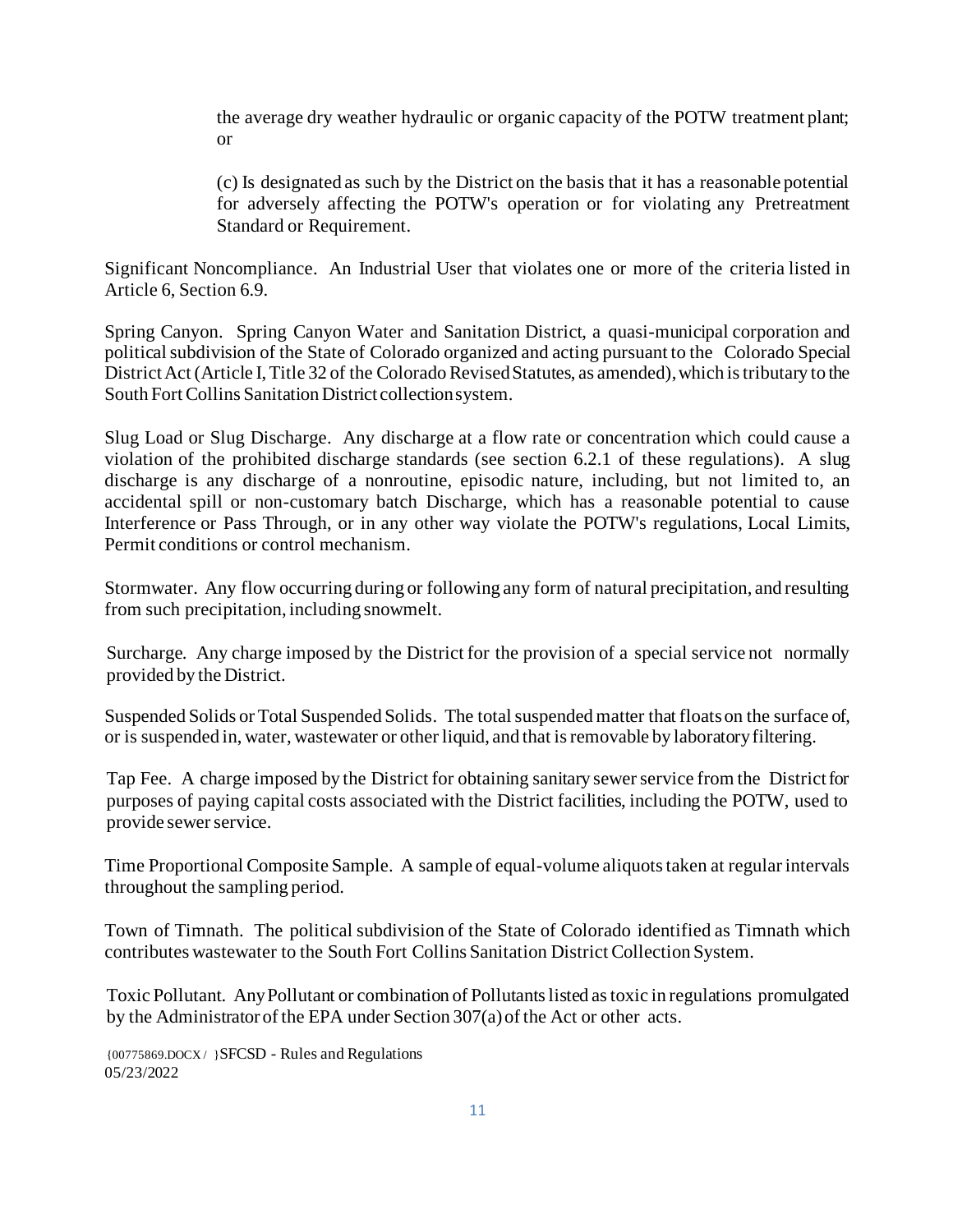User or Industrial User. A source of Indirect Discharge.

Wastewater. Liquid and water-carried industrial wastes and sewage from residential dwellings, commercial buildings, industrial and manufacturing facilities, and institutions, whether treated or untreated, which are contributed to the POTW.

Wastewater Treatment Plant. That portion of the POTW or any portion thereof designed to provide treatment of Wastewater.

### **ARTICLE 3**

### **APPLICATION OF SERVICE OUTSIDE THE DISTRICT**

Sanitary Sewer service outside the District shall only be provided when such service is in the best interest of the District. Such service shall be provided pursuant to a contract approved by the Board only if the District has confirmed thatit hasthe capabilityto provide such service.

### **ARTICLE 4**

### **CONSTRUCTION OF SANITARY SEWER COLLECTION FACILITIES**

**Section 4.1 General.** All the Sanitary Sewer collection Facilities shall be designed and installed so as to provide an acceptable level of service to the specific parcel, as well as to all Customers of the District.

All Sanitary Sewer collection Facilities shall conform with the Sanitary Sewer Standard Specifications as adopted and amended by the District from time to time. Prior to the construction of any Facility, the District shall review and approve the plans for the Facility. The plans shall include a description of all necessary sites and rights-of-way.

All sites and rights-of-way reasonably required by the District shall be conveyed free and clear of all liens to the District. Sites and rights-of-way shall include sufficient property to protect the District against the possibility of relocating or reconstructing such Facilities.

**Section 4.2 Extension and Sizing of Facilities.** Any connection to the District's Facilities shall be approved by the District in writing. Any Sanitary Sewer collection Facilities, to the extent determined by the District, required to serve developments of the property within the District, shall be provided by the Customer at its expense. This shall include all sites, rights-of-way and easements.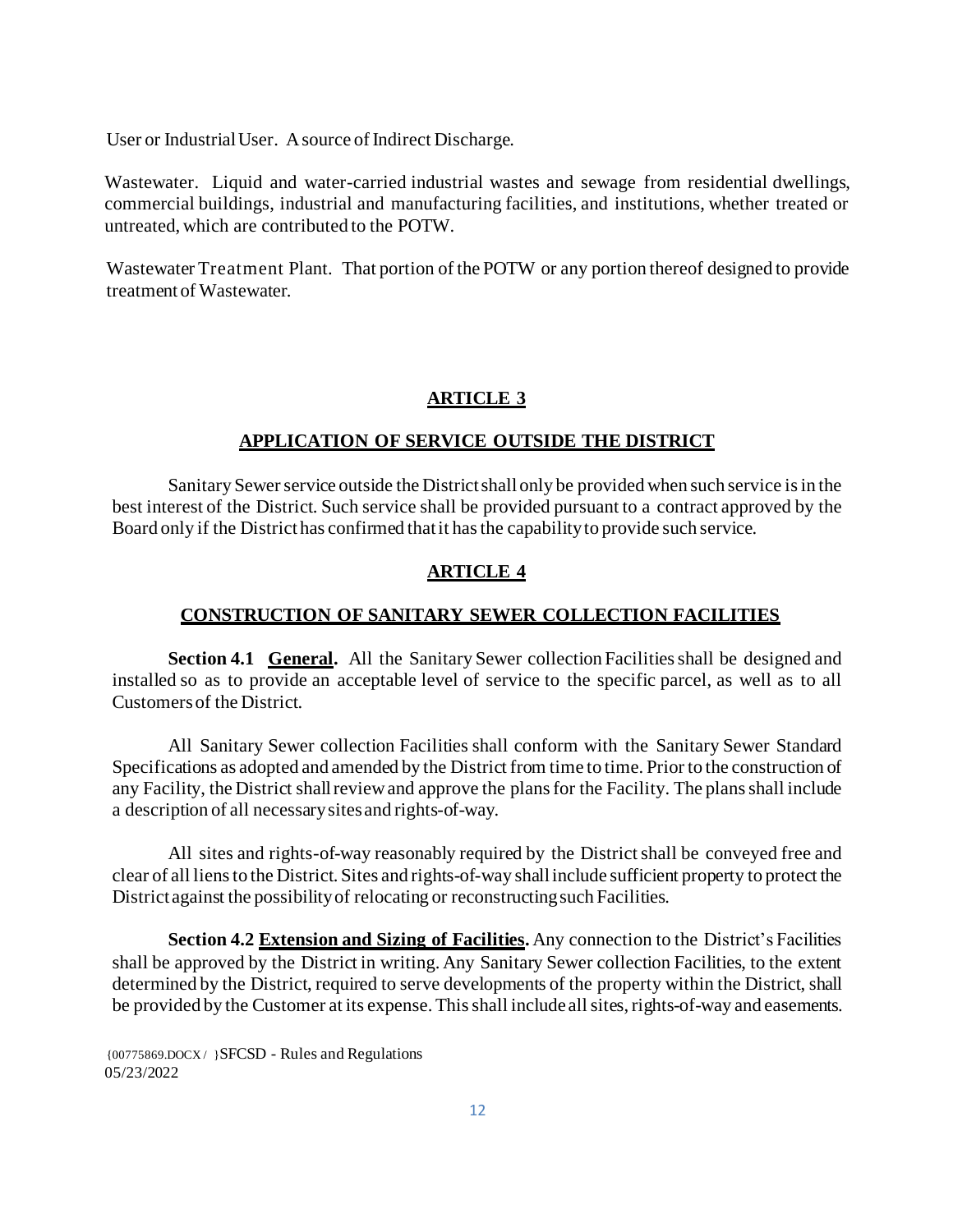Unless otherwise agreed to in writing by the District, the cost for the design and construction of Sanitary Sewer collection lines up to eight (8) inches in diameter shall be the sole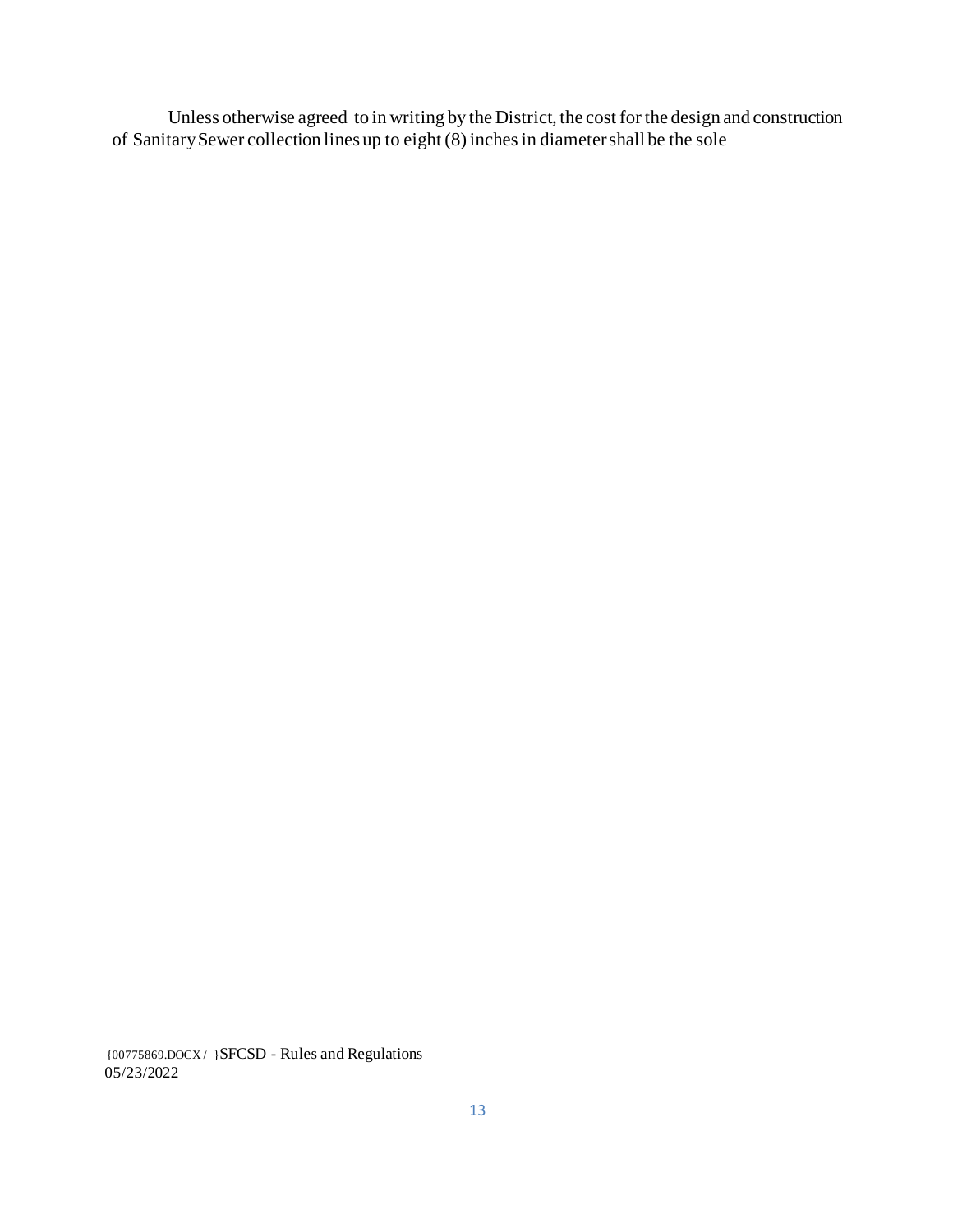responsibility of the Customer.If, in the opinion of the District, an increase in line size is necessary within a proposed development in order to provide an acceptable level of service to other Customers within the District, the Customer may be required to provide oversized pipelines.

The cost of the "oversizing" of such pipelines shall be borne by the District. The basis for such costs shall be the difference in the unit prices between the maximum line size which is the Customer's responsibility and the actual size to be constructed. The cost for the design and preparation of contract documents for these "oversized" pipelines shall be the sole responsibility of the Customer.

**Section 4.3 Acceptance of Facilities.** The District will assume responsibility for providing Sanitary Sewer service to individual lots within a development only upon transfer to the District of the ownership of all Facilities and any necessary easements. The transfer shall take effect upon issuance of a notice of Substantial Completion provided by the District. All such Facilities shall be warranted for two (2) years after acceptance by the District unless otherwise declared in the notice of Substantial Completion.

**Section 4.4 Inspection.** The District shall have the right to inspect at all times all Facilities connected to, or to become connected to, the District's Facilities. Authorized employees and representatives of the District shall be allowed free access at all reasonable hours to any building or premises receiving Sanitary Sewer service to ensure compliance with these Rules and Regulations.

#### **ARTICLE 5**

#### **SANITARY SEWER SERVICE**

**Section 5.1 General.** The right to use any of the District's sewage system is only by permission granted by the District. The District reserves the full right to determine all matters related to the control and use of its Sanitary Sewer system and POTW. The right to use of the District's Sanitary Sewer system and POTW shall be subject to suspension, disconnection or revocation as set forth in Article6.

**Section 5.2 Service Lateral Size, Location and Installation.** The District Manager or designee shall approve the size, location and manner of accomplishing the installation of a Service Lateral. If a Service Lateral is installed by the Customer, the Service Lateral joints shall remain exposed until they have been inspected and approved by an authorized representative of the District. The size, slope, alignment and materials of construction of the Customer's Service Lateral and the method to be used in the excavating, placing of pipe, jointing, testing and backfilling of the trench shall conform to the criteria set forth in the most recent edition of the Sanitary Sewer Standard Specifications and the applicable plumbing codes enacted and enforced by the City of Loveland, City of Fort Collins**,** Town of Windsor, Town of Timnath and/or County of Larimer, Colorado, or their successors.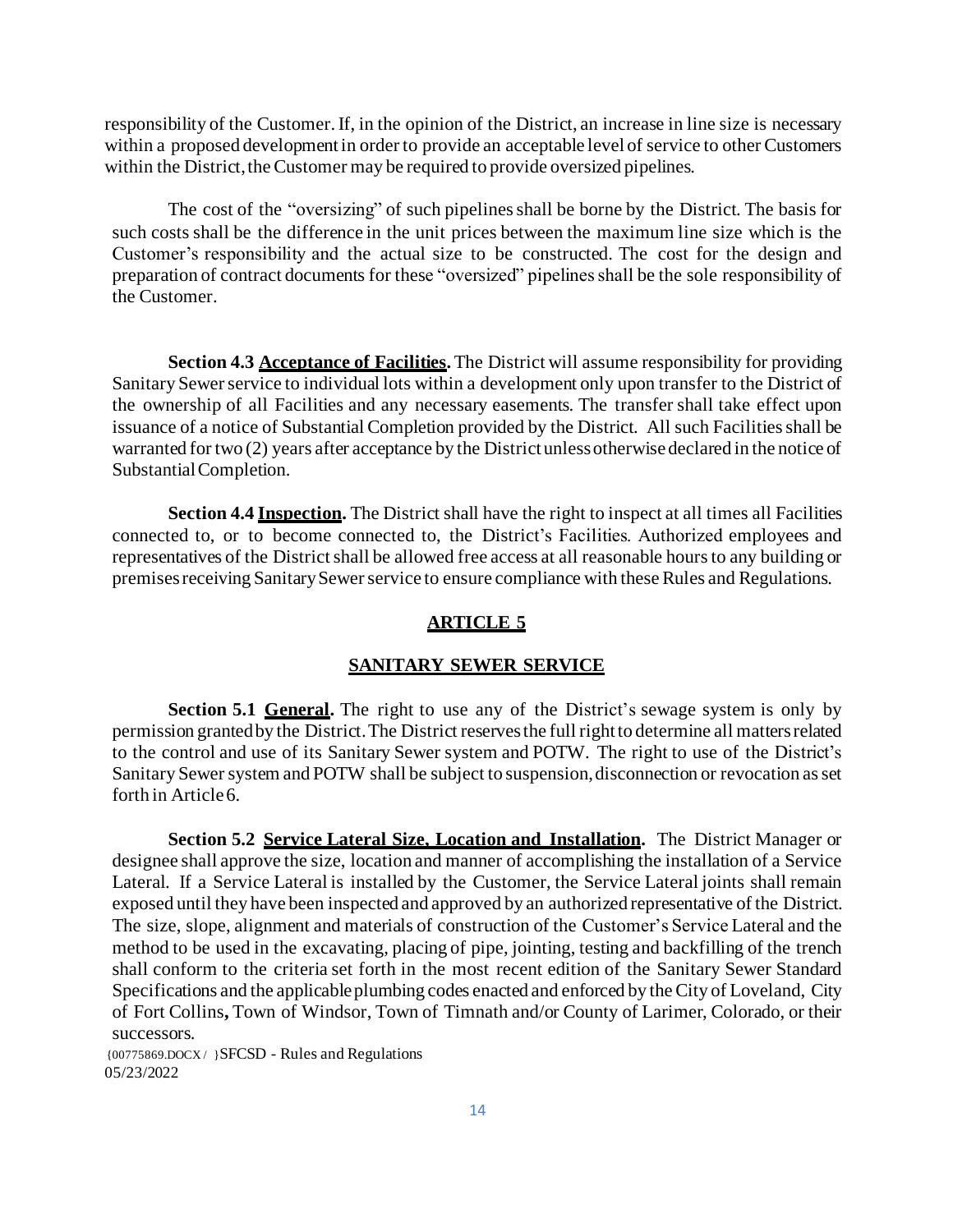The Service Lateral shall be brought to the building at an elevation below the basement floor. In all buildings in which any drain is too low to permit gravity flow to the POTW, Sanitary Sewage carried by such building drain shall be lifted by an approved means and discharged into the Sewer Lateral.

No drains, roof downspouts, exterior foundation drains, sumps, area drains or other sources of surface runoff or groundwater shall be connected directly or indirectly to a Sanitary Sewer unless such connection is approved by the District Manager.

All costs and expenses incidental to the installation and connection of the Service Lateral shall be borne by the Customer. The Customer shall reimburse the District for any loss or damage which may directly or indirectly be occasioned by the installation of the Service Lateral.

**Section 5.3 Limitations on Service Connection.** A separate and independent Service Lateral shall be provided for every building or Customer; however, the District reserves the right to allow more than one (1) building or Customer to be connected to one (1) Service Lateral. Subject to the approval of the District, the Customer is responsible for determining the size and location of the Service Lateral.

When property provided with a Service Lateral is subdivided, a Service Lateral shall be provided for each building or Customer.

Should a Service Lateral be of the wrong size or at the wrong location and not in accordance with the approved plans or the Sanitary Sewer Standard Specifications, the cost of all changes required to correct the situation shall be paid by the Customer.

The Customer is responsible for maintenance of the Service Lateral from the building through the point of connection to the District's Sewer Main.

Any Sewer Main damaged as a result of abnormal use or damage to such Facilities shall be repaired or reconstructed at the expense of the Customer or Person responsible for such abnormal use or damage.

No unauthorized Person shall uncover, make any connection with or open into, use, alter or disturb any POTW or appurtenance thereof without first obtaining written permission from the DistrictManager.

{00775869.DOCX / }SFCSD - Rules and Regulations 05/23/2022

.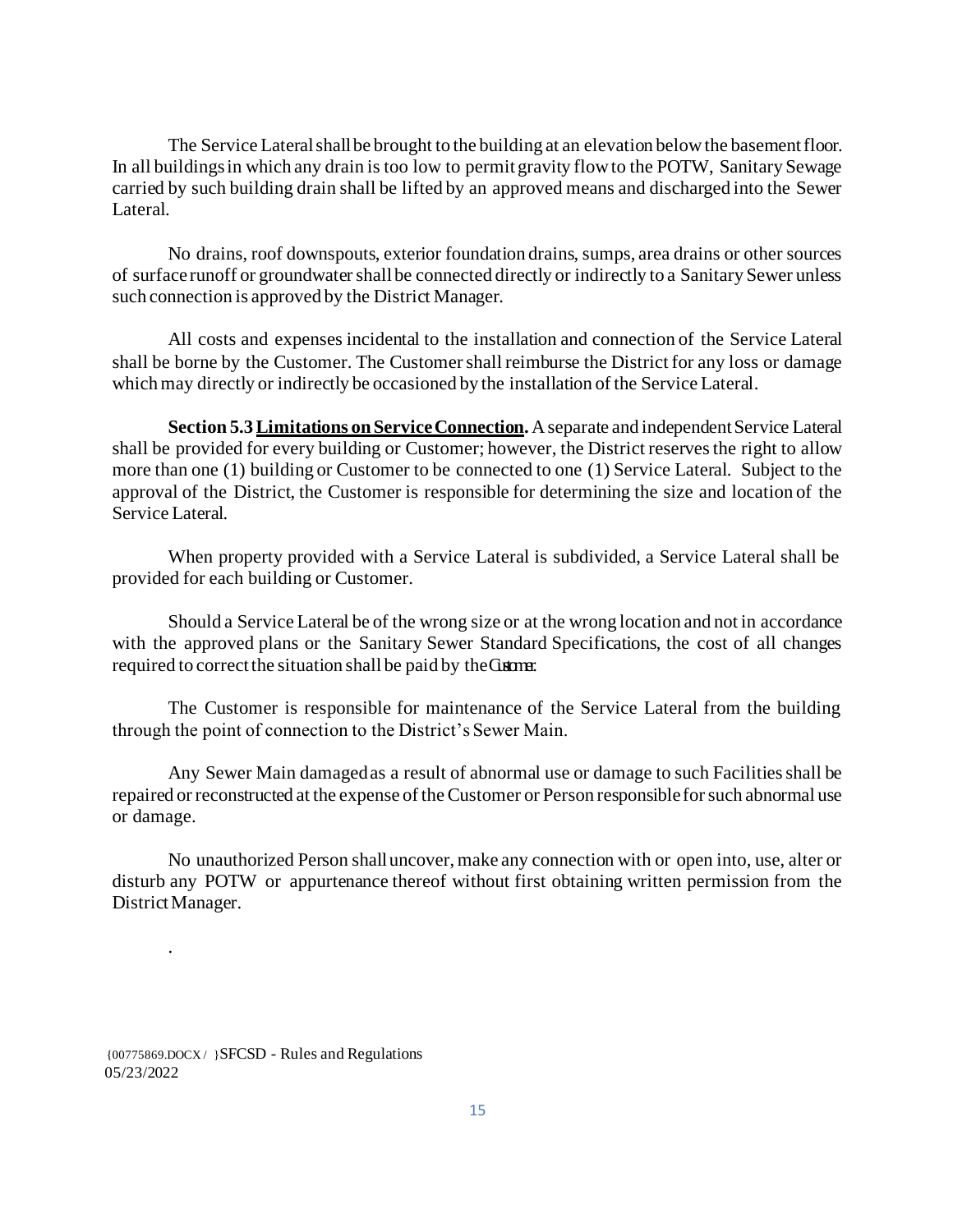**Section 5.4 Dischargeable Sewage.** Wastes shall be classified into two (2) categories termed "Domestic Sewage" and "Nondomestic Sewage." The classification of dischargeable sewage shall be the responsibility of the D i s t r i c t Manager and shall follow recommended procedures of the Colorado State Department of Health, if any, and, subject to approval of the Board, shall be final and binding.

**Section 5.5 Grease and Sand Interceptors.** Grease, oil and sand interceptors shall be provided by and at the expense of the Customer when, in the opinion of the District Manager, they are necessary for the proper handling of liquid wastes containing excessive grease, excessive sand or other harmful ingredients. All interceptors shall be of a type and capacity approved by the District and shall be located so as to be readily and easily accessible for cleaning and inspection. In the maintaining of these interceptors, the Customer shall be responsible for the proper removal and disposal by appropriate means of captive material and shall maintain records of the date and means of disposal. Such records shall be open to review by District personnel. All such interceptors shall be cleaned and the captive material removed every three months, unless otherwise requested by the District.

## **ARTICLE 6**

### **INDUSTRIAL PRETREATMENT**

#### **Section 6.1 General Provisions**

6.1.1 Purpose and policy.

This article sets forth uniform requirements for all Users of the Publicly Owned Treatment Works for the South Fort Collins Sanitation District and enables the District to comply with all applicable state and federal laws, including the Clean Water Act (33 U.S.C. section 1251 et seq.) and the General Pretreatment Regulations (40 C.F.R. Part 403). The objectives of this article are:

- A. To prevent the introduction of pollutants into the POTW that will interfere with its operation or contaminate the resulting sludge.
- B. To prevent the introduction of pollutants into the POTW that will pass through the POTW, inadequately treated, into receiving waters, or otherwise be incompatible with the POTW.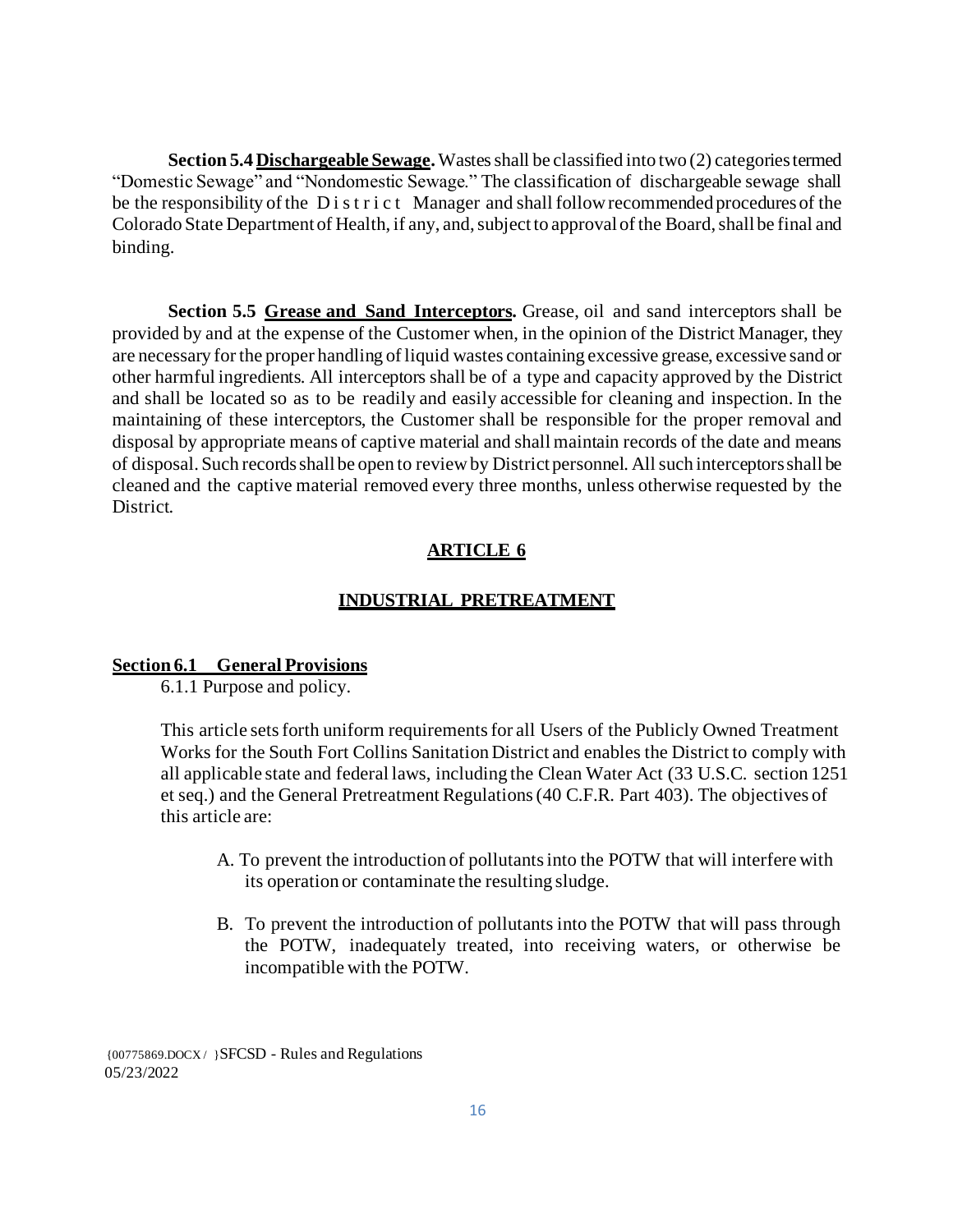- C. To protect both Publicly Owned Treatment Works personnel who may be affected by wastewater and sludge in the course of their employment and the general public;
- D. To promote reuse and recycling of industrial wastewater and sludge from the Publicly Owned Treatment Works;
- E. To enable the District to comply with its Colorado Discharge Permit System permit conditions, sludge use and disposal requirements, and any other Federal or State laws to which the POTW is subject.
- F. To control through a permit, an order or by similar means, the contribution by each Industrial User to ensure compliance with applicable Pretreatment Standards and Requirements.

This article applies to all users of the POTW, regardless of whether those users are located inside or outside the District limits. This article authorizes the issuance of Individual Wastewater Discharge Permits and other control mechanisms; provides for monitoring, compliance, and enforcement activities; establishes administrative review procedures; and requires Industrial User monitoring and reporting; and provides for the setting of fees for the equitable distribution of costs resulting from the program established herein.

#### 6.1.2 Administration

Except as otherwise provided herein, the District Manager shall administer, implement, and enforce the provisions of this chapter. Any powers granted to or duties imposed upon the District Manager may be delegated by the District Manager to District Employee. Except as specifically noted, all responsibilities for Program administration and implementation shall be borne by the Pretreatment Coordinator.

#### 6.1.3 Abbreviations

The following abbreviations, when used in this article, shall have the designated meanings:

BOD – Biochemical Oxygen Demand

BMP – Best Management Practice

- BMR Baseline Monitoring Report
- CFR Code of Federal Regulations
- CIU Categorical Industrial User
- COD Chemical Oxygen Demand
- EPA U.S. Environmental Protection Agency

gpd – gallons per day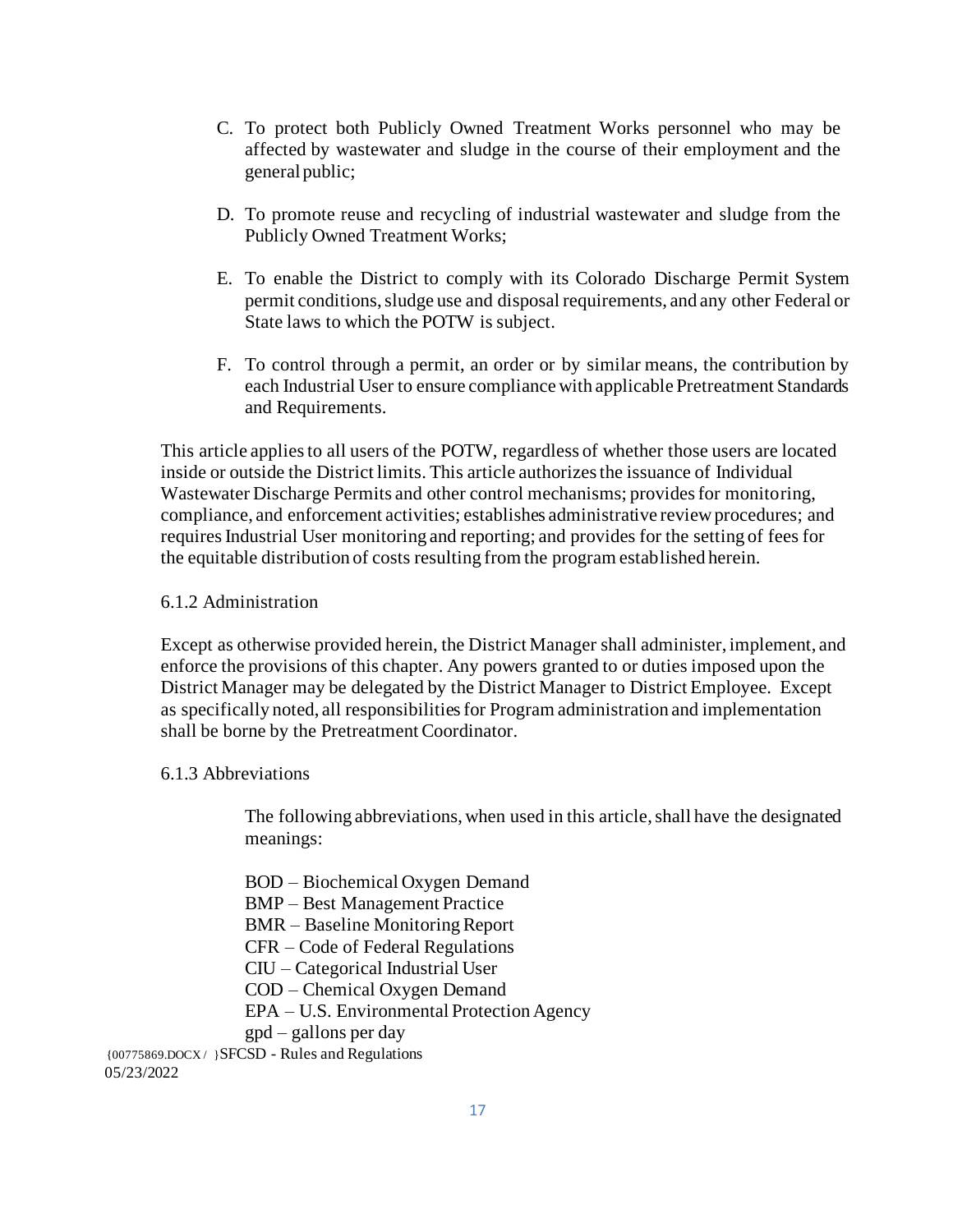IU – Industrial User mg/l – milligrams per liter NPDES – National Pollutant Discharge Elimination System POTW – Publicly Owned Treatment Works RCRA – Resource Conservation and Recovery Act SIU – Significant Industrial User SNC – Significant Noncompliance TSS – Total Suspended Solids U.S.C. – United States Code

6.1.4 Definitions

All definitions are listed in Article 2 of the Rules and Regulations.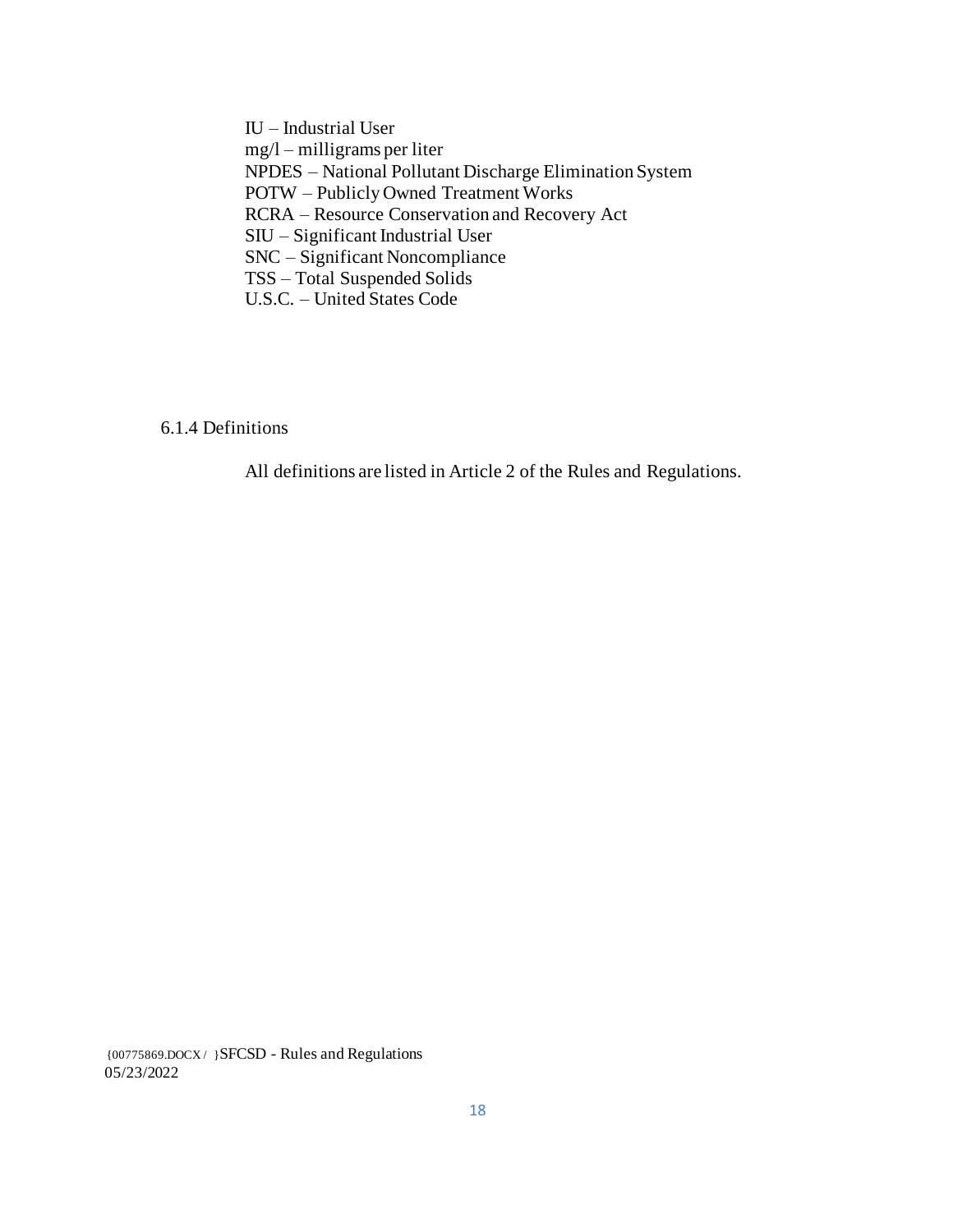## **Section 6.2 General Sewer Use Requirements**

#### 6.2.1 Prohibited Discharge Standard

A. General prohibitions. No User shall introduce or cause to be introduced into the POTW any pollutant or wastewater which causes Pass Through or Interference. These general prohibitions apply to all Industrial Users of the POTW whether or not they are subject to categorical Pretreatment Standards or any other National, State or local Pretreatment Standards or Requirements.

### B. Specific Prohibitions

No User shall introduce or cause to be introduced into the POTW the following pollutants, substances or wastewater:

(1) Pollutants which create a fire or explosive hazard in the POTW, including, but not limited to, wastestreams with a closed-cup flashpoint of less than 140 degrees F (60 degrees C) using the test methods specified at 40 C.F.R. 261.21.

(2) Wastewater having a pH less than 5.0 or greater than 12.0, or otherwise causing corrosive structural damage to the POTW.

(3) Solid or viscous substances in amounts that will cause obstruction to the flow in the POTW resulting in Interference, but in no case solids greater than two inches (2") or five centimeters (5cm) in any dimension.

(4) Pollutants, including oxygen-demanding pollutants (e.g., BOD), released in a discharge at a flow rate and/or pollutant concentration that, either singly or by interaction with other pollutants, will cause interference with the POTW.

(5) Wastewater having a temperature greater than 104 degrees F (40 degrees C), or which will inhibit biological activity in the treatment plant resulting in Interference, but in no case wastewater which causes the temperature at the introduction into the treatment plant to exceed 104 degrees F (40 degrees C).

(6) Petroleum oil, non-biodegradable cutting oil, or products of mineral oil origin, in amounts that will cause Interference or Pass Through.

(7) Pollutants which result in the presence of toxic gases, vapors, or fumes within the POTW in a quantity that may cause acute worker health and safety problems.

(8) Trucked or hauled pollutants, except at discharge points designated by the POTW.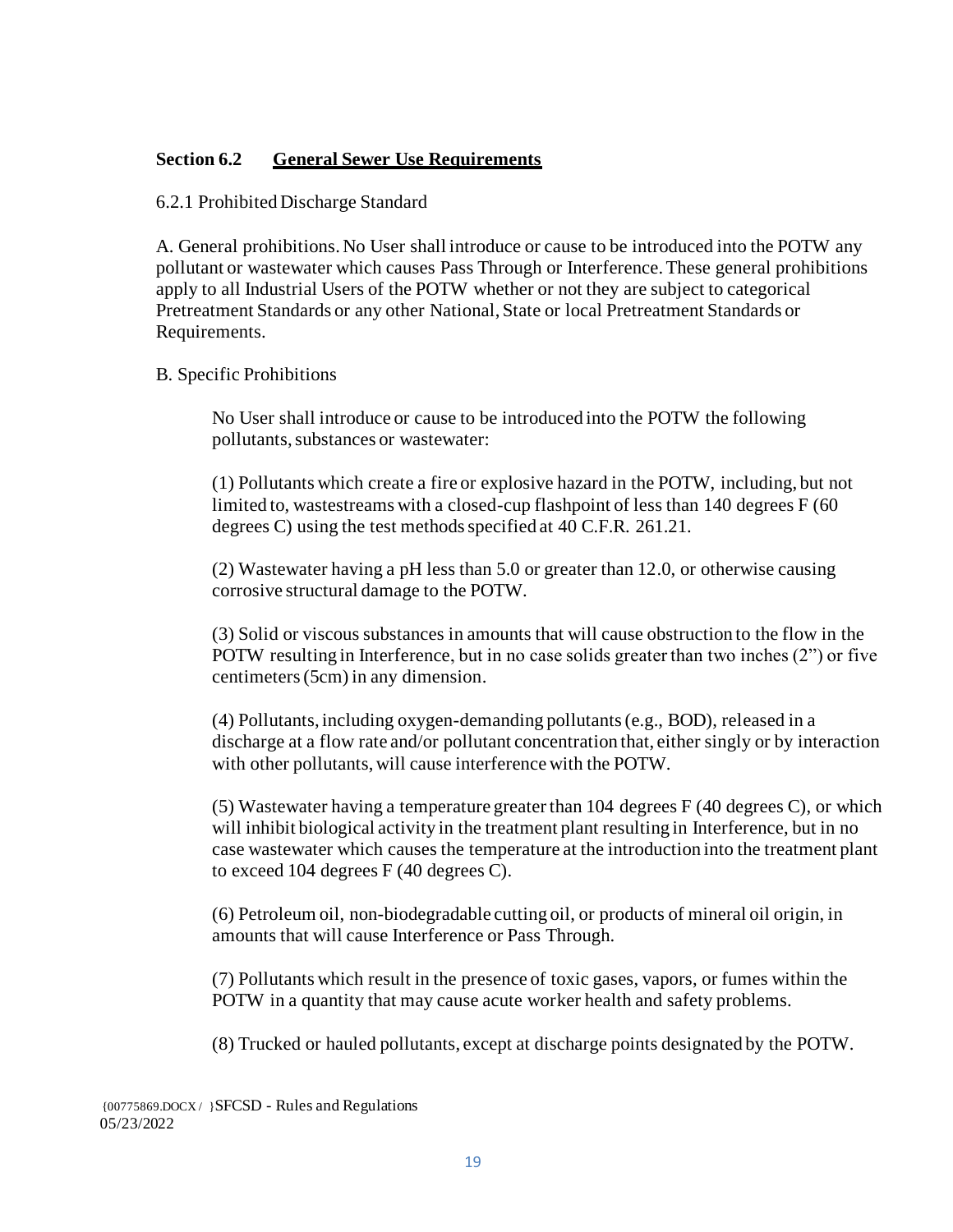(9) Noxious or malodorous liquids, gases, solids, or other wastewater which, either singly or by interaction with other wastes, are sufficient to create a public nuisance or a hazard to life, or to prevent entry into the sewer for maintenance or repair.

(10) Wastewater which imparts color which cannot be removed by the treatment plant process, such as, but not limited to, dye wastes and vegetable tanning solutions, which consequently imparts color to the treatment plant's effluent, thereby violating the District's CDPS permit.

(11) Wastewater containing any radioactive wastes or isotopes except in compliance with applicable State or Federal regulations, or as otherwise limited by the District Manager.

(12) Storm Water. Any flow occurring during or following any form of natural precipitation, and resulting from such precipitation, including snowmelt.

(13) Sludges, screenings, or other residues from the pretreatment of industrial wastes.

(14) Medical Waste. Isolation wastes, infectious agents, human blood and blood products, pathological wastes, sharps, body parts, contaminated bedding, surgical wastes, potentially contaminated laboratory wastes, and dialysis wastesthat cause or contribute to pass through or interference.

(15) Wastewater causing, alone or in conjunction with other sources, the treatment plant's effluent to fail a toxicity test.

(16) Detergents, surface-active agents, or other substances that may cause excessive foaming in the POTW or otherwise cause pass through or interference.

(17) Fats, oils or greases of animal or vegetable origin in concentrations which may cause Pass Through or Interference.

(18) Wastewater causing two readings on an explosion hazard meter at the point of discharge into the POTW, or at any point in the POTW, of more than five (5) percent or any single reading over ten (10) percent of the lower explosive limit of the meter.

Pollutants, chemicals, substances or wastewater prohibited by this Section shall not be processed or stored in such a manner that they could be discharged to the POTW.

### 6.2.2 National Categorical Pretreatment Standards

Users must comply with the categorical Pretreatment Standards found at 40 CFR Chapter I, Subchapter N, Parts 405–471.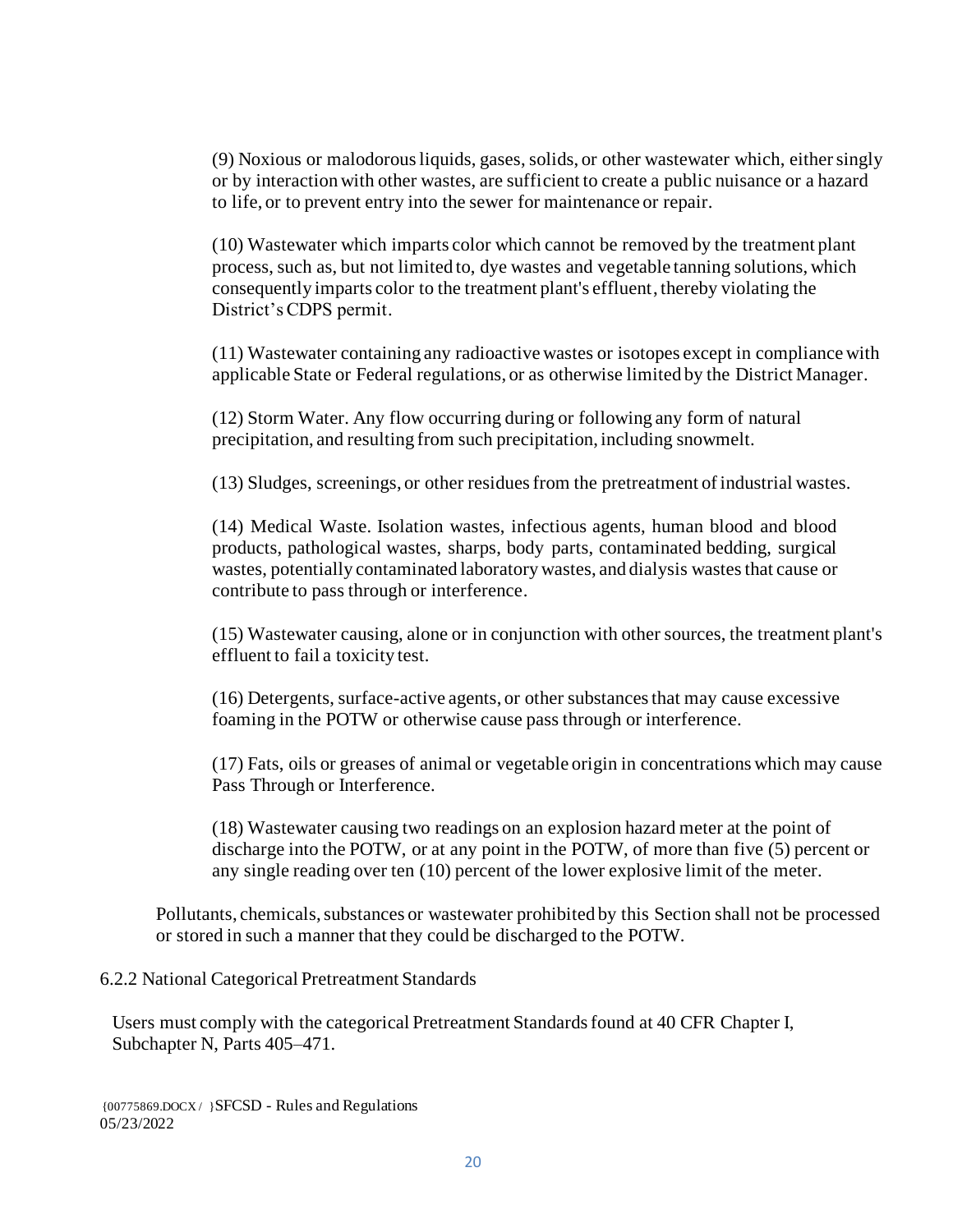### A. Not Used

B. When the limits in a categorical Pretreatment Standard are expressed only in terms of mass of pollutant per unit of production, the District may convert the limits to equivalent limitations expressed either as mass of pollutant discharged per day or effluent concentration for purposes of calculating effluent limitations applicable to individual Industrial Users.

C. When wastewater subject to a categorical Pretreatment Standard is mixed with wastewater not regulated by the same Standard, the District shall impose an alternate limit in accordance with 40 CFR 403.6(e).

### 6.2.3 State Pretreatment Standards

Users must comply with Colorado Department of Public Health and Environment, Water Quality Control Commission Regulation No. 63, Pretreatment Regulations, codified at 5 CCR 1002-63.

## 6.2.4 Local Limits

A. The District Manager is authorized to establish Local Limits pursuant to 40 CFR 403.5(c).

B. The following pollutant limits are established to protect against Pass Through and Interference and to protect beneficial use of Biosolids. The limits were adopted by the SFCSD board on February 9, 2022. No SIU shall discharge wastewater containing in excess of the following Daily Maximum Limits (all concentrations are total):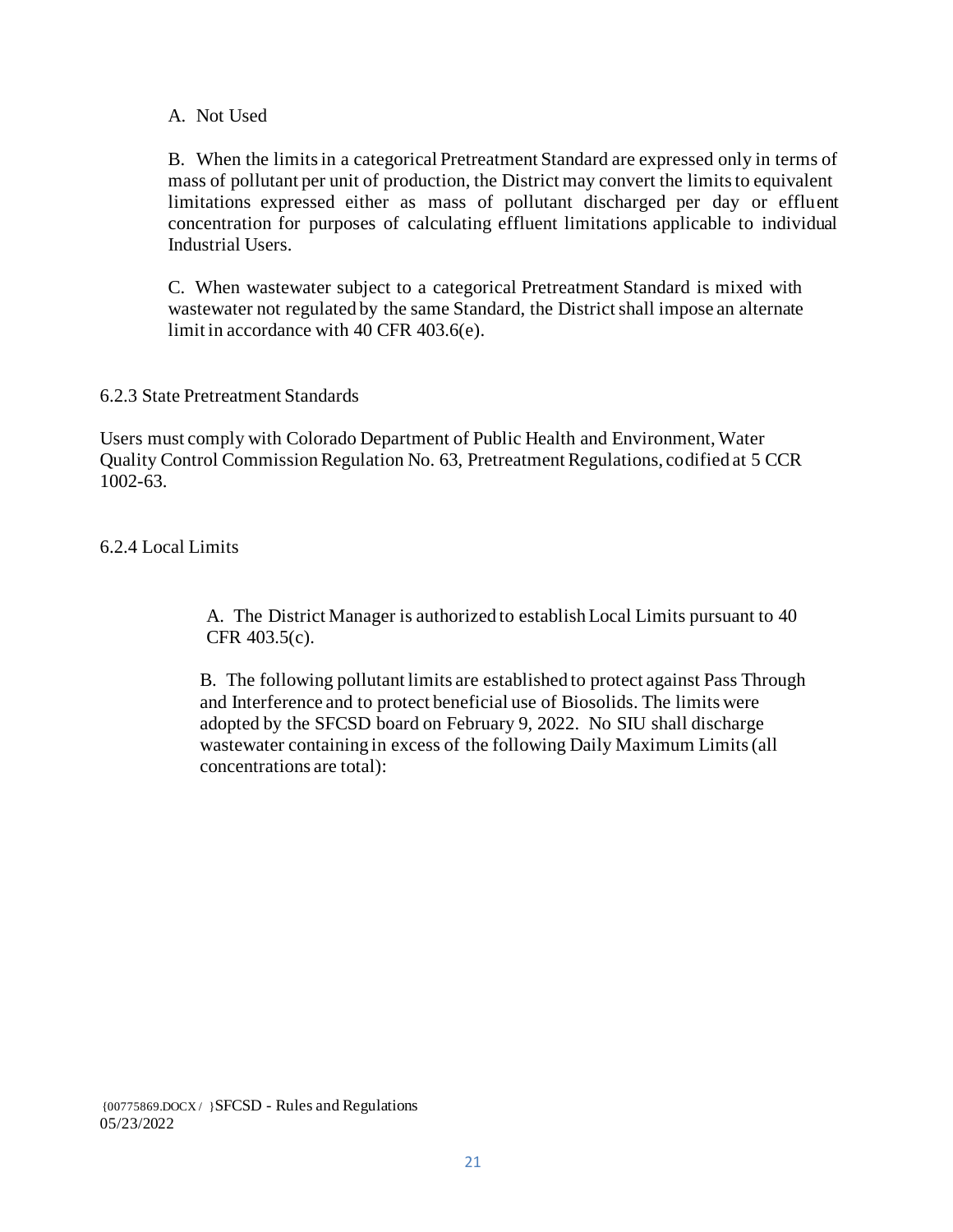| <b>Parameter</b> | Daily Maximum (mg/l)  |
|------------------|-----------------------|
| Arsenic          | No Discharge above RL |
| Cadmium (T)      | 0.18                  |
| Chromium $(T)$   | 9.04                  |
| Copper           | 2.84                  |
| Lead             | 1.52                  |
| Mercury          | 0.0054                |
| Molybdenum       | 1.08                  |
| Nickel           | 3.33                  |
| Selenium         | 0.24                  |
| Silver           | 0.58                  |
| Zinc             | 5.28                  |

### **Industrial Pretreatment Program**

Industrial Pretreatment Conventional Limits Criteria

| BOD (total 5-day) | 250       |
|-------------------|-----------|
| <b>TSS</b>        | 250       |
| Grease/Oil        | 100       |
| pH(s.u.)          | 5.5-12 SU |

The limits apply at the point where the wastewater is discharged to the POTW. All concentrations for metallic substances are for total metal unless indicated otherwise. The District may impose mass limitations in addition to concentration-based limitations.

C. The District Manager may develop Best Management Practices (BMPs), by resolution or in Individual Wastewater Discharge Permits, to implement Local Limits and the requirements of Section 6.2.1.

6.2.5 District'sRight of Revision

The District reserves the right to establish, by resolutionor in Individual Wastewater Discharge Permits, more stringent Standards or Requirements on discharges to the POTW consistent with the purpose of this article.

6.2.6 Dilution Is Prohibited as Substitute for Treatment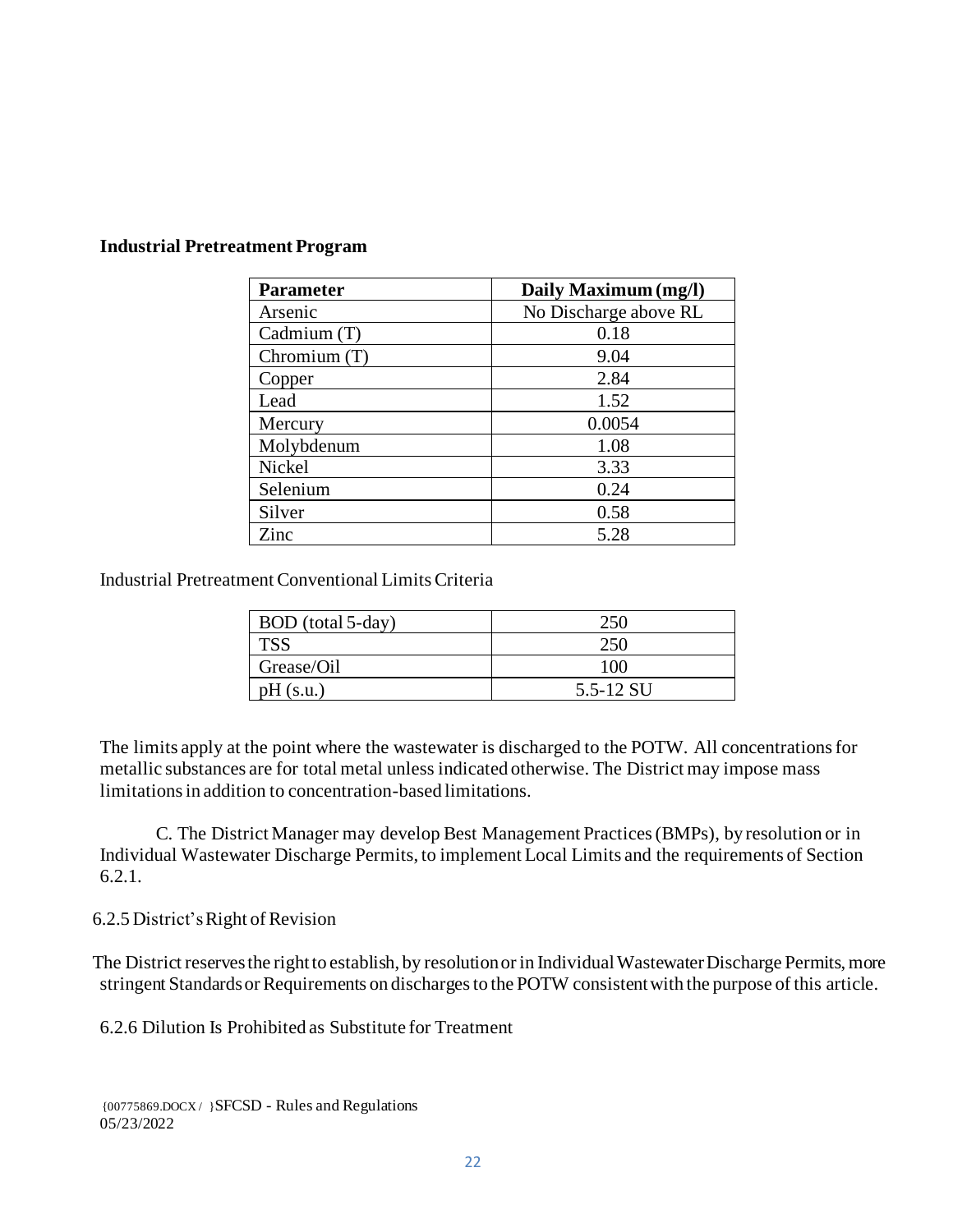No Industrial User shall ever increase the use of process water, or in any other way attempt to dilute a Discharge as a partial or complete substitute for adequate treatment to achieve compliance with a discharge limit unless expressly authorized by an applicable Pretreatment Standard or Requirement. The District may impose mass limitations on Industrial Users which are using dilution to meet applicable

Pretreatment Standards or Requirements, or in other cases where the imposition of mass limitations is appropriate.

## 6.2.7 Best Management Practices

A. The District may develop BMPs*,* or require an Industrial User to develop BMPs*,* to implement the prohibitions of Section 6.2.1(A-B) and the Local Limits established by the District. BMPs shall be considered pretreatment standards and Local Limits for purposes of this section and Section 307(d) of the Clean Water Act. Additionally, BMPs may be categorical pretreatment standards established by the EPA.

- B. Types of a BMP may include, but are not limited to:
	- 1. Requirements for or prohibitions on certain practices or discharges.
	- 2. Requirements for the operation and maintenance of treatment equipment.
	- 3. Timeframes associated with key activities.
	- 4. Procedures for compliance certification, reporting, and records retention.
	- 5. Provisions for reopening and revoking BMPs*.*

C. Any Industrial User may be required to comply with BMPs*.* BMPs may be incorporated in categorical pretreatment standards, control mechanisms, sector control programs or orders.

## **Section 6.3 Pretreament of Wastewater**

Section 6.3.1 Pretreatment Facilities

Users shall provide wastewater treatment as necessary to comply with this article and shall achieve compliance with all categorical Pretreatment Standards, Local Limits, and the prohibitions set out in Section 6.2.1 of this article within the time limitations specified by the EPA, the State, or the District Manager, whichever is more stringent. Any facilities necessary for compliance shall be provided, operated and maintained at the User's expense. Detailed plans describing such facilities and operating procedures shall be submitted to the District Manager for review and shall be acceptable to the District Manager before such facilities are constructed. The review of such plans and operating procedures shall in no way relieve the User from the responsibility of modifying such facilities as necessary to produce a discharge acceptable to The District under the provisions of this article.

## 6.3.2 Additional Pretreatment Measures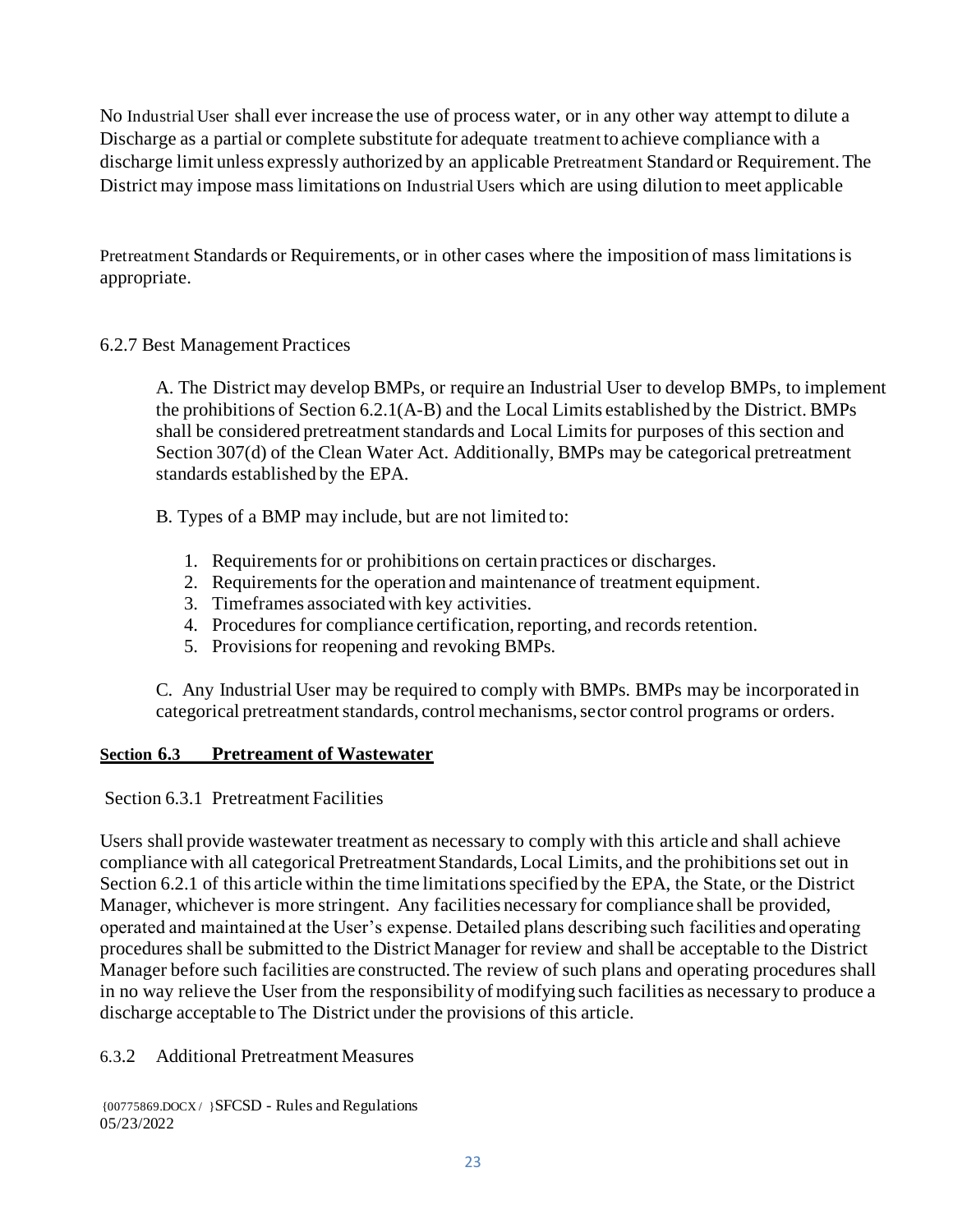A. Whenever deemed necessary, the District may require Users to restrict their discharge during peak flow periods, designate that certain wastewater be discharged only into specific sewers, relocate and/or consolidate points of discharge, separate sewage wastestreams from industrial wastestreams, and such other conditions as may be necessary to protect the POTW and determine the User's compliance with the requirements of this article.

B. The District may require any person discharging into the POTW to install and maintain, on their property and at their expense, a suitable storage and flow-control facility to ensure equalization of flow. An Individual Wastewater Discharge Permit may be issued solely for flow equalization.

C. Grease, oil, and sand interceptors shall be provided when, in the opinion of the District, they are necessary for the proper handling of wastewater containing excessive amounts of grease and oil, or sand; except that such interceptors shall not be required for residential users. All interception units shall be of a type and capacity approved by the District, and shall be so located to be easily accessible for cleaning and inspection. Such interceptors shall be inspected, cleaned, and repaired and on a schedule acceptable by the District to prevent bypass of grease, oil, and sand into the POTW by the User at their expense.

D. Users with the potential to discharge flammable substances may be required to install and maintain an approved combustible gas detection meter.

## 6.3.3 Accidental Discharge/Slug Discharge Control Plan

The District shall evaluate whether each such SIU needs an Accidental Discharge/Slug Discharge plan or other action to control Slug Discharge. The District may require any user to develop, submit for approval and implement such a plan or take such other action that may be necessary to control Slug Discharge. Alternatively, the District may develop such a plan for any User. An Accidental Discharge/Slug Discharge control plan shall address, at a minimum, the following:

(A) Description of discharge practices, including non-routine batch discharges.

(B) Description of stored chemicals.

(C) Procedures for immediately notifying the District of any accidental or Slug Discharge as required by Section 6.6 of this article.

(D) Procedures to prevent adverse impact from any accidental or Slug Discharge. Such procedures include, but are not limited to inspection and maintenance of storage areas, handling run-off, worker training, building of containment structure or equipment, measures for containing toxic organic Pollutants (including solvents), and/or measures and equipment for emergency response.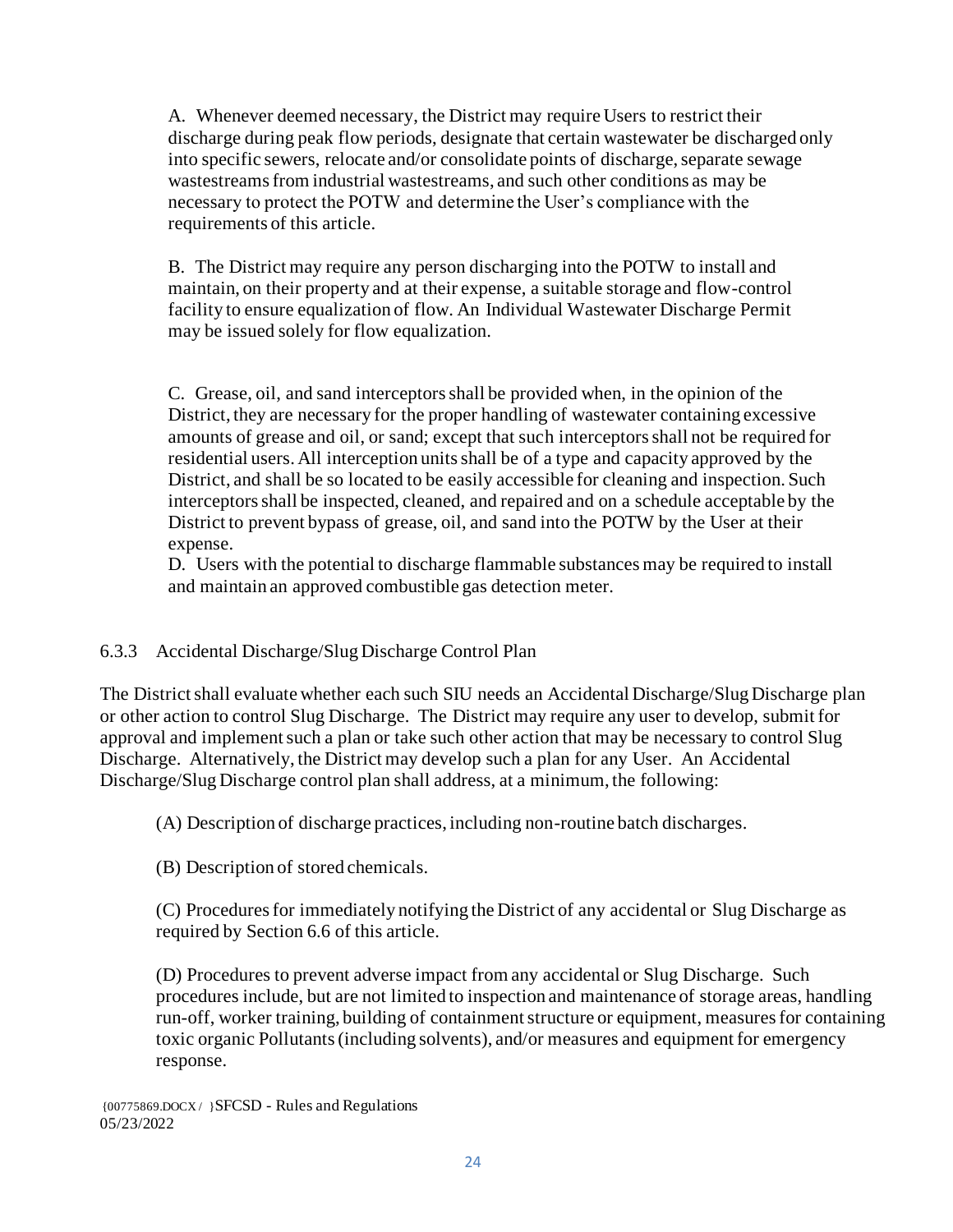### 6.3.4 Hauled Wastewater

The District does not accept Hauled Waste.

## **Section 6.4 Individual Wastewater Discharge Permits**

6.4.1 Wastewater Analysis

When requested by the District, a User must submit information on the nature and characteristics of its wastewater within thirty (30) days of the request. The District is authorized to prepare a form for this purpose and may periodically require Users to update this information.

6.4.2 Individual Wastewater Discharge Permit Requirement

A. No Significant Industrial User shall discharge wastewater into the POTW without first obtaining an Individual Wastewater Discharge Permit from the District, except that a Significant Industrial User that has filed a timely application pursuant to Section 6.4.3 of this article may continue to discharge for the time period specified therein.

B. The District may require other Users to obtain Individual Wastewater Discharge Permits as necessary to carry out the purposes of this article.

C. Any violation of the terms and conditions of an Individual Wastewater Discharge Permit shall be deemed a violation of this article and subjects the Individual Wastewater Discharge Permittee to the sanctions set out in Sections 10 through 12 of this article. Obtaining an Individual Wastewater Discharge Permit does not relieve a permittee of its obligation to comply with all Federal and State Pretreatment Standards or Requirements or with any other requirements of Federal, State, and local law.

6.4.3 Individual Wastewater Discharge Permitting: Existing Connections

Any User required to obtain an Individual Wastewater Discharge Permit who was discharging wastewater into the POTW prior to the effective date of this article and who wishes to continue such discharges in the future, shall, within thirty (30) days after said date, apply to the District for an Individual Wastewater Discharge Permit in accordance with Section 6.4.5 of this article, and shall not cause or allow discharges to the POTW to continue after thirty (30) days of the effective date of this article except in accordance with an Individual Wastewater Discharge Permit by the District.

6.4.4 Individual Wastewater Discharge Permitting: New Connections

Any User required to obtain an Individual Wastewater Discharge Permit who proposes to begin or recommence discharging into the POTW must obtain such permit prior to the beginning or recommencing of such discharge. An application for this Individual Wastewater Discharge Permit, in accordance with Section 4.5 of this article, must be filed at least thirty (30) days prior to the date upon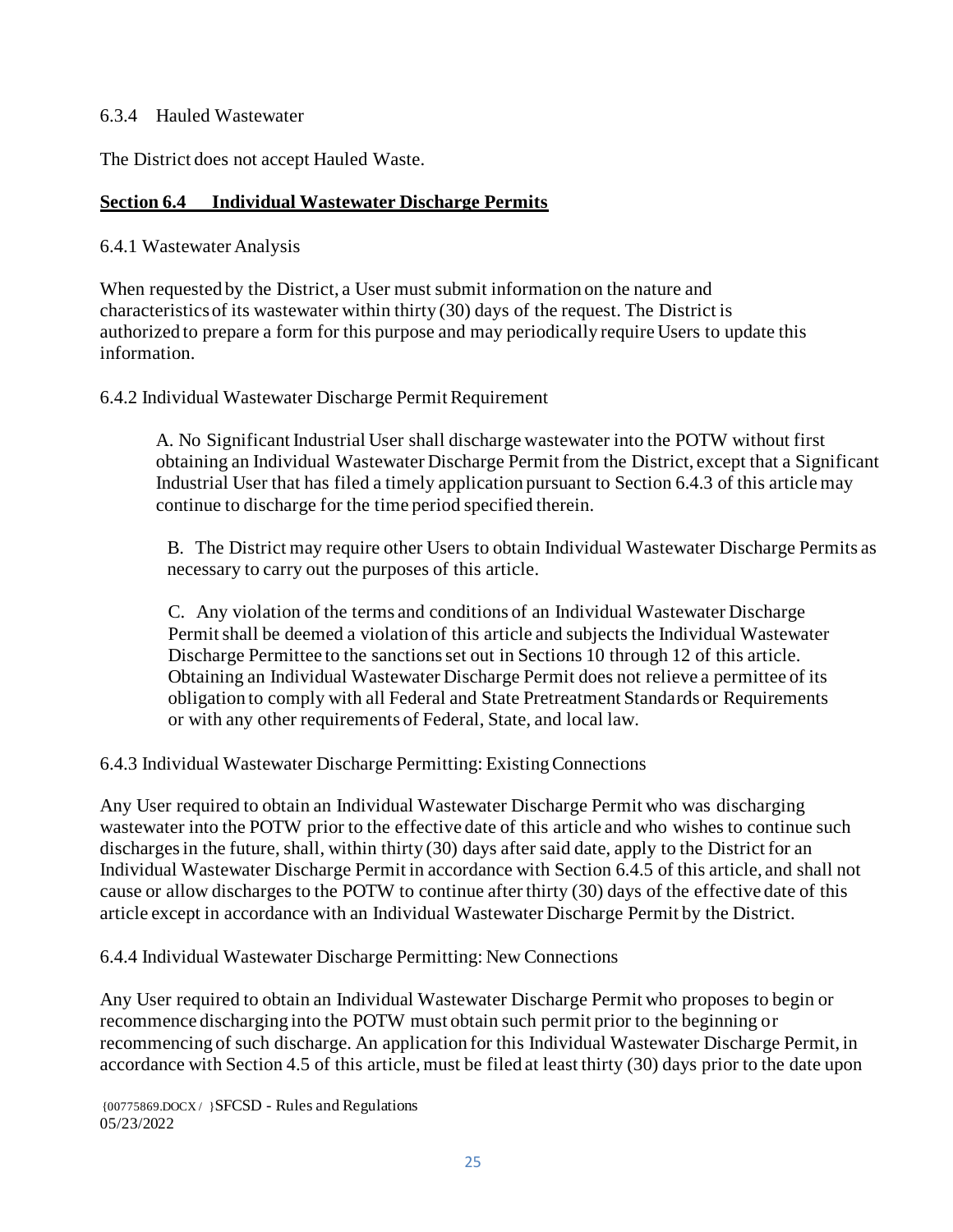which any discharge will begin or recommence.

6.4.5 Individual Wastewater Discharge Permit Applications Contents

A. All Users required to obtain an Individual Wastewater Discharge Permit must submit a permit application. The District may require Users to submit all or some of the following information as part of a permit application:

(1) Identifying Information.

(a)The name and address of the facility, including the name of the operator and Owner.

(b) Contact information, description of activities, facilities, and plant production processes on the premises;

(2) Environmental Permits. A list of any environmental control permits held by or for the facility.

(3) Description of Operations.

(a) A brief description of the nature, average rate of production (including each product produced by type, amount, processes, and rate of production),

and standard industrial classifications of the operation(s) carried out by such User.

This description should include a schematic process diagram, which indicates points of discharge to the POTW from the regulated processes.

(b)Types of wastes generated, and a list of all raw materials and chemicals used or stored at the facility which are, or could accidentally or intentionally be, discharged to the POTW;

(c) Number and type of employees, hours of operation, and proposed or actual hours of operation;

(d) Type and amount of raw materials processed (average and maximum per day);

(e) Site plans, floor plans, mechanical and plumbing plans, and details to show all sewers, floor drains, and appurtenances by size, location, and elevation, and all points of discharge;

(4) Time and duration of discharges;

(5) The location for monitoring all wastes covered by the Permit;

{00775869.DOCX / }SFCSD - Rules and Regulations 05/23/2022 (6) Flow Measurement. Information showing the measured average daily and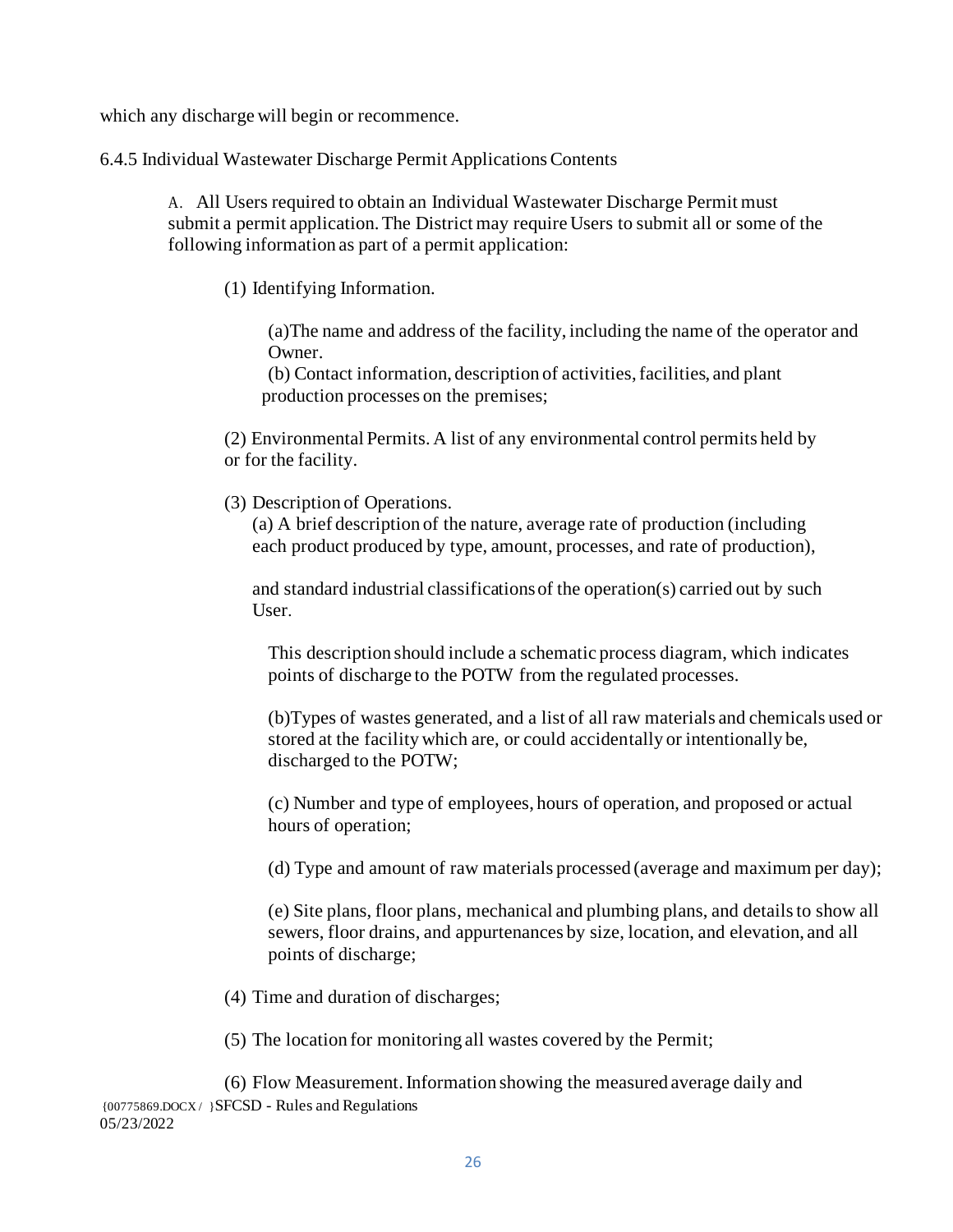maximum daily flow, in gallons per day, to the POTW from regulated process streams and other streams, as necessary, to allow use of the combined wastestream formula set out in Section 6.2.2C (40 CFR 403.6(e)).

(7) Measurement of Pollutants.

(a) The categorical Pretreatment Standards applicable to each regulated process and any new categorically regulated processes for Existing Sources. (b) The results of sampling and analysis identifying the nature and concentration, and/or mass, where required by the Standard or by the District of regulated pollutants in the discharge from each regulated process.

(c) Instantaneous, Daily Maximum, and Monthly Average concentrations, or mass, where required, shall be reported.

(d) The sample shall be representative of daily operations and shall be analyzed in accordance with procedures set out in Section 6.10 of this article. Where the Standard requires compliance with a BMP or pollution prevention alternative, User shall submit documentation as required by the District or the applicable Standards to determine compliance with the Standard.

(e) Sampling must be performed in accordance with procedures set out in Section 6.11 of this article.

(8) Any other information as may be deemed necessary by the District to evaluate the permit application.

B. Incomplete or inaccurate applications will not be processed and will be returned to the User for revision.

6.4.6 Wastewater Discharge Permitting: General Permits - Not Used

## 6.4.7 Application Signatories and Certifications

(A) All Individual Wastewater Discharge Permit applications, User reports and certification statements must be signed by an Authorized Representative of the User and contain the certification statement in Section 6.6.14(A).

(B) If the designation of an Authorized Representative is no longer accurate because a different individual or position has responsibility for the overall operation of the facility or overall responsibility for environmental matters for the company, a new written authorization satisfying the requirements of this Section must be submitted to the District prior to or together with any reports to be signed by an Authorized Representative.

6.4.8 Individual Wastewater Discharge Permit Decisions

{00775869.DOCX / }SFCSD - Rules and Regulations 05/23/2022 The District will evaluate the data furnished by the User and may require additional information. Within thirty (30) days of receipt of a complete application, the District will determine whether to issue an Individual Wastewater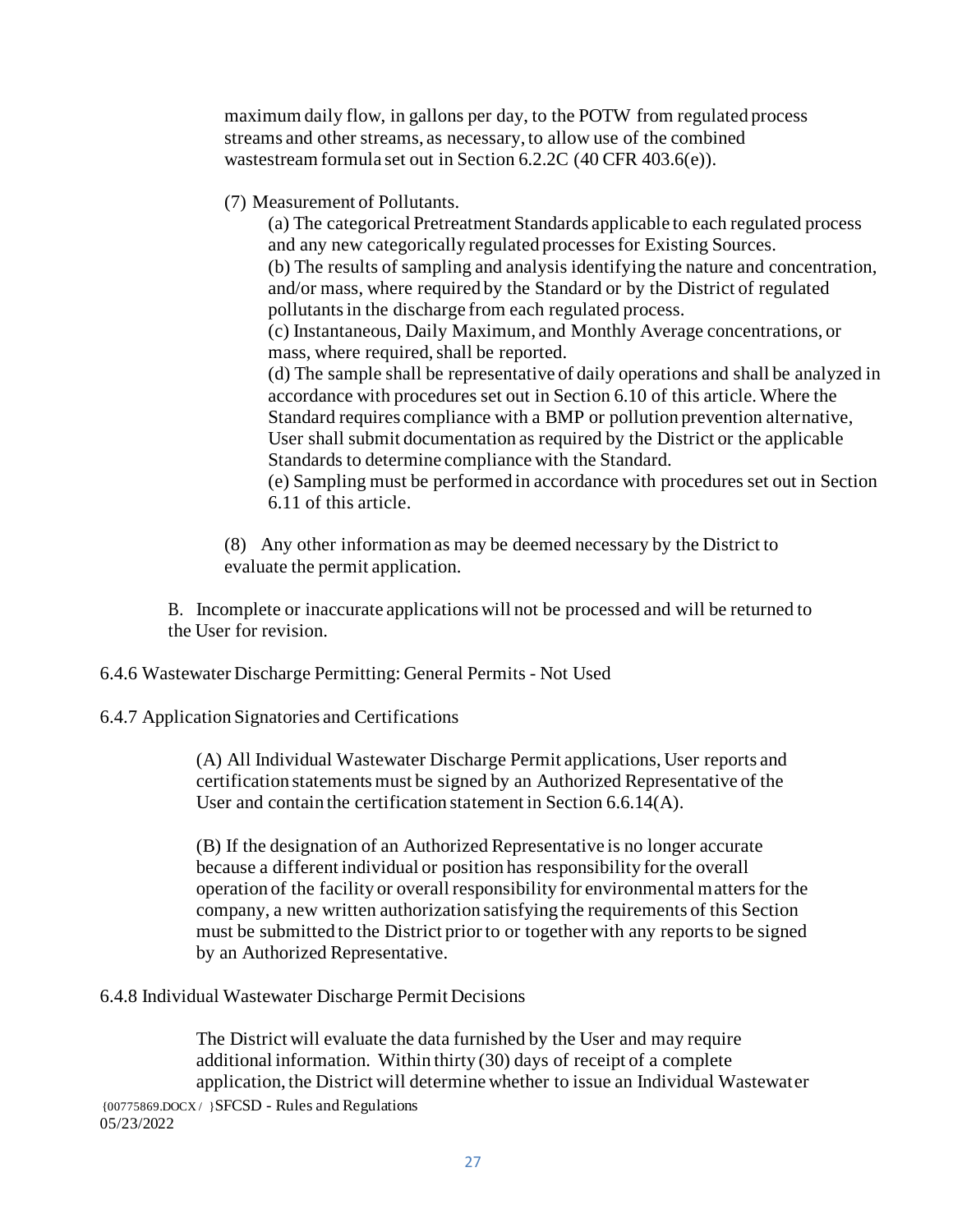Discharge Permit. The District may deny any application for an Individual Wastewater Discharge Permit.

### **Section 6.5 Individual Wastewater Discharge Permit Issuance**

### 6.5.1 Wastewater Discharge Permit Duration

An Individual Wastewater Discharge Permit shall be issued for a specified time period, not to exceed five (5) years from the effective date of the permit. An Individual Wastewater Discharge Permit may be issued for a period less than five (5) years, at the discretion of the District. Each Individual Wastewater Discharge Permit will indicate a specific date upon which it will expire.

## 6.5.2 Individual Wastewater Discharge Permit Contents

An Individual Wastewater Discharge Permit shall include such conditions as are deemed reasonably necessary by the District to prevent Pass Through or Interference, protect the quality of the water body receiving the treatment plant's effluent, protect worker health and safety, facilitate sludge management and disposal and protect against damage to the POTW.

(A) Individual Wastewater Discharge Permits must contain:

(1)A statement that indicates the Individual Wastewater Discharge Permit issuance date, expiration date, and effective date;

(2) A statement that the Individual Wastewater Discharge Permit is nontransferable without prior notification to the District. In accordance with Section 6.5.5 of this article and provisions for furnishing the new Owner or operator with a copy of the existing Wastewater Discharge Permit;

(3) Effluent limits, including Best Management Practices, based on applicable Pretreatment Standards, Categorical Pretreatment Standards, Local Limits, and State and local law;

(4) Self-monitoring, sampling, reporting, notification and recordkeeping requirements, including an identification of the pollutants, (or Best Management Practice) to be monitored, sampling location, sampling frequency, and sample type based on Federal, State and local law;

(5) Not used

(6) A statement of applicable civil and criminal penalties for violation of Pretreatment Standards and Requirements and any applicable compliance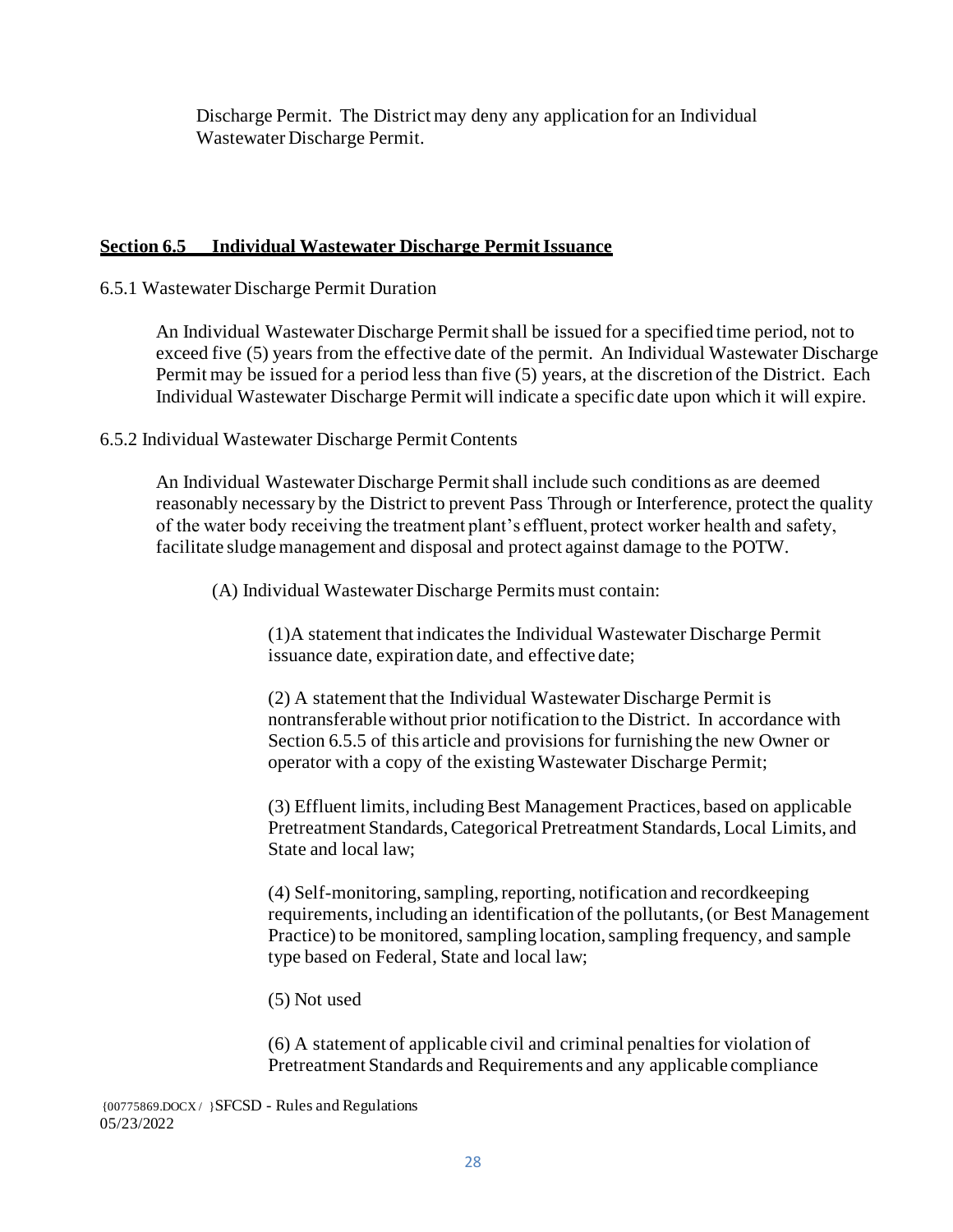schedule. Such schedule may not extend the time for compliance beyond that required by applicable Federal, State or local law.

(7) Requirements to control Slug Discharge, if determined by the District to be necessary.

(B) Individual Wastewater Discharge Permits my contain, but need not be limited to, the following conditions:

(1) Limits on the average and/or maximum rate of discharge, time of discharge, and/or requirements for flow regulation and equalization;

(2) Requirements for the installation of pretreatment technology, pollution control, or construction of appropriate containment devices, designed to reduce, eliminate or prevent the introduction of pollutants into the treatment works;

(3) Requirements for the development and implementation of spill control plans or other special conditions including management practices necessary to adequately prevent accidental, unanticipated or nonroutine discharges;

(4) Development and implementation of waste minimization plans to reduce the amount of pollutants discharged to the POTW;

(5) The unit charge or schedule of User charges and fees for the management of the wastewater discharged to the POTW;

(6) Requirements for installation and maintenance of inspection and sampling facilities and equipment, including flow measurement devices;

(7) A statement that compliance with the Individual Wastewater Discharge Permit does not relieve the permittee of responsibility for compliance with all applicable Federal and State Pretreatment Standards, including those which become effective during the term of the Individual Wastewater Discharge Permit; and

(8) Other conditions as deemed appropriate by the District to ensure compliance with this article, and State and Federal laws, rules and regulations.

#### 6.5.3 Permit Issuance Process

(A) Permit Appeals. The District shall provide the public notice of the issuance of an Individual Wastewater Discharge Permit. Any person, including the User, may petition the District to reconsider the terms of an Individual Wastewater Discharge Permit within thirty (30) days of notice of its issuance.

(1) Failure to submit a timely petition for review shall be deemed to be a waiver of the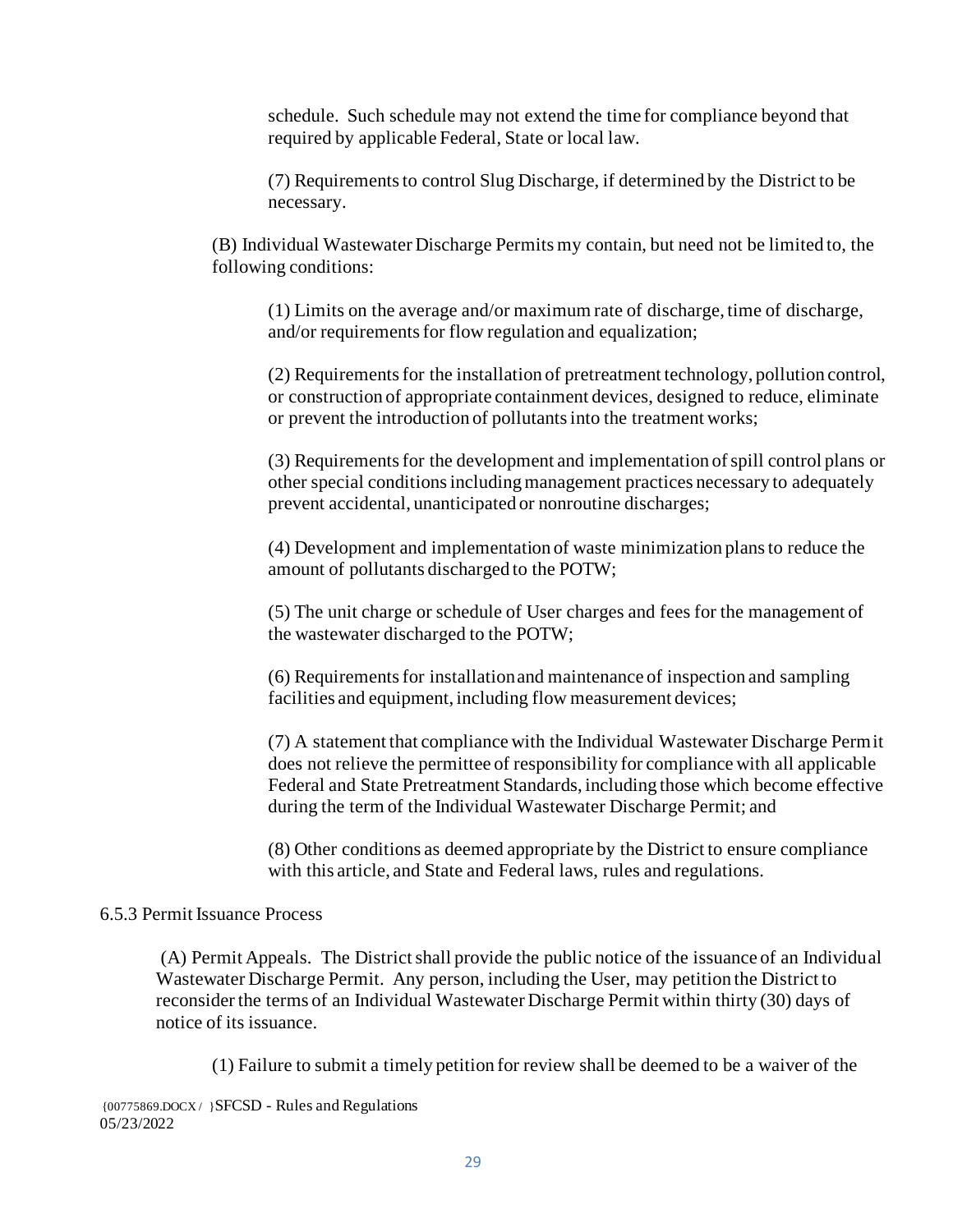administrative appeal.

(2) In its petition, the appealing party must indicate the Individual Wastewater Discharge Permit provisions objected to, the reasons for the objection, and the alternative condition, if any, it seeks to place in the Individual Wastewater Discharge Permit.

(3) The effectiveness of the Individual Wastewater Discharge Permit shall not be stayed pending the appeal.

(4) If the District fails to act within thirty (30) days, a request for reconsideration shall be deemed to be denied. Decisions not to reconsider an Individual

Wastewater Discharge Permit, not to issue an Individual Wastewater Discharge Permit, or not to modify an Individual Wastewater Discharge Permit shall be considered final administrative actions for purposes of judicial review.

(5) Aggrieved parties seeking judicial review of the final administrative Individual Wastewater Discharge Permit decision must do so by filing a complaint with the District Court of Larimer County pursuant to Rule 106(a)(4) and (b) of the Colorado Rules of Civil Procedure, within 28 days after the final decision.

#### 6.5.4 Permit Modification

(A) The District my modify an Individual Wastewater Discharge Permit for good cause, including, but not limited to, the following reasons:

> (1) To incorporate any new or revised Federal, State or local Pretreatment Standards or Requirements;

(2) To address significant alterations or additions to the User's operation, processes, or wastewater volume or character since the time of the Individual Wastewater Discharge Permit issuance;

(3) A change in the POTW that requires either a temporary or permanent reduction or elimination of the authorized discharge;

(4) Information indicating that the permitted discharge poses a threat to the District's POTW, District personnel, beneficial sludge use or the receiving of waters.

(5) Violation of any terms or conditions of the Individual Wastewater Discharge permit;

(6) Misrepresentations or failure to fully disclose all relevant facts in the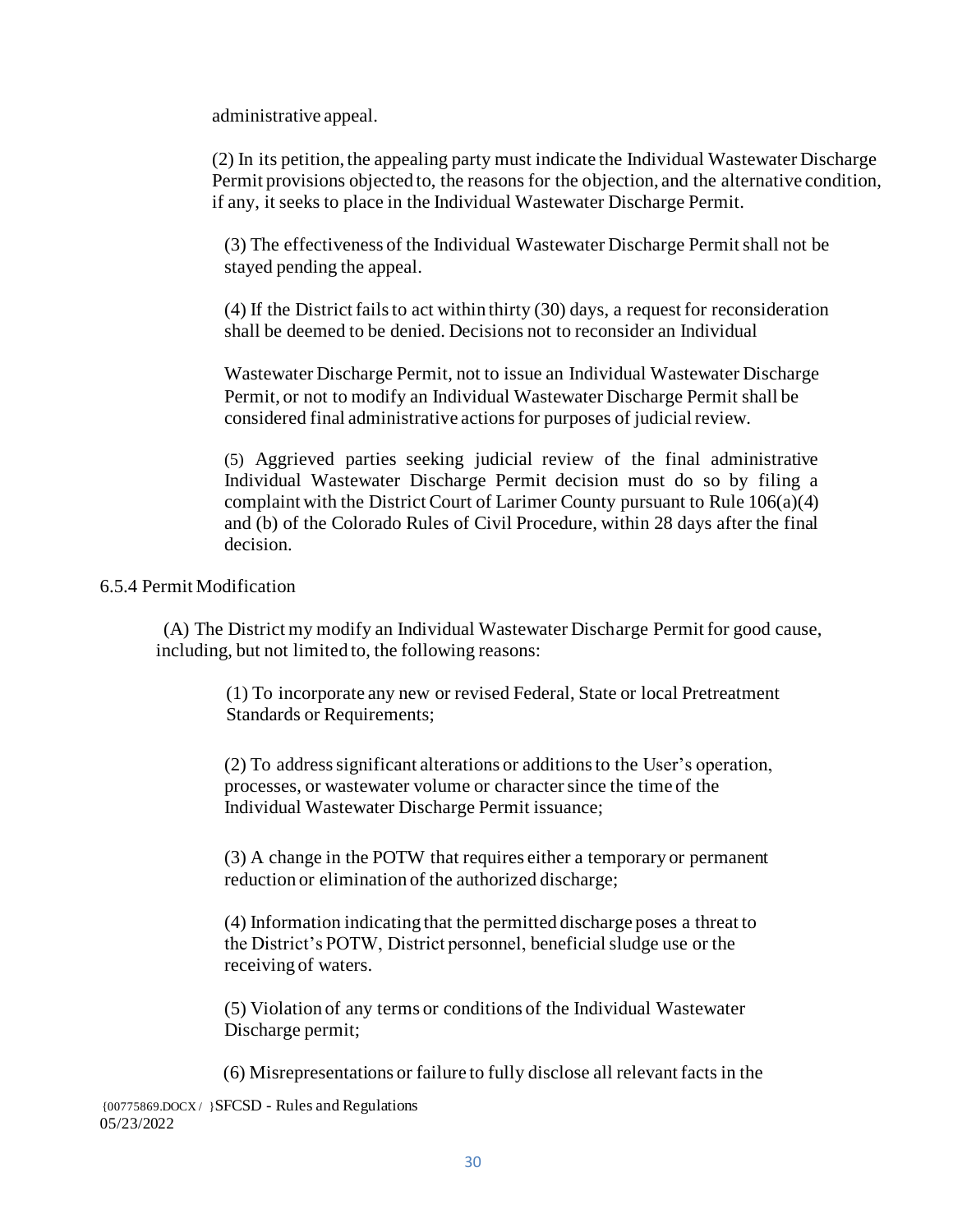Individual Wastewater Discharge Permit application or in any required reporting;

(7) Revision of or a grant of variance from categorical Pretreatment Standards pursuant to 40 CFR 403.13;

(8) To correct typographical or other errors in the Individual Wastewater Discharge Permit; or

(9) To reflect a transfer of the facility ownership or operation to a new Owner or operator where requested in accordance with Section 6.5.5.

6.5.5 Individual Wastewater Discharge Permit Transfer

Individual Wastewater Discharge Permits may be transferred to a new Owner or operator only if the permittee gives at least thirty (30) days advance notice to the District and the District approves the Individual Wastewater Discharge Permit transfer. The notice to the District must include a written certification by the new Owner or operator which:

(A) States that the new Owner and/or operator has not immediate intent to change the facility's operations and processes;

(B) Identifies the specific date on which the transfer is to occur;

(C) Acknowledges full responsibility for the complying with the existing Individual Wastewater Discharge Permit.

Failure to provide advance notice of a transfer render the Individual Wastewater Discharge Permit void as of the date of facility transfer.

6.5.6 Individual Wastewater Discharge Permit Revocation

The District may revoke an Individual Wastewater Discharge Permit for good cause, including, but not limited to, the following reasons:

(A) Failure to notify the District of significant changes to the wastewater prior to the changed discharge;

(B) Failure to provide prior notification to the District of changed conditions pursuant to Section 6.5 of this article;

(C) Misrepresentation or failure to fully disclose all relevant facts in the wastewater discharge permit application;

(D) Falsifying self-monitoring reports and certification statements;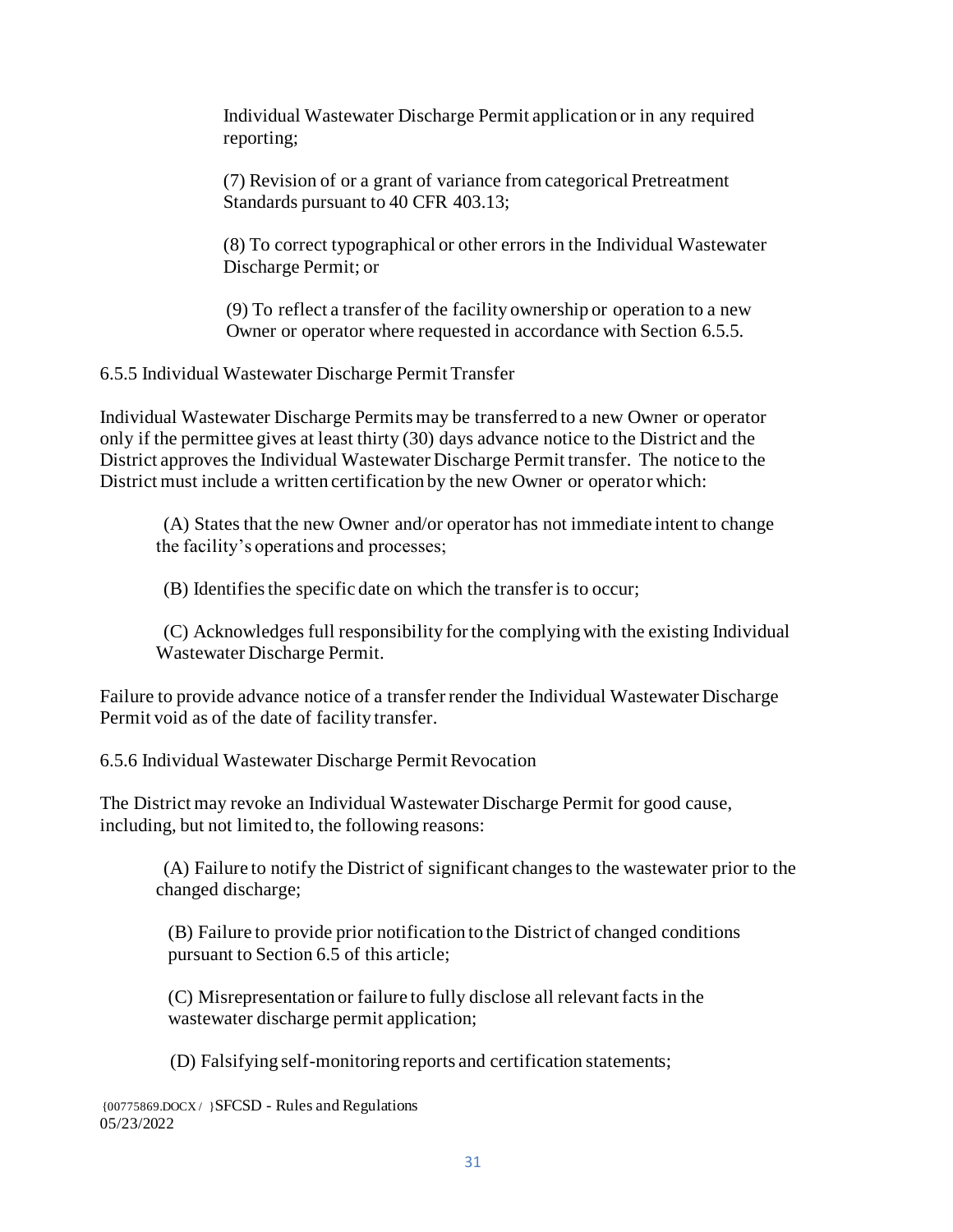(E) Tampering with monitoring equipment;

(F) Refusing to allow the District timely access to the facility premises and records;

(G) Failure to meet effluent limitations;

(H) Failure to pay fines;

(I) Failure to pay sewer charges;

(J) Failure to meet compliance schedules;

(K) Failure to complete a wastewater survey or the Individual Wastewater Discharge Permit application;

(L) Failure to provide advance notice of the transfer of business ownership of a permitted facility; or

(M) Violation of any Pretreatment Standard or Requirement, or any terms of the Individual Wastewater Discharge Permit or this article.

Individual Wastewater Discharge Permits shall be voidable upon cessation of operations or transfer of business ownership. All Individual Wastewater Discharge Permits issued to a User are void upon the issuance of a new Individual Wastewater Discharge Permit to that User.

6.5.7 Individual Wastewater Discharge Permit Reissuance

A User with an expiring Individual Wastewater Discharge Permit shall apply for Individual Wastewater Discharge Permit reissuance by submitting a complete permit application, in accordance with Section 6.4.5 of this article, a minimum of thirty (30) days prior to the expiration of the User's existing Individual Wastewater Discharge Permit.

6.5.8 Regulation of Waste Received from Other Jurisdictions

(A) If another municipality, or User located within another municipality, contributes wastewater to the POTW, the District shall enter into an intermunicipal agreement with the contributing municipality.

(B) Prior to entering into an agreement required by paragraph A, above, the District shall request the following information from the contributing municipality:

(1) A description of the quality and volume of wastewater discharged to the POTW by the contributing municipality;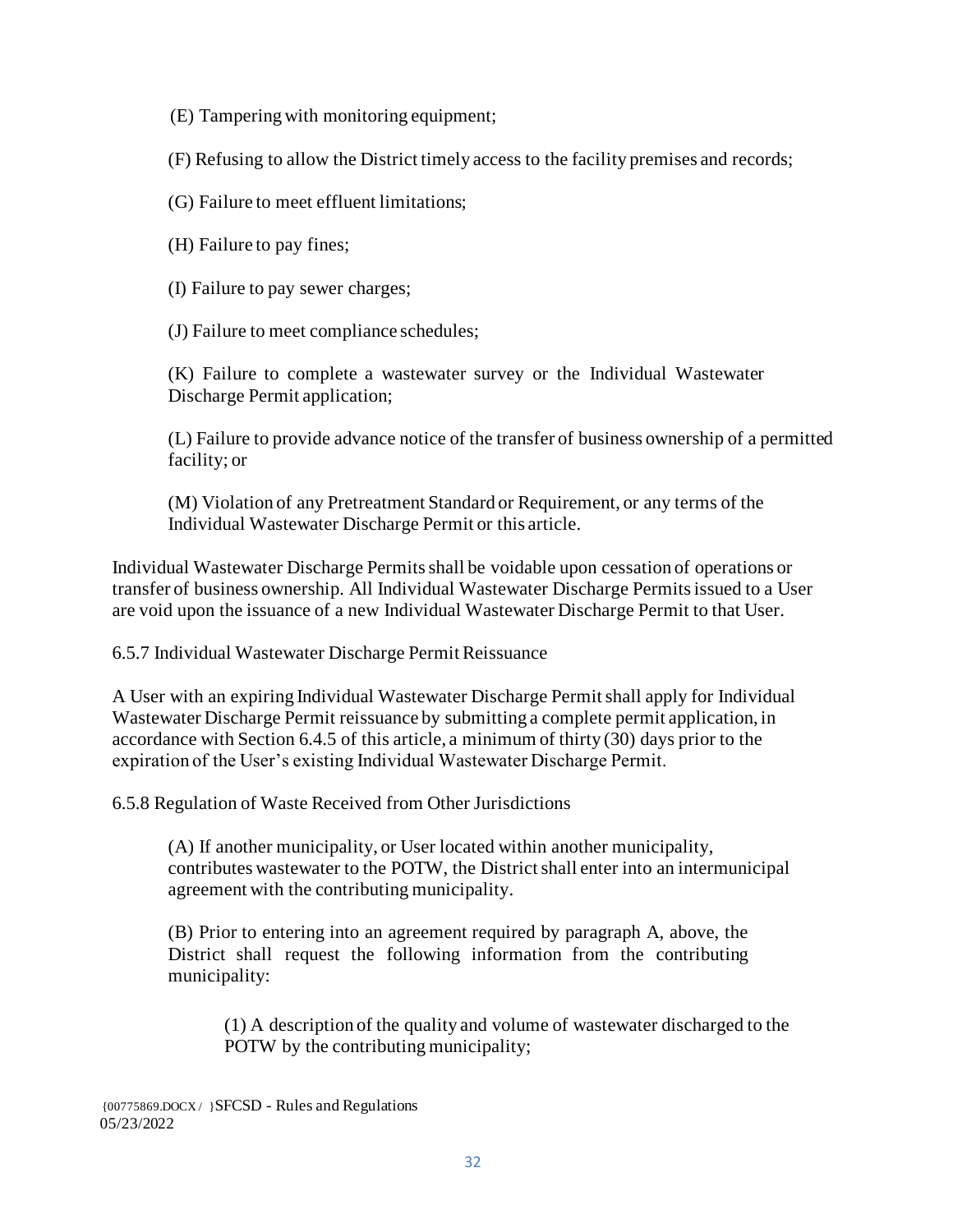(2) An inventory of all Users located within the contributing municipality that are discharging to the POTW; and

(3) Such other information as the District may deem necessary.

(C) An intermunicipal agreement, as required by paragraph A, above, shall contain the following conditions:

(1) A requirement for the contributing municipality to adopt a sewer use ordinance which is at least as stringent as this article and Local Limits, including required Baseline Monitoring Reports (BMRs) which are at least as stringent as those set out in Section 6.2.4 if this article. The requirement shall specify that such ordinance and limits must be revised as necessary to reflect the changes made to the District's Rules and Regulations.

(2) A requirement for the contributing municipality to submit a revised User inventory on at least an annual basis;

(3) A provision specifying which pretreatment implementation activities, including Individual Wastewater Discharge Permit issuance, inspection and sampling, and enforcement, will be conducted by the contributing municipality; which of these activities will be conducted by the District; and which of these activities will be conducted jointly by the contributing municipality and the District;

(4) A requirement for the contributing municipality to provide the District with access to all information related to Users within the District that the contributing municipality obtains as part of its pretreatment activities;

(5) Limits on the nature, quality, and volume of the contributingmunicipality's wastewater at the point where it discharges to the POTW;

(6) Requirements for monitoring the contributing municipality's discharge;

(7) A provision ensuring the District access to the facilities of Users located within the contributing municipality's jurisdictional boundaries for the purpose of inspection, sampling, and any other duties deemed necessary by the District; and

(8) A provision specifying remedies available for breach of the terms of the intermunicipal agreement.

## **Section 6.6 Reporting Requirements**

{00775869.DOCX / }SFCSD - Rules and Regulations 05/23/2022 6.6.1 Baseline Monitoring Reports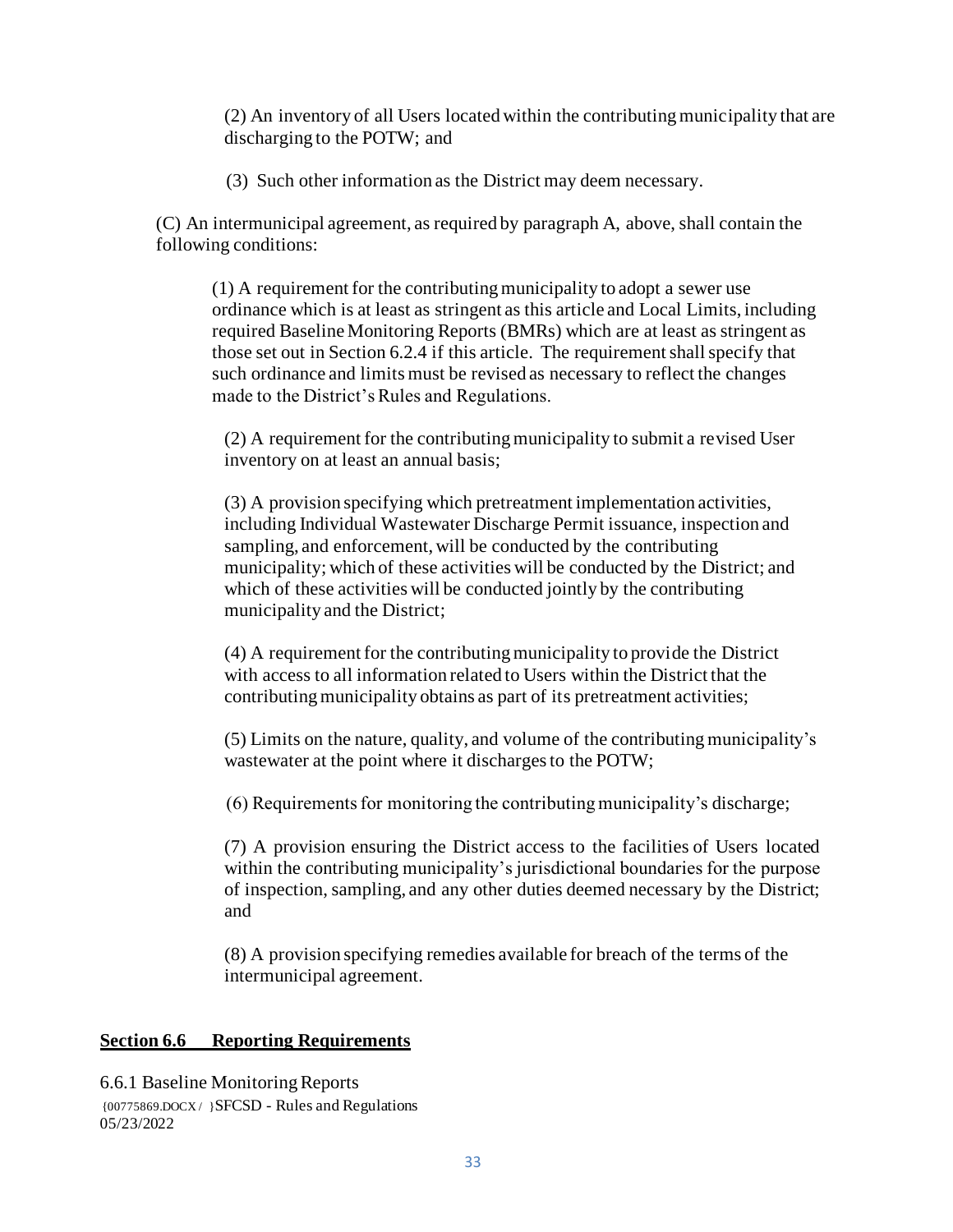(A) Within either one hundred eighty (180) days after the effective date of a categorical Pretreatment Standard, or the final administrative decision on a category determination under 40 CFR 403.6(a)(4), whichever is later, existing Categorical Industrial Users currently discharging to or scheduled to discharge to the POTW shall submit to the District a report which contains the information listed in paragraph B, below. At least ninety (90) days prior to commencement of their discharge, New Sources, and sources that become Categorical Industrial Users subsequent to the promulgation of an applicable categorical Standard, shall submit to the District a report which contains the information listed in paragraph B, below. A New Source shall report the method of pretreatment it intends to use to meet applicable categorical Standards. A New Source also shall give estimates of its anticipated flow and quantity of pollutants to be discharged.

(B) Users described above shall submit the information set forth below.

(1) All information required in Section 6.4.5A(1)(a), Section 6.4.5A(2), Section 6.4.5A((3)(a-e) and Section 6.4.5A(6) of this article. [Reference: 40CFR 403.12(6)(1)-(7)]

(2) Measurement of pollutants.

05/23/2022

(a) The User shall provide the information required in Section 6.4.5  $(A)(7)$  (a) through (d) of this article.

(b) The User shall take a minimum of one representative sample to compile that data necessary to comply with the requirements of this paragraph.

(c) Samples should be taken immediately downstream from pretreatment facilities if such exist or immediately downstream from the regulated process if no pretreatment exists. If other wastewaters are mixed with the regulated wastewater prior to pretreatment the User should measure the flows and concentrations necessary to allow use of the combined wastestream formula in 40 CFR 403.6(e) to evaluate compliance with the Pretreatment Standards. Where an alternate concentration or mass limit has been calculated in accordance with 40 CFR 403.6(e) this adjusted limit along with supporting data shall be submitted to the Control Authority;

(d) Sampling and analysis shall be performed in accordance with Section 6.10;

(e) The District may allow the submission of a baseline report which utilizes only historical data so long as the data provides information sufficient to determine the need for industrial pretreatment measures;

{00775869.DOCX / }SFCSD - Rules and Regulations (f) The baseline report shall indicate the time, date and place of sampling and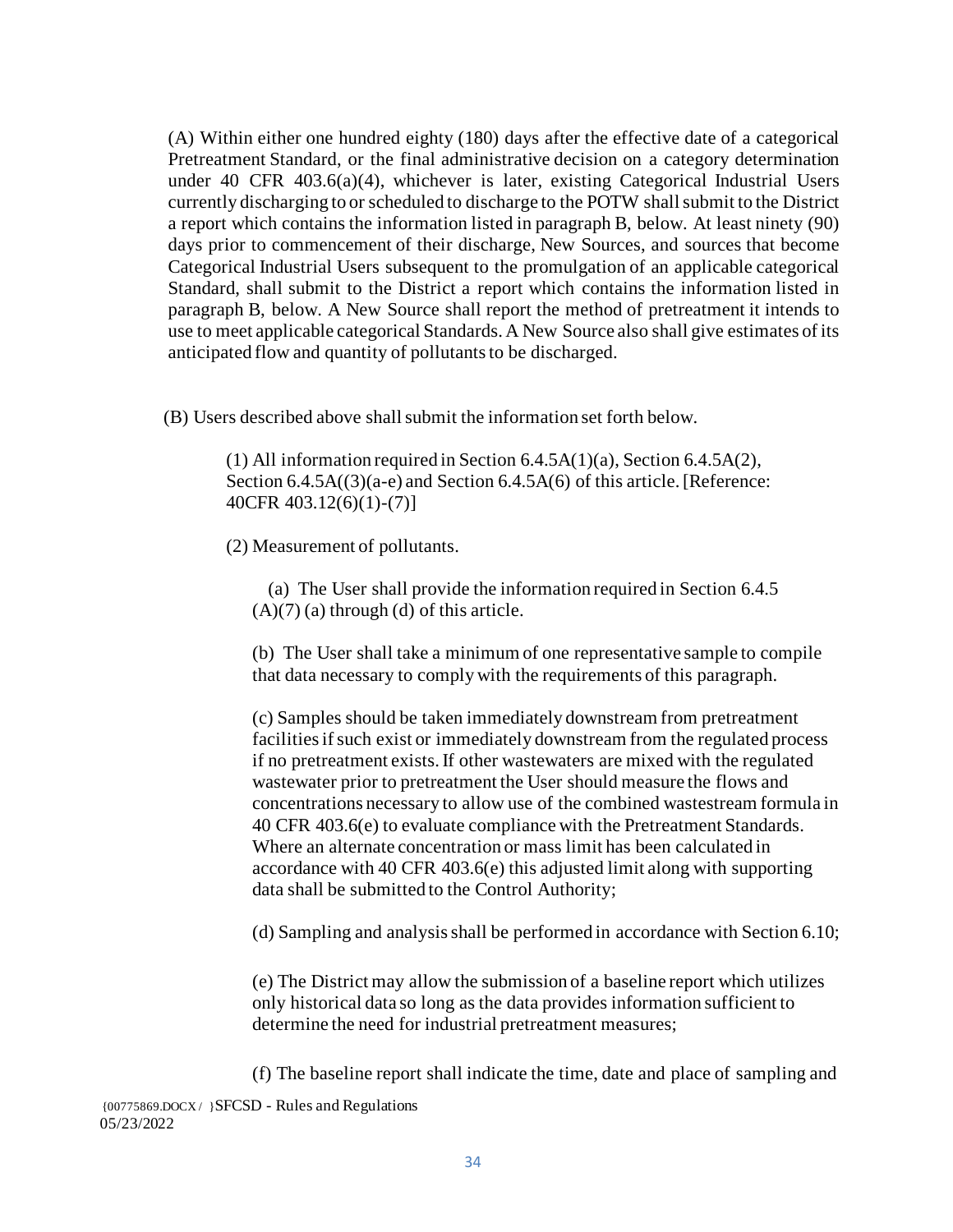methods of analysis, and shall certify that such sampling and analysis is representative of normal work cycles and expected pollutant Discharges to the POTW.

(3) Compliance Certification. A statement, reviewed by the User's Authorized Representative as defined in Article 2 and certified by a qualified professional, indicating whether Pretreatment Standards are being met on a consistent basis, and, if not, whether additional operation and maintenance (O&M) and/or additional pretreatment is required to meet the Pretreatment Standards and Requirements.

(4) Compliance Schedule. If additional pretreatment and/or O&M will be required to meet the Pretreatment Standards, the shortest schedule by which the User will provide such additional pretreatment and/or O&M must be provided.

The completion date in this schedule shall not be later than the compliance date established for the applicable Pretreatment Standard. A compliance schedule pursuant to this Section must meet the requirements set out in Section 6.6.2 of this article.

(5) Signature and Report Certification. All baseline monitoring reports must be certified in accordance with Section 6.6.14 of this article and signed by an Authorized Representative as defined in Article 2.

6.6.2 Compliance Schedule Progress Reports

The following conditions shall apply to the compliance schedule required by Section 6.6.1(B)(4) of this article:

(A) The schedule shall contain progress increments in the form of dates for the commencement and completion of major events leading to the construction and operation of additional pretreatment required for the User to meet the applicable Pretreatment Standards (such events include, but are not limited to, hiring an engineer, completing preliminary and final plans, executing contracts for major components, commencing and completing construction, and beginning and conducting routine operation);

(B) No increment referred to above shall exceed nine (9) months;

(C) The User shall submit a progress report to the District no later than fourteen (14) days following each date in the schedule and the final date of compliance including, as a minimum, whether or not it complied with the increment of progress, the reason for any delay, and, if appropriate, the steps being taken by the User to return to the established schedule; and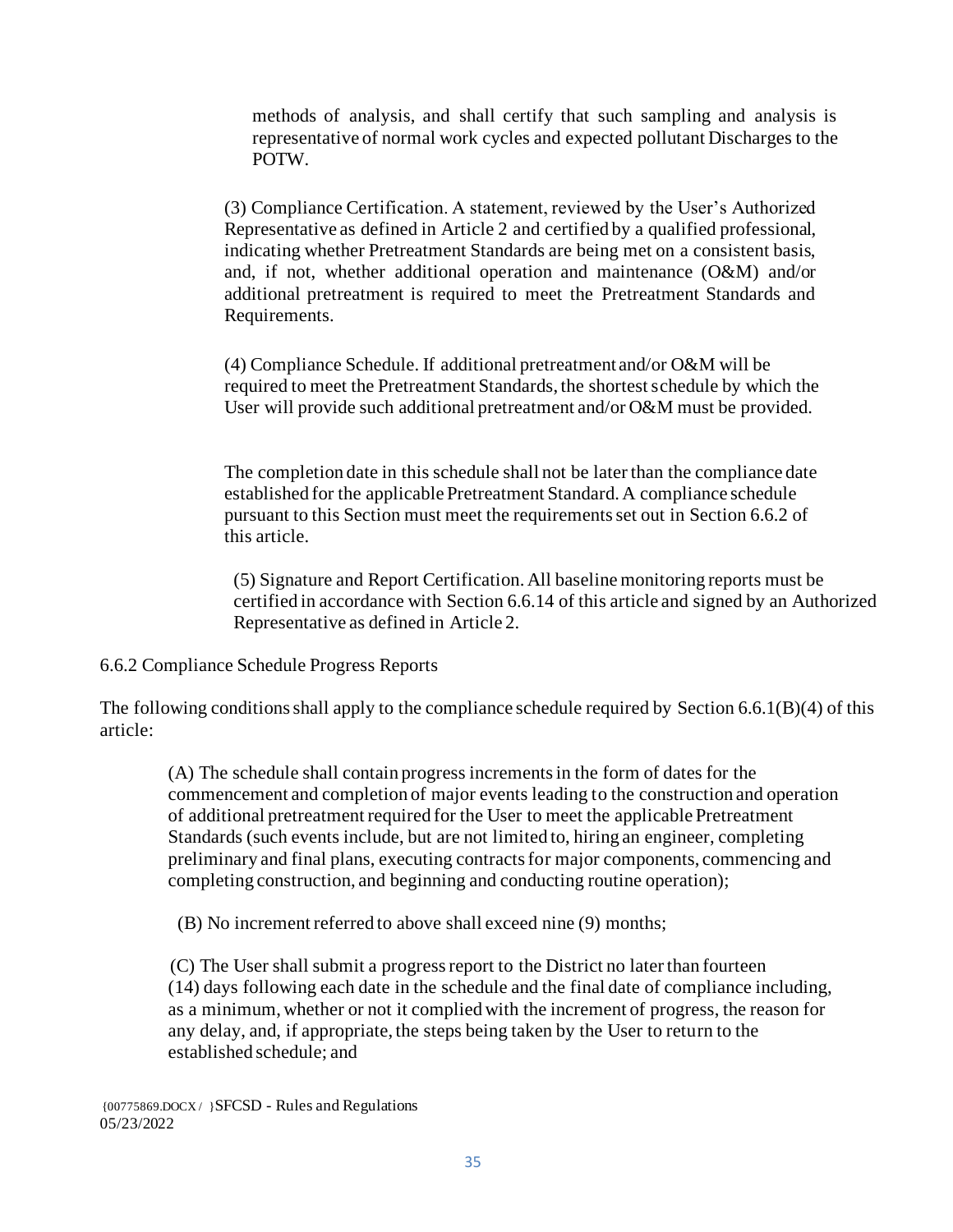(D) In no event shall more than nine (9) months elapse between such progress reports to the District.

# 6.6.3 Reports on Compliance with Categorical Pretreatment Standard Deadline

Within ninety (90) days following the date for final compliance with applicable categorical Pretreatment Standards, or in the case of a New Source following commencement of the introduction of wastewater into the POTW, any User subject to such Pretreatment Standards and Requirements shall submit to the District a report containing the information described in Section  $6.4.5(A)(6)$  and  $(7)$  and  $6.6.1(B)(2)$  of this article. For Users subject to equivalent mass or concentration limits established in accordance with the procedures in Section 6.2.2 [Reference to 40 CFR 403.6(c)], this report shall contain a reasonable measure of the User's long-term production rate. For all other Users subject to categorical Pretreatment Standards expressed in terms of allowable pollutant discharge per unit of production (or other measure of operation), this report shall include the User's actual production during the appropriate sampling period. All compliance reports must be signed and certified in accordance with Section 6.6.14

of this article. All sampling shall be done in conformance with Section 6.11.

6.6.4 Periodic Compliance Reports

(A) All Significant Industrial Users must, at a frequency determined by the District submit no less than twice per year (June and

December) reports indicating the nature, concentration of pollutants in the discharge which are limited by Pretreatment Standards and the measured or estimated average and maximum daily flows for the reporting period. In cases where the Pretreatment Standard requires compliance with a Best Management Practice (BMP) or pollution prevention alternative, the User must submit documentation required by the District or the Pretreatment Standard necessary to determine the compliance status of the User.

(B) Pollutant Not Present – Not Used.

(C) Reduced Reporting – Not Used.

(D) All periodic compliance reports must be signed and certified in accordance with Section 6.6.14 of this article.

(E) All wastewater samples must be representative of the User's discharge. Wastewater monitoring and flow measurement facilities shall be properly operated, kept clean, and maintained in good working order at all times. The failure of a User to keep its monitoring facility in good working order shall not be grounds for the User to claim that sample results are unrepresentative of its discharge.

{00775869.DOCX / }SFCSD - Rules and Regulations 05/23/2022 (F) If a User subject to the reporting requirement in this section monitors any regulated pollutant at the appropriate sampling location more frequently than required by the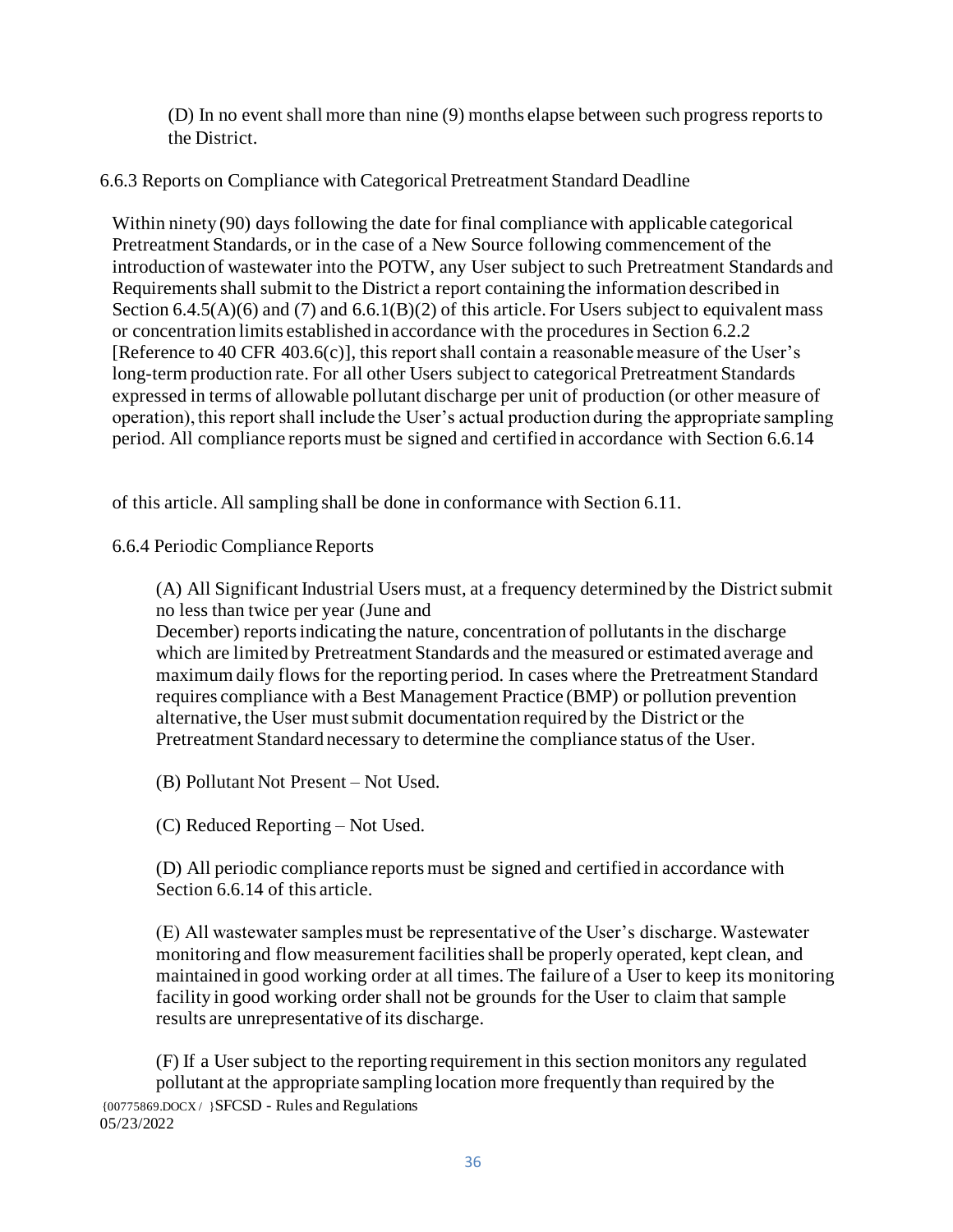District, using the procedures prescribed in Section 6.6.11 of this ordinance, the results of this monitoring shall be included in the report.

6.6.5 Reports of Changed Conditions

Each user must notify the District of any significant changes to the User's operations or system which might alter the nature, quality, or volume of its Wastewater at least thirty (30) days before the change.

(A) The District may require the User to submit such information as may be deemed necessary to evaluate the changed condition, including the submission of an Individual Wastewater Discharge Permit application under Section 6.4.5 of this article.

(B) The District may issue an Individual Wastewater Discharge Permit under Section

6.5.7 of this article or modify an existing Wastewater Discharge Permit under Section 6.5.4 of this article in response to changed conditions or anticipated changed conditions.

6.6.6 Reports of Potential Problems

(A) In the case of any discharge, including, but not limited to, accidental discharges, discharges of a nonroutine, episodic nature, a noncustomary batch discharge, a Slug Discharge or Slug Load, that might cause potential problems for the POTW, the User shall immediately telephone and notify the District of the incident. This notification shall include the location of the discharge, type of waste, concentration and volume, if known, and corrective actions taken by the User.

(B) Within five (5) days following such discharge, the User shall, unless waived by the District submit a detailed written report describing the cause(s) of the discharge and the measures to be taken by the User to prevent similar future occurrences. Such notification shall not relieve the User of any expense, loss, damage, or other liability which might be incurred as a result of damage to the POTW, natural resources, or any other damage to person or property; nor shall such notification relieve the User of any fines, penalties, or other liability which may be imposed pursuant to this article**.**

(C) A notice shall be permanently posted on the User's bulletin board or other prominent place advising employees who to call in the event of a discharge described in paragraph A, above. Employers shall ensure that all employees, who could cause such a discharge to occur, are advised of the emergency notification procedure.

(D) Significant Industrial Users are required to notify the District immediately of any changes at its facility affecting the potential for a Slug Discharge.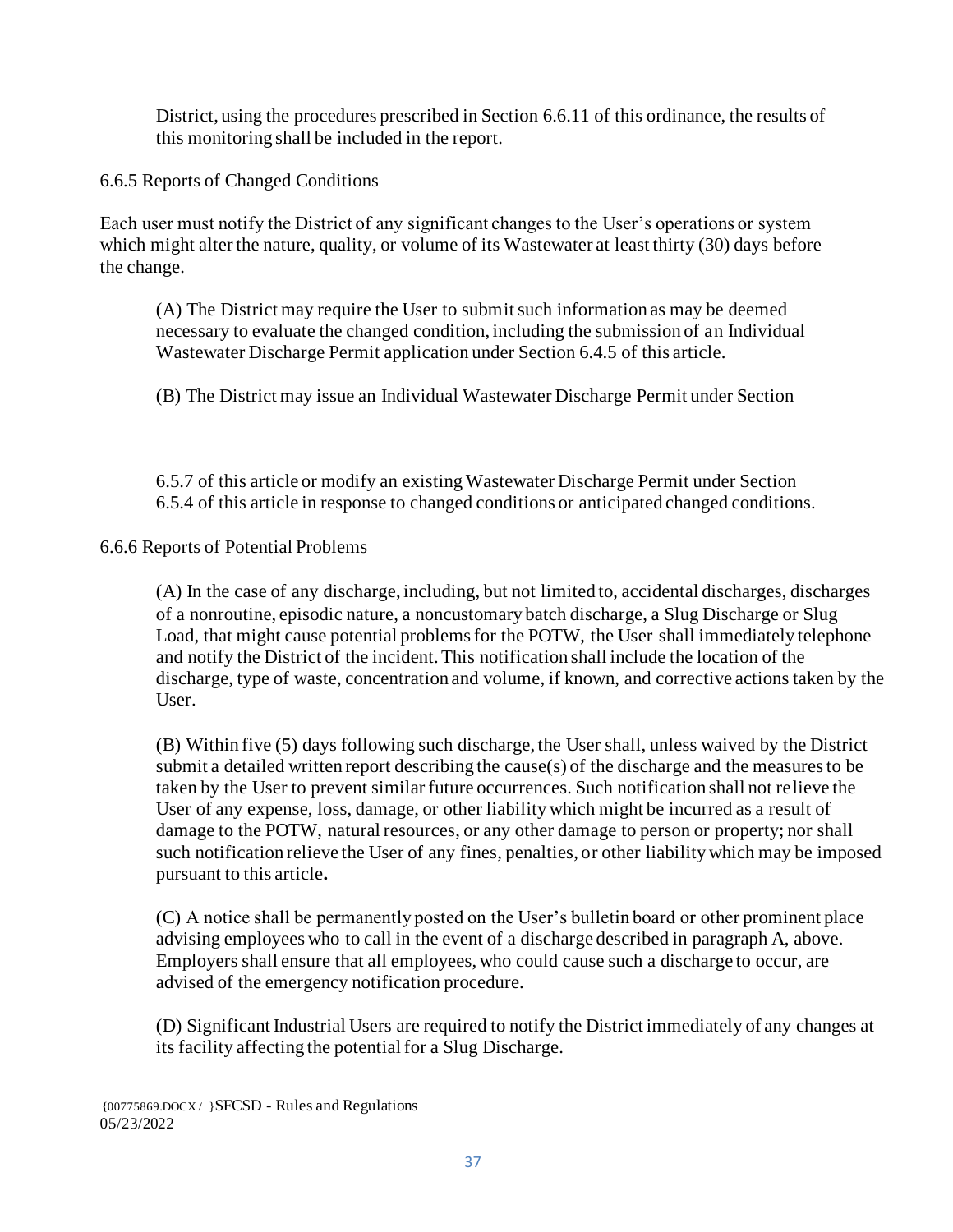### 6.6.7 Reports of Unpermitted Users

All Users not required to obtain an Individual Wastewater Discharge Permit shall provide appropriate reports to the District as the District may require.

## 6.6.8 Notice of Violation/Repeat Sampling and Reporting

If sampling performed by a User indicates a violation, the User must notify the District within twenty-four (24) hours of becoming aware of the violation. The User shall also repeat the sampling and analysis and submit the results of the repeat analysis to the District within thirty (30) days after becoming aware of the violation.

## 6.6.9 Notification of the Discharge of Hazardous Waste

(A) Any User who commences the discharge of hazardous waste shall notify the POTW, the EPA Regional Waste Management Division Director, and State hazardous waste authorities, in writing, of any discharge into the POTW of a substance which, if otherwise disposed of, would be a hazardous waste under 40 CFR Part 261. Such notification must include the name of the hazardous waste as set forth in 40 CFR Part 261, the EPA hazardous waste number, and the type of discharge (continuous, batch, or other). If the User discharges more than one hundred (100) kilograms of such waste per calendar month to the POTW, the notification also shall contain the following information to the extent such information is known and readily available to the User: an identification of the hazardous constituents contained in the wastes, an estimation of the mass and concentration of such constituents in the wastestream discharged during that calendar month, and an estimation of the mass of constituents in the wastestream expected to be discharged during the following twelve (12) months. All notifications must take place no later than one hundred and eighty (180) days after the discharge commences. Any notification under this paragraph need be submitted only once for each hazardous waste discharged. However, notifications of changed conditions must be submitted under Section 6.6.5 of this article. The notification requirement in this Section does not apply to pollutants already reported by Users subject to categorical Pretreatment Standards under the self-monitoring requirements of Sections 6.6.1, 6.6.3, and 6.6.4 of this article.

(B) Dischargers are exempt from the requirements of paragraph A, above, during a calendar month in which they discharge no more than fifteen (15) kilograms of hazardous wastes, unless the wastes are acute hazardous wastes as specified in 40 CFR 261.30(d) and 261.33(e). Discharge of more than fifteen (15) kilograms of nonacute hazardous wastes in a calendar month, or of any quantity of acute hazardous wastes as specified in 40 CFR 261.30(d) and 261.33(e), requires a one-time notification. Subsequent months during which the User discharges more than such quantities of any hazardous waste do not require additional notification.

(C) In the case of any new regulations under section 3001 of RCRA identifying additional characteristics of hazardous waste or listing any additional substance as a hazardous waste, the User must notify the District, the EPA Regional Waste Management Waste Division Director,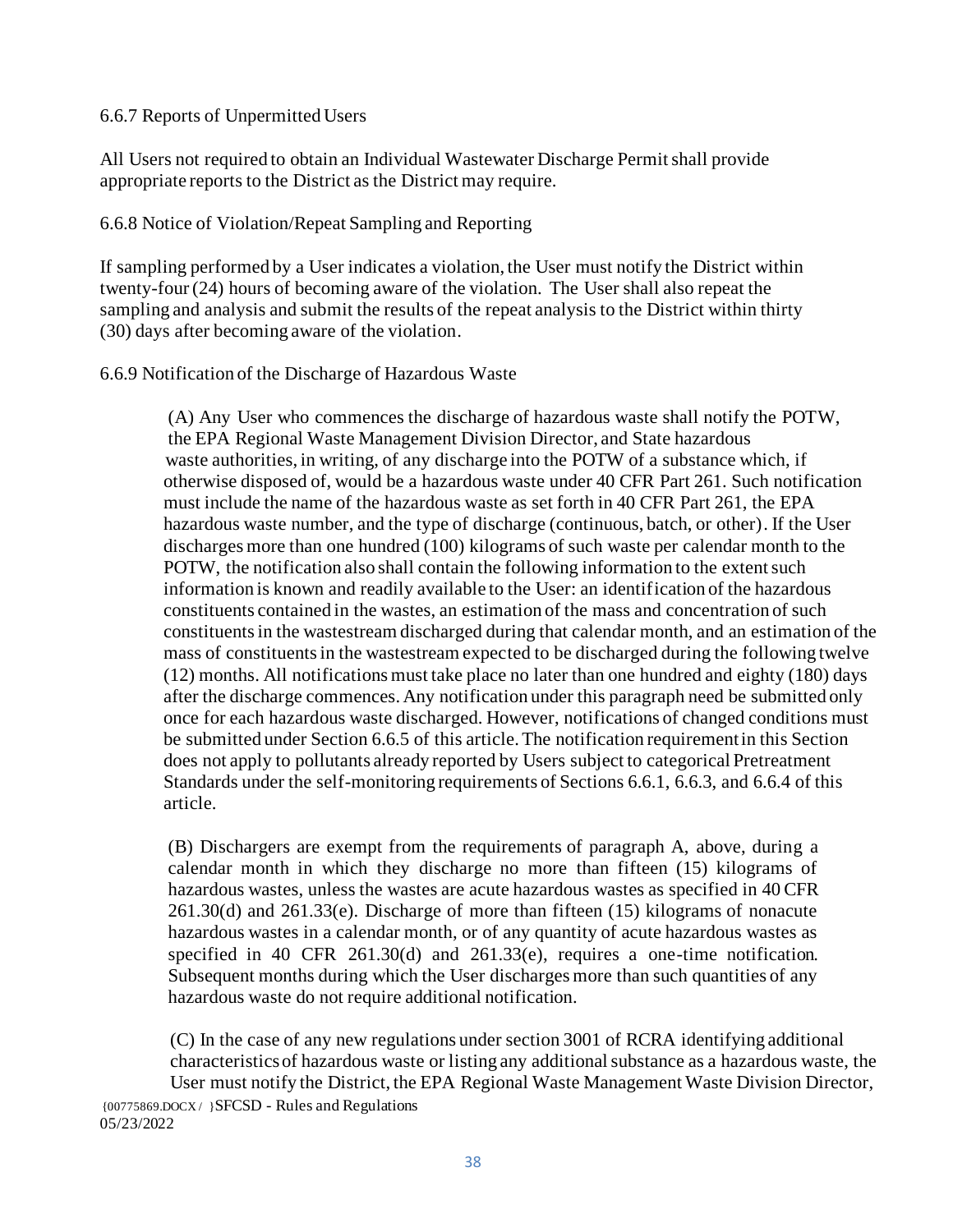and State hazardous waste authorities of the discharge of such substance within ninety (90) days of the effective date of such regulations.

(D) In the case of any notification made under this Section, the User shall certify that it has a program in place to reduce the volume and toxicity of hazardous wastes generated to the degree it has determined to be economically practical.

(E) This provision does not create a right to discharge any substance not otherwise permitted to be discharged by this article, a permit issued thereunder, or any applicable Federal or State law.

## 6.6.10 Analytical Requirements

All pollutant analyses, including sampling techniques, to be submitted as part of an Individual Wastewater Discharge Permit application or report shall be performed in accordance with the techniques prescribed in 40 CFR Part 136 and amendments thereto, unless otherwise specified in an applicable categorical Pretreatment Standard. If 40 CFR Part 136 does not contain sampling or analytical techniques for the pollutant in question, or where the EPA determines that the Part 136 sampling and analytical techniques are inappropriate for the pollutant in question, sampling and analyses shall be performed by using validated analytical methods or any other applicable sampling and analytical procedures, including procedures suggested by the District or other parties approved by EPA.

## 6.6.11 Sample Collection

Samples collected to satisfy reporting requirements must be based on data obtained through appropriate sampling and analysis performed during the period covered by the report, based on data that is representative of conditions occurring during the reporting period

> (A) Except as indicated in Section B and C below, the User (SIU and Categorical Users) must collect wastewater samples using 24-hour flowproportional composite sampling techniques, unless time-proportional composite sampling or grab sampling is authorized by the District. Where timeproportional composite sampling or grab sampling is authorized by the District, the samples must be representative of the discharge. Using protocols (including appropriate preservation) specified in 40 CFR Part 136 and appropriate EPA guidance, multiple grab samples collected during a 24-hour period may be composited prior to the analysis as follows: for cyanide, total phenols, and sulfides the samples may be composited in the laboratory or in the field; for volatile organics and oil and grease, the samples may be composited in the laboratory. Composite samples for other parameters unaffected by the compositing procedures as documented in approved EPA methodologies may be authorized by the District as appropriate. In addition, grab samples may be required to show compliance with Instantaneous Limits.

{00775869.DOCX / }SFCSD - Rules and Regulations 05/23/2022 (B) Samples for oil and grease, temperature, pH, cyanide, total phenols, sulfides and volatile organic compounds must be obtained using grab collection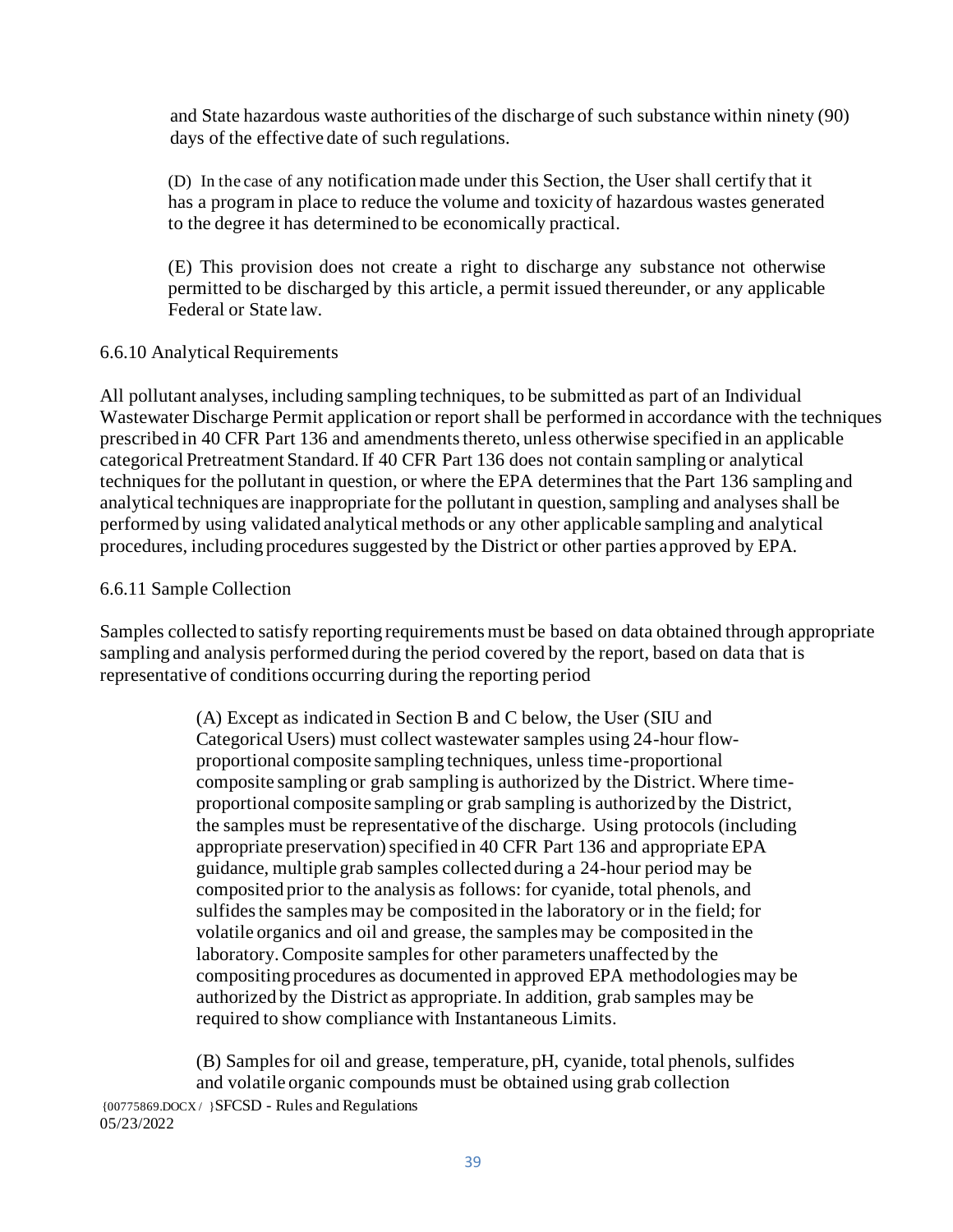### techniques.

(C) For sampling required in support of baseline monitoring and ninety (90) day compliance reports required in Section 6.6.1 and 6.6.3 [40 CFR 403.12(b) and (d)], a minimum offour (4) grab samples must be used for pH, cyanide, total phenols, oil and grease, sulfide and volatile organic compounds for facilities for which historical sampling data do not exist; for facilities for which historical sampling data are available, the District may authorize a lower minimum. For the reports required by paragraphs Section 6.6.4 (40 CFR 403.12(e) and 403.12(h)), the Industrial User is required to collect the number of grab samples necessary to assess and assure compliance with applicable Pretreatment Standards and Requirements.

## 6.6.12 Date of Receipt of Reports

Written reports will be deemed to have been submitted on the date postmarked. For reports, which are not mailed, postage prepaid, into a mail facility serviced by the United States Postal Service, the date of receipt of the report shall govern.

## 6.6.13 Recordkeeping

Users subject to the reporting requirements of this article shall retain, and make available for inspection and copying, all records of information obtained pursuant to any monitoring activities required by this article, any additional records of information obtained pursuant to monitoring activities undertaken by the User independent of such requirements, and documentation associated with Best Management Practices established under Section 6.2.7. Records shall include the date, exact place, method, and time of sampling, and the name of the person(s) taking the samples; the dates analyses were performed; who performed the analyses; the analytical techniques or methods used; and the results of such analyses. These records shall remain available for a period of at least three (3) years. This period shall be automatically extended for the duration of any litigation concerning the User or the District, or where the User has been specifically notified of a longer retention period by the District.

## 6.6.14 Certification Statements

(A) Certification of Permit Applications User Reports and Initial Monitoring Waiver— The following certification statement is required to be signed and submitted by Users submitting permit applications in accordance with Section 6.4.7; Users submitting baseline monitoring reports under Section 6.6.1(B)(5); Users submitting reports on compliance with the categorical Pretreatment Standard deadlines under Section 6.3 Users submitting periodic compliance reports required by Section 6.6.4 (A–D), and Users submitting an initial request to forego sampling of a pollutant on the basis of Section 6.6.4(B)(4)**.** The following certification statement must be signed by an Authorized Representative as defined in Article 2:

{00775869.DOCX / }SFCSD - Rules and Regulations 05/23/2022 I certify under penalty of law that this document and all attachments were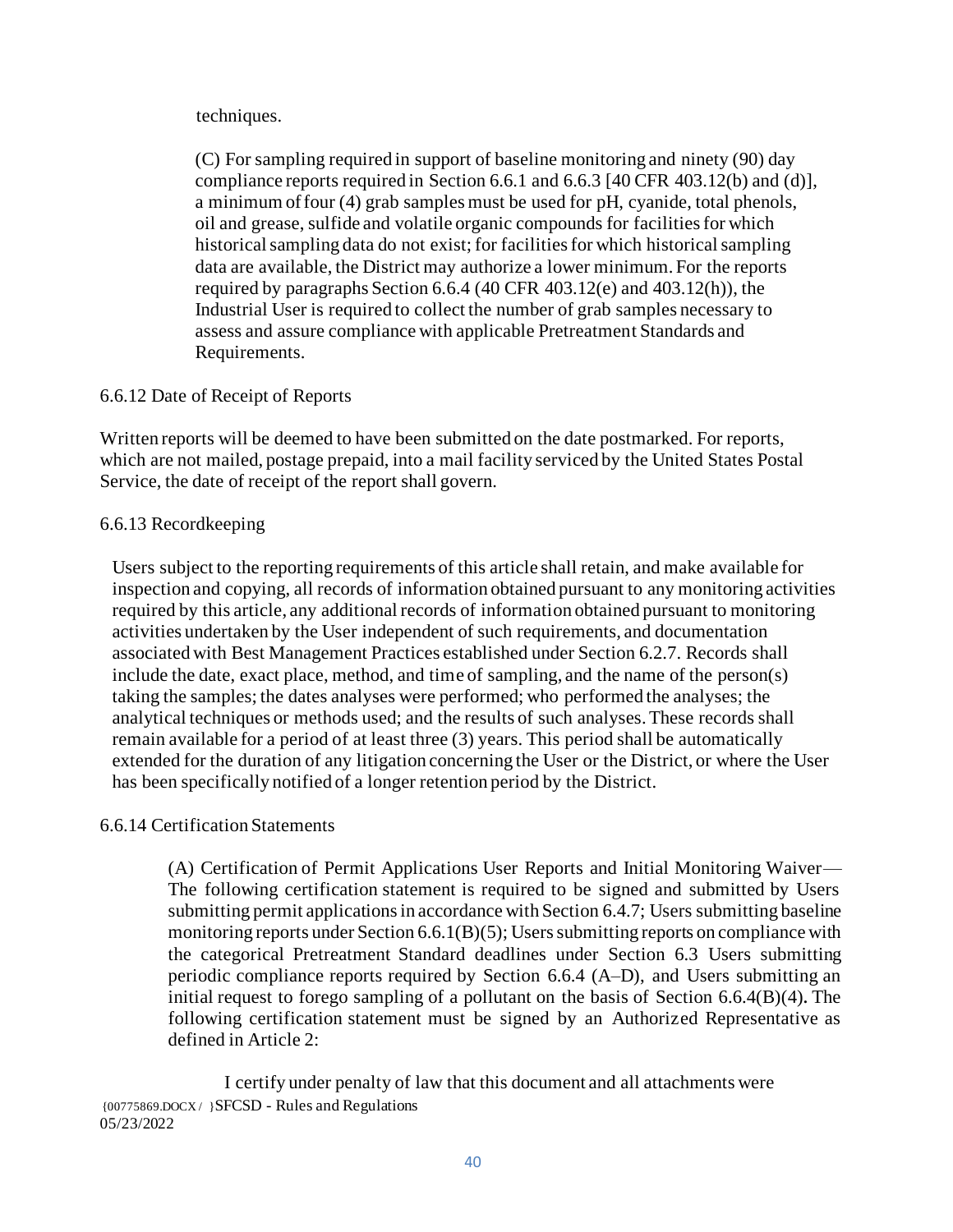prepared under my direction or supervision in accordance with a system designed to assure that qualified personnel properly gather and evaluate the information submitted. Based on my inquiry of the person or persons who manage the system, or those persons directly responsible for gathering the information, the information submitted is, to the best of my knowledge and belief, true, accurate, and complete. I am aware that there are significant penalties for submitting false information, including the possibility of fine and imprisonment for knowing violations.

## **Section 6.7 Compliance Monitoring**

6.7.1 Right of Entry: Inspection and Sampling

The District shall have the right to enter the premises of any User to determine whether the User is complying with all requirements of this article and any Individual Wastewater Discharge Permit or order issued hereunder. Users shall allow the District ready access to all parts of the premises for the purposes of inspection, sampling, records examination and copying, and the performance of any additional duties.

(A) Where a User has security measures in force which require proper identification and clearance before entry into its premises, the User shall make necessary arrangements with its security guards so that, upon presentation of suitable identification, the District be permitted to enter without delay for the purposes of performing specific responsibilities.

(B) The District shall have the right to set up on the User's property, or require installation of, such devices as are necessary to conduct sampling and/or metering of the User's operations.

(C) The District may require the User to install monitoring equipment as necessary. The facility's sampling and monitoring equipment shall be maintained at all times in a safe and proper operating condition by the User at its own expense. All devices used to measure wastewater flow and quality shall be calibrated annually to ensure their accuracy.

(D) Any temporary or permanent obstruction to safe and easy access to the facility to be inspected and/or sampled shall be promptly removed by the User at the written or verbal request of the District and shall not be replaced. The costs of clearing such access shall be borne by the User.

(E) Unreasonable delays in allowing the District access to the User's premises shall be a violation of this article.

### 6.7.2 Search Warrants

{00775869.DOCX / }SFCSD - Rules and Regulations 05/23/2022 If the District has been refused access to a building, structure, or property, or any part thereof, and is able to demonstrate probable cause to believe that there may be a violation of this article,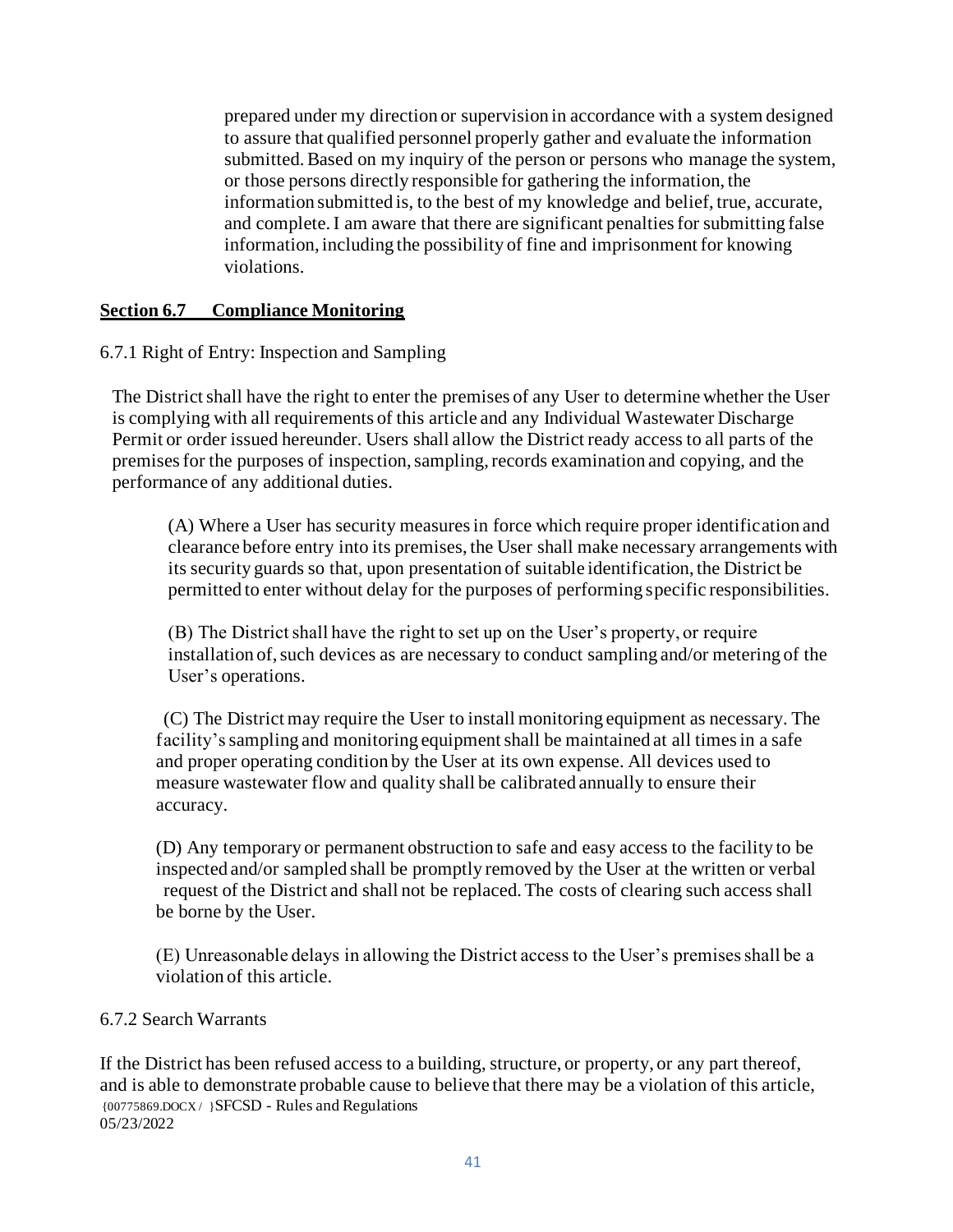or that there is a need to inspect and/or sample as part of a routine inspection and sampling program of the District designed to verify compliance with this article or any permit or order issued hereunder, or to protect the overall public health, safety and welfare of the community, the District may seek issuance of a search warrant from the Larimer County, Colorado Court.

## **Section 6.8 Confidential Information**

Information and data on a User obtained from reports, surveys, Individual Wastewater Discharge Permit applications, Individual Wastewater Discharge Permits, and monitoring programs, and from the District's inspection and sampling activities, shall be available to the public without restriction, unless the User specifically requests, and is able to demonstrate to the satisfaction of the District, that the release of such information would divulge information, processes, or methods of production entitled to protection as trade secrets under applicable State law. Any such request must be asserted at the time of submission of the information or data. When requested and demonstrated by the User furnishing a report that such information should be held confidential, the portions of a report which might disclose trade secrets or secret processes shall not be made available for inspection by the public, but shall be made available immediately upon request to governmental agencies for uses related to the NPDES program or pretreatment program, and in enforcement proceedings involving the person furnishing the

report. Wastewater constituents and characteristics and other effluent data, as defined at 40 CFR 2.302 shall not be recognized as confidential information and shall be available to the public without restriction.

# **Section 6.9 Publication of Users in Significant Noncompliance**

The District shall publish annually, in a newspaper of general circulation that provides meaningful public notice within the jurisdictions served by the POTW, a list of the Users which, at any time during the previous twelve (12) months, were in Significant Noncompliance with applicable Pretreatment Standards and Requirements. The term Significant Noncompliance shall be applicable to all Significant Industrial Users (or any other Industrial User that violates paragraphs (C), (D) or (H) of this Section) and shall mean:

(A) Chronic violations of Individual Wastewater Discharge Permit limits, defined here as those in which sixty-six percent (66%) or more of all the measurements taken for the same pollutant parameter taken during a six- (6-) month period exceed (by any magnitude) a numeric Pretreatment Standard or Requirement, including Instantaneous Limits as defined in Section 6.2.4;

(B) Technical Review Criteria (TRC) violations, defined here as those in which thirty-three percent (33%) or more of wastewater measurements taken for each pollutant parameter during a six- (6-) month period equals or exceeds the product of the numeric Pretreatment Standard or Requirement including Instantaneous Limits, as defined by Section 6.2.4 multiplied by the applicable criteria (1.4 for BOD, TSS, fats, oils and grease, and 1.2 for all other pollutants except pH);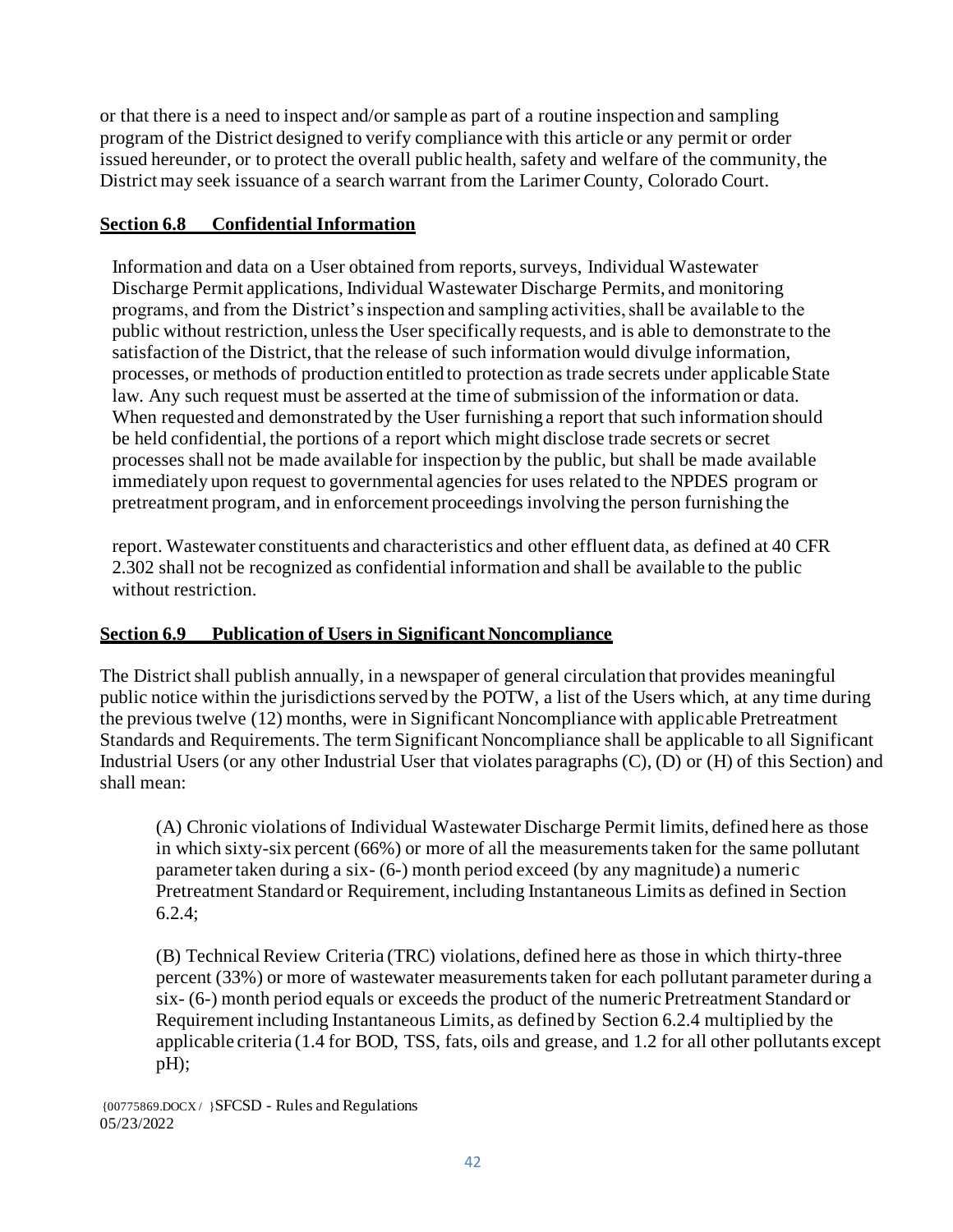(C) Any other violation of a Pretreatment Standard or Requirement as defined by Section 6.2 (Daily Maximum, long-term average, Instantaneous Limit, or narrative standard) that the District determines has caused, alone or in combination with other discharges, Interference or Pass Through, including endangering the health of POTW personnel or the general public;

(D) Any discharge of a pollutant that has caused imminent endangerment to the public or to the environment, or has resulted in the District's exercise of its emergency authority to halt or prevent such a discharge;

(E) Failure to meet, within ninety (90) days of the scheduled date, a compliance schedule milestone contained in an Individual Wastewater Discharge Permit or enforcement order for starting construction, completing construction or attaining final compliance;

(F) Failure to provide forty-five (45) days after the due date, any required reports, including baseline monitoring reports, reports on compliance with categorical Pretreatment Standard deadlines, periodic self-monitoring reports, and reports on compliance with compliance schedules;

(G) Failure to accurately report noncompliance; or

(H) Any other violation(s), which may include a violation of Best Management Practices, which the District determines will adversely affect the operation or implementation of the local pretreatment program

## **Section 6.10 Administrative Enforcement Remedies**

### 6.10.1 Notice of Violation

When the District finds that a User has violated, or continues to violate, any provision of this article, an Individual Wastewater Discharge Permit, or order issued hereunder, or any other Pretreatment Standard or Requirement, the District may serve upon that User a written Notice of Violation. Within thirty (30) days of the receipt of such notice, an explanation of the violation and a plan for the satisfactory correction and prevention thereof, to include specific required actions, shall be submitted by the User to the District. Submission of such a plan in no way relieves the User of liability for any violations occurring before or after receipt of the Notice of Violation. Nothing in this Section shall limit the authority of the District to take any action, including emergency actions or any other enforcement action, without first issuing a Notice of Violation.

## 6.10.2 Consent Orders

{00775869.DOCX / }SFCSD - Rules and Regulations 05/23/2022 The District may enter into Consent Orders, assurances of compliance, or other similar documents establishing an agreement with any User responsible for noncompliance. Such documents shall include specific action to be taken by the User to correct the noncompliance within a time period specified by the document. Such documents shall have the same force and effect as the administrative orders issued pursuant to Sections 6.10.4 and 6.10.5 of this article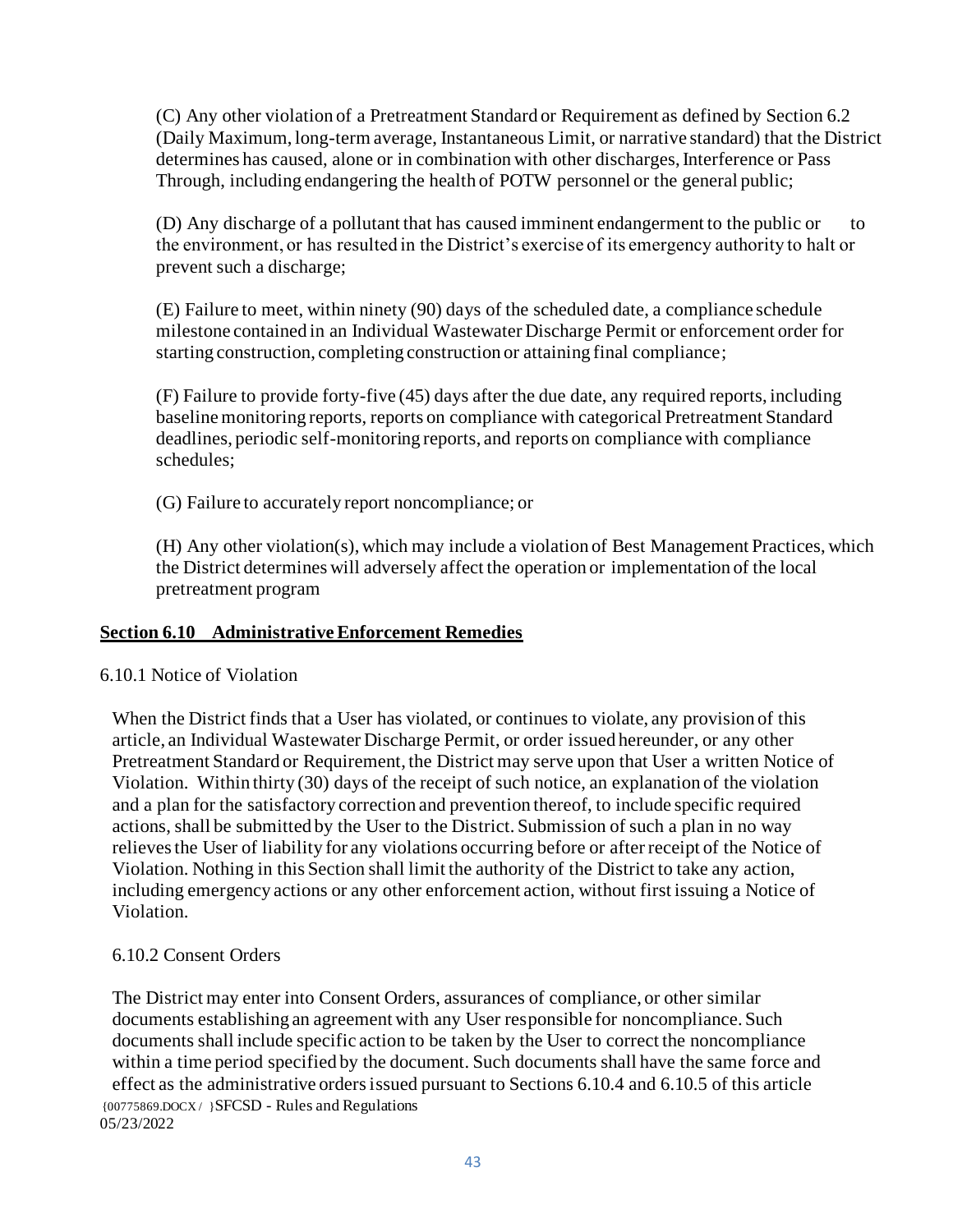and shall be judicially enforceable.

## 6.10.3 Show Cause Hearing

The District may order a User which has violated, or continues to violate, any provision of this article, an Individual Wastewater Discharge Permit, or order issued hereunder, or any other Pretreatment Standard or Requirement, to appear before the District and show cause why the proposed enforcement action should not be taken. Notice shall be served on the User specifying the time and place for the meeting, the proposed enforcement action, the reasons for such action, and a request that the User show cause why the proposed enforcement action should not be taken. The notice of the meeting shall be served personally or by registered or certified mail (return receipt requested) at least seven (7) days prior to the hearing. Such notice may be served on any Authorized Representative of the User as defined in Article 2 and Section 6.4.7 and required by Section 6.4.7(A). A show cause hearing shall not be a bar against, or prerequisite for, taking any other action against the User.

## 6.10.4 Compliance Orders

When the District finds that a User has violated, or continues to violate, any provision of this article, an Individual Wastewater Discharge Permit, or order issued hereunder, or any other Pretreatment Standard or Requirement, the District may issue an order to the User responsible for the discharge directing that the User come into compliance within a specified time. If the

User does not come into compliance within the time provided, sewer service may be discontinued unless adequate treatment facilities, devices, or other related appurtenances are installed and properly operated. Compliance orders also may contain other requirements to address the noncompliance, including additional self-monitoring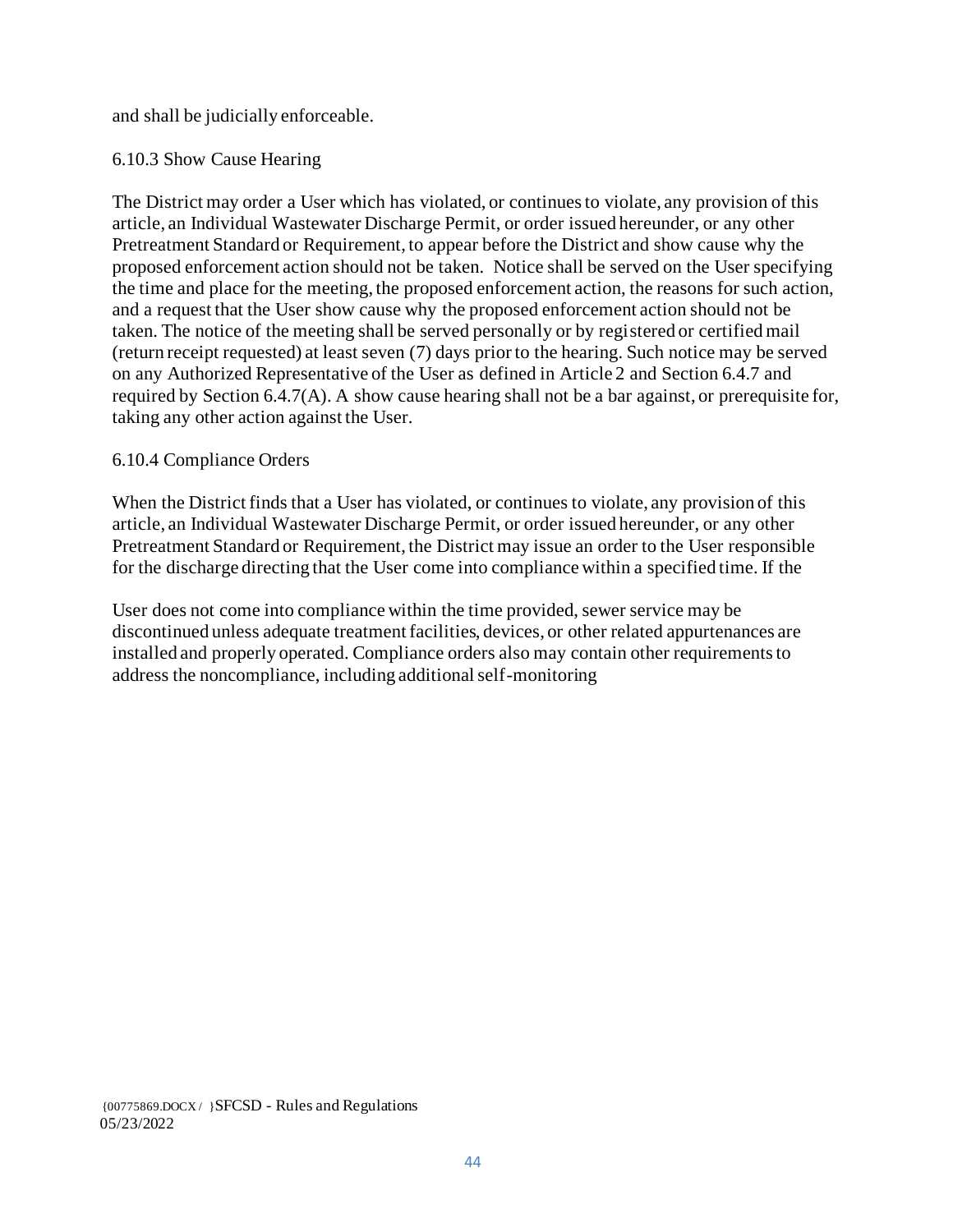and management practices designed to minimize the amount of pollutants discharged to the sewer. A compliance order may not extend the deadline for compliance established for a Pretreatment Standard or Requirement, nor does a compliance order relieve the User of liability for any violation, including any continuing violation. Issuance of a compliance order shall not be a bar against, or a prerequisite for, taking any other action against the User.

#### 6.10.5 Cease and Desist Orders

When the District finds that a User has violated, or continues to violate, any provision of this article, an Individual Wastewater Discharge Permit, or order issued hereunder, or any other Pretreatment Standard or Requirement, or that the User's past violations are likely to recur, the District may issue an order to the User directing it to cease and desist all such violations and directing the User to:

(A) Immediately comply with all requirements; and

(B) Take such appropriate remedial or preventive action as may be needed to properly address a continuing or threatened violation, including halting operations and/or terminating the discharge. Issuance of a cease and desist order shall not be a bar against, or a prerequisite for, taking any other action against the User.

#### 6.10.6 Administrative Penalties

(A) When the District finds that a User has violated, or continues to violate, any provision of this article, an Individual Wastewater Discharge Permit or order issued hereunder, or any other Pretreatment Standard or Requirement, the District may penalize such User in an amount not to exceed one thousand dollars (\$1000.00). Such penalties shall be assessed on a per-violation per-day basis. In case of a monthly or other long-term average discharge limits, penalties shall be assessed for each day during the period of violation.

{00775869.DOCX / }SFCSD - Rules and Regulations 05/23/2022 (B) Payments are due within twenty-eight (28) days of the stated due date. A penalty of five hundred dollars(\$500.00) shall be assessed for delinquency in the payment of rates, fees, tolls or charges for any violations of these rules and regulations together with interest on the delinquency from the due date at a rate of one percent (1%) per month or fraction thereof. Until paid, all fees, rates, tolls, penalties or charges shall constitute a perpetual lien on and against the property served and any such lien may be foreclosed in the same manner as provided by the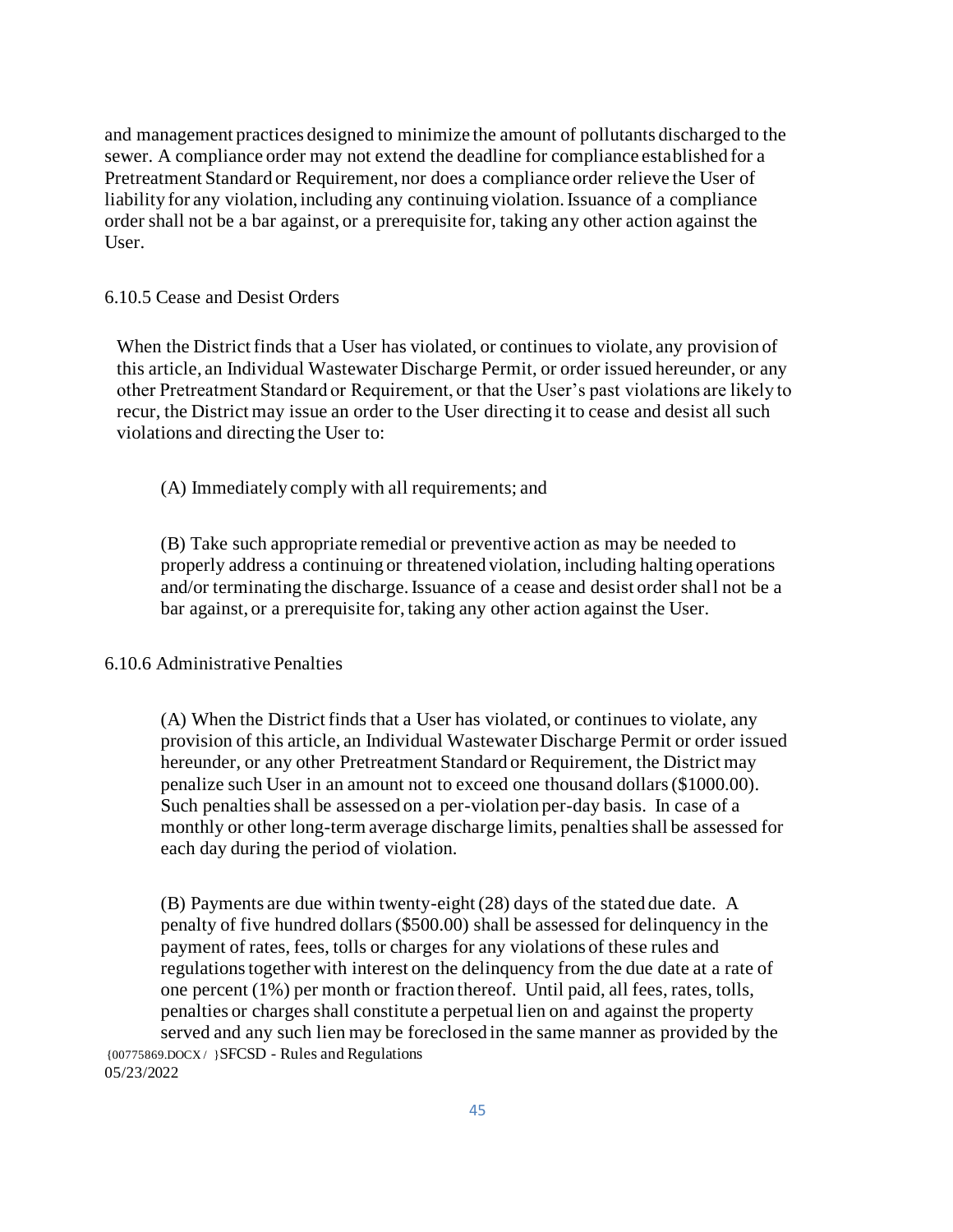laws of Colorado for the foreclosure of the mechanics' liens.

(C) Users desiring to dispute such penalties must file a written request for the District to reconsider the penalty along with full payment of the penalty amount within fourteen (14) days of being notified of the penalty. Where a request has merit, the District may convene a hearing on the matter. In the event the User's appeal is successful, the payment, together with any interest accruing thereto, shall be returned to the User. The District may add the costs of preparing administrative enforcement actions, such as notices and orders, to the penalty.

(D) Issuance of an administrative penalty shall not be a bar against, or a prerequisite for, taking any other action against the user.

6.10.7 Emergency Suspensions

The District may immediately suspend a User's discharge, after informal notice to the User, whenever such suspension is necessary to stop an actual or threatened discharge, which reasonably appears to present, or cause an imminent or substantial endangerment to the health or welfare of persons. The District may also immediately suspend a User's discharge, after notice and opportunity to respond, that threatens to interfere with the operation of the POTW, or which presents, or may present, an endangerment to the environment.

(A) Any user notified of suspension of its discharge shall immediately stop or eliminate its contribution. In the event of a User's failure to immediately comply voluntarily with the suspension order, the District may take such steps as deemed necessary, including immediate severance of the sewer connection, to prevent or minimize damage to the POTW, its receiving stream, or endangerment to any individuals. The District may allow the User to recommence its discharge when the User has demonstrated to the satisfaction of the District that the period of endangerment has passed, unless the termination proceedings in Section 6.10.8 of this article are initiated against the User.

(B) A User that is responsible, in whole or in part, for any discharge presenting imminent endangerment shall submit a detailed written statement, describing the causes of the harmful contribution and the measures taken to prevent any future occurrence, to the District prior to the date of any show cause or termination hearing underSections 6.10.3 or 6.10.8 of this article.

Nothing in this Section shall be interpreted as requiring a hearing prior to any Emergency Suspension under this Section.

6.10.8 Termination of Discharge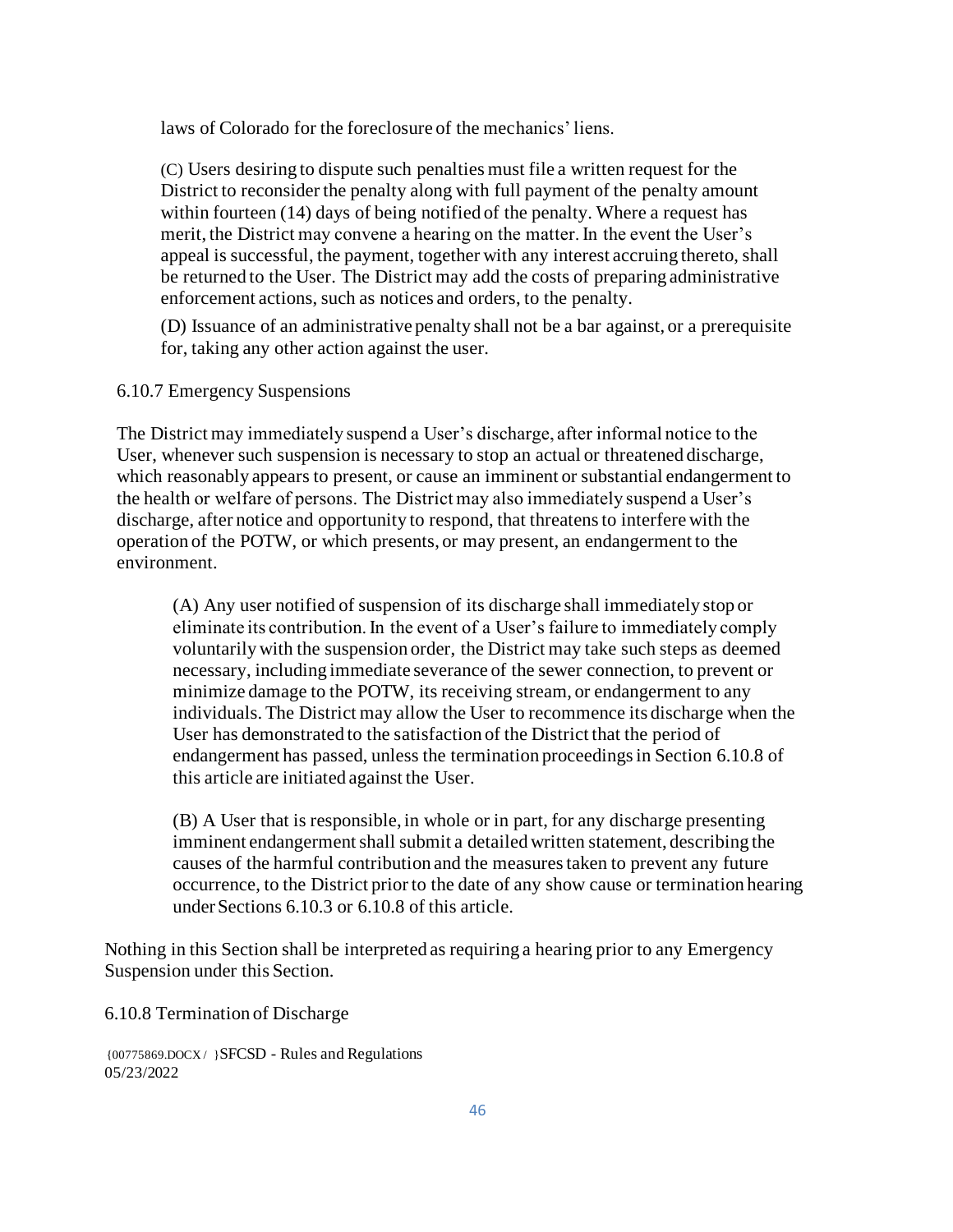In addition to the provisions in Section 6.5.6 of this article, any User who violates the following conditions is subject to discharge termination:

(A) Violation of Individual Wastewater Discharge Permit conditions;

(B) Failure to accurately report the wastewater constituents and characteristics of its discharge;

(C) Failure to report significant changes in operations or wastewater volume, constituents, and characteristics prior to discharge;

(D) Refusal of reasonable access to the User's premises for the purpose of inspection, monitoring, or sampling; or

(E) Violation of the Pretreatment Standards in section 6.2 of this Article.

Such User will be notified of the proposed termination of its discharge and be offered an opportunity to show cause under Section 10.3 of this article why the proposed action should not be taken. Exercise of this option by the District shall not be a bar to, or a prerequisite for, taking any other action against the User.

#### **Section 6.11 Judicial Enforcement Remedies**

#### 6.11.1 Injunctive Relief

When the District finds that a User has violated, or continues to violate, any provision of this article, an Individual Wastewater Discharge Permit, or order issued hereunder, or any other Pretreatment Standard or Requirement, the District may petition the District Court of Larimer County through the District's Attorney for the issuance of a temporary or permanent injunction, as appropriate, which restrains or compels the specific performance of the Individual Wastewater Discharge Permit, order, or other requirement imposed by this article on activities of the User. The District may also seek such other action as is appropriate for legal and/or equitable relief, including a requirement for the User to conduct environmental remediation. A petition for injunctive relief shall not be a bar against, or a prerequisite for, taking any other action against a User.

#### 6.11.2 Civil Penalties

{00775869.DOCX / }SFCSD - Rules and Regulations 05/23/2022 (A) A User who has violated, or continues to violate, any provision of this article, an Individual Wastewater Discharge Permit, or order issued hereunder, or any other Pretreatment Standard or Requirement shall be liable to the District for a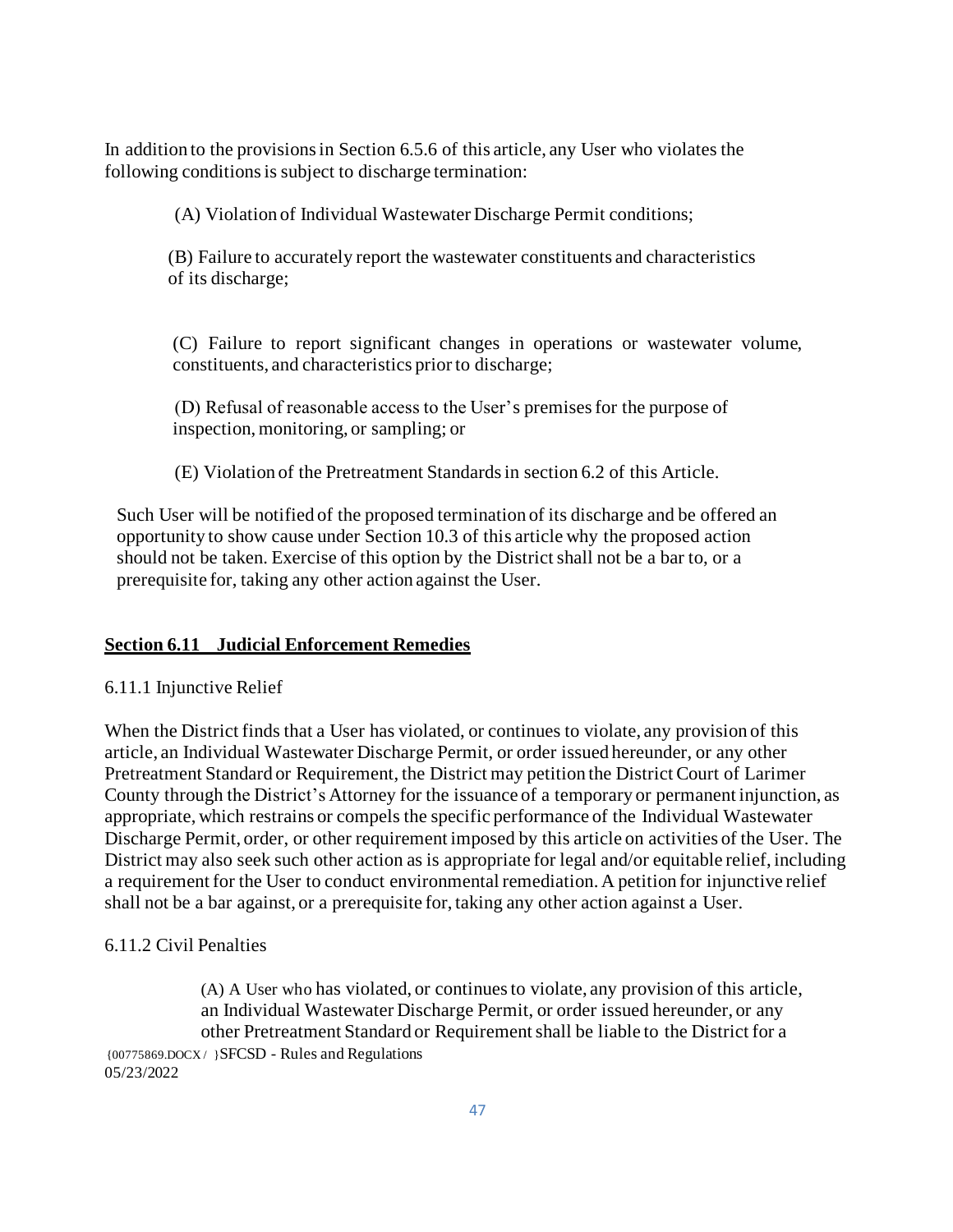maximum civil penalty of one thousand dollar (\$1,000) per violation, per day. In the case of a monthly or other long-term average discharge limit, penalties shall accrue for each day during the period of the violation.

(B) The District may recover reasonable attorneys' fees, court costs, and other expenses associated with enforcement activities, including sampling and monitoring expenses, and the cost of any actual damages incurred by the District.

(C) In determining the amount of civil liability, the Court shall take into account all relevant circumstances, including, but not limited to, the extent of harm caused by the violation, the magnitude and duration of the violation, any economic benefit gained through the User's violation, corrective actions by the User, the compliance history of the User, and any other factor as justice requires.

(D) Filing a suit for civil penalties shall not be a bar against, or a prerequisite for, taking any other action against a User.

(E) For any violations of these rules and regulations for such delinquencies in the payment of taxes the District may discontinue sanitation service and disconnect the property served from the facilities of the District, following the hearing requirements set forth in Article 7, Section 7.5.

#### 6.11.3 Criminal Prosecution

(A) A User who willfully or negligently violates any provision of this article, an Individual Wastewater Discharge Permit, or order issued hereunder, or any other Pretreatment Standard or Requirement shall, upon conviction, be guilty of a misdemeanor, punishable by a penalty of not more than the maximum penalty allowed under state law per violation, per day, or imprisonment for not more than the maximum number of years allowed under state law, or both.

(B) A User who willfully or negligently introduces any substance into the POTW which causes personal injury or property damage shall, upon conviction, be guilty of a [misdemeanor] and be subject to a penalty of not more than the maximum penalty allowed under State law, or be subject to imprisonment for not more than maximum number of years allowed by state law, or both. This penalty shall be in addition to any other cause of action for personal injury or property damage available under State law.

{00775869.DOCX / }SFCSD - Rules and Regulations 05/23/2022 (C) A User who knowingly makes any false statements, representations, or certifications in any application, record, report, plan, or other documentation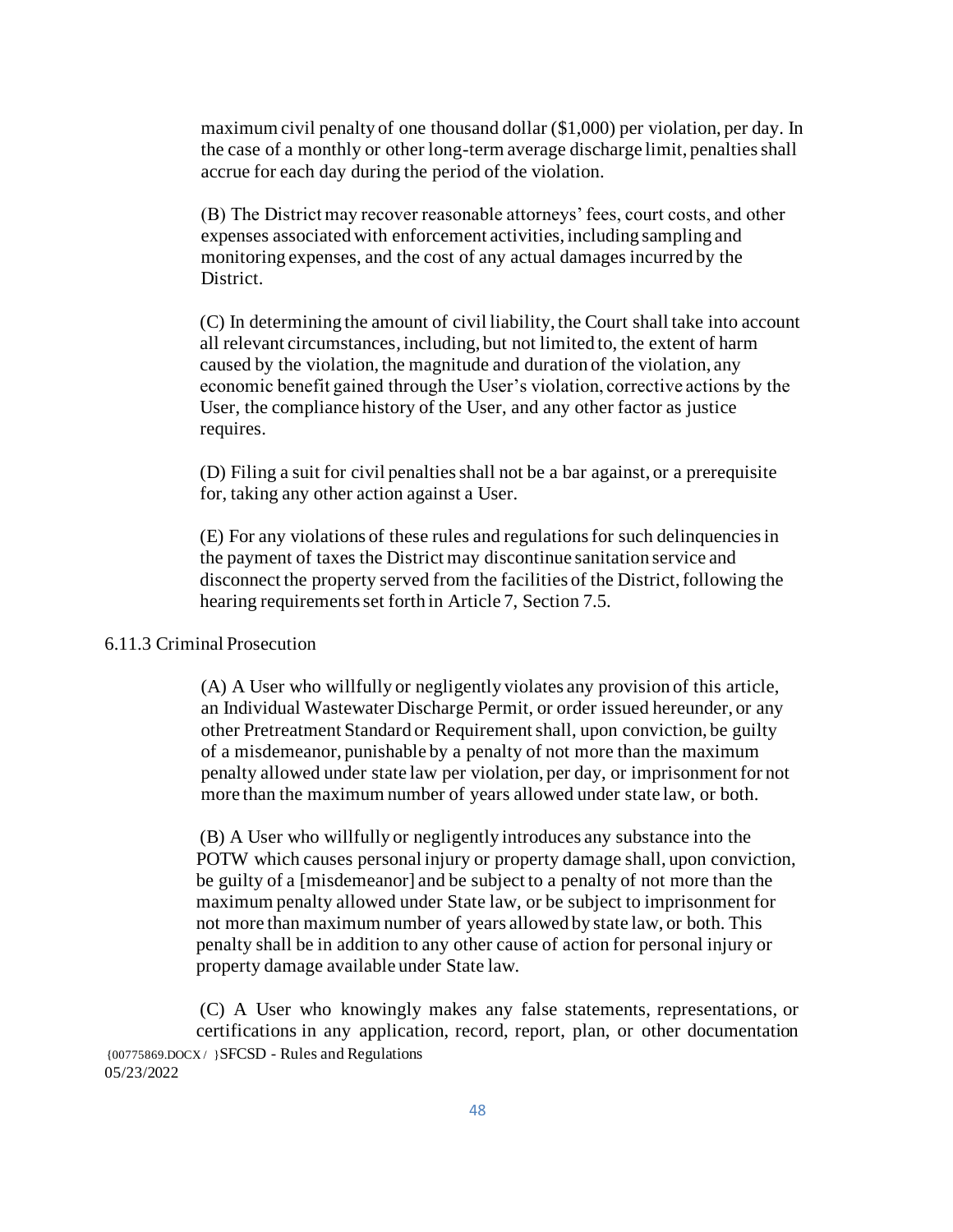filed, or required to be maintained, pursuant to this article, Individual Wastewater Discharge Permit, or order issued hereunder, or who falsifies, tampers with, or knowingly renders inaccurate any monitoring device or method required under this article shall, upon conviction, be punished by a fine of not more than one thousand dollars (\$1000.00) per violation, per day, or imprisonment for not more than the maximum allowed number of years allowed by state law, or both.

(D) In the event of a second conviction, a User shall be punished by a penalty of not more than the maximum penalty allowable under State law per violation, per day, or imprisonment for not more than the maximum number of years allowed by state law, or both.

#### 6.11.4 Remedies Nonexclusive

The remedies provided for in this article are not exclusive. The District may take any, all, or any combination of these actions against a noncompliant User. Enforcement of pretreatment violations will generally be in accordance with the District's Enforcement Response Plan. However, the District may take other action against any User when the circumstances warrant. Further, the District is empowered to take more than one enforcement action against any noncompliant User.

#### **Section 6.12 Supplemental Enforcement Action**

#### 6.12.1 Penalties for Late Reports

A penalty of one hundred dollars (\$100.00) shall be assessed to any User for each day that a report required by this article, a permit or order issued hereunder is late, beginning five (5) days after the date the report is due [higher penalties may also be assessed where reports are more than 30-45 days late]. Actions taken by the District to collect late reporting penalties shall not limit the District's authority to initiate other enforcement actions that may include penalties for late reporting violations.

#### 6.12.2 Performance Bonds – Not Used

#### 6.12.3 Liability Insurance

The District may decline to issue or reissue an Individual Wastewater Discharge Permit to any User who has failed to comply with any provision of this article, a previous Individual Wastewater Discharge Permit, or order issued hereunder, or any other Pretreatment Standard or Requirement, unless the User first submits proof that it has obtained financial assurances sufficient to restore or repair damage to the POTW by its discharge.

{00775869.DOCX / }SFCSD - Rules and Regulations 05/23/2022 6.12.4 Payment of Outstanding Fees and Penalties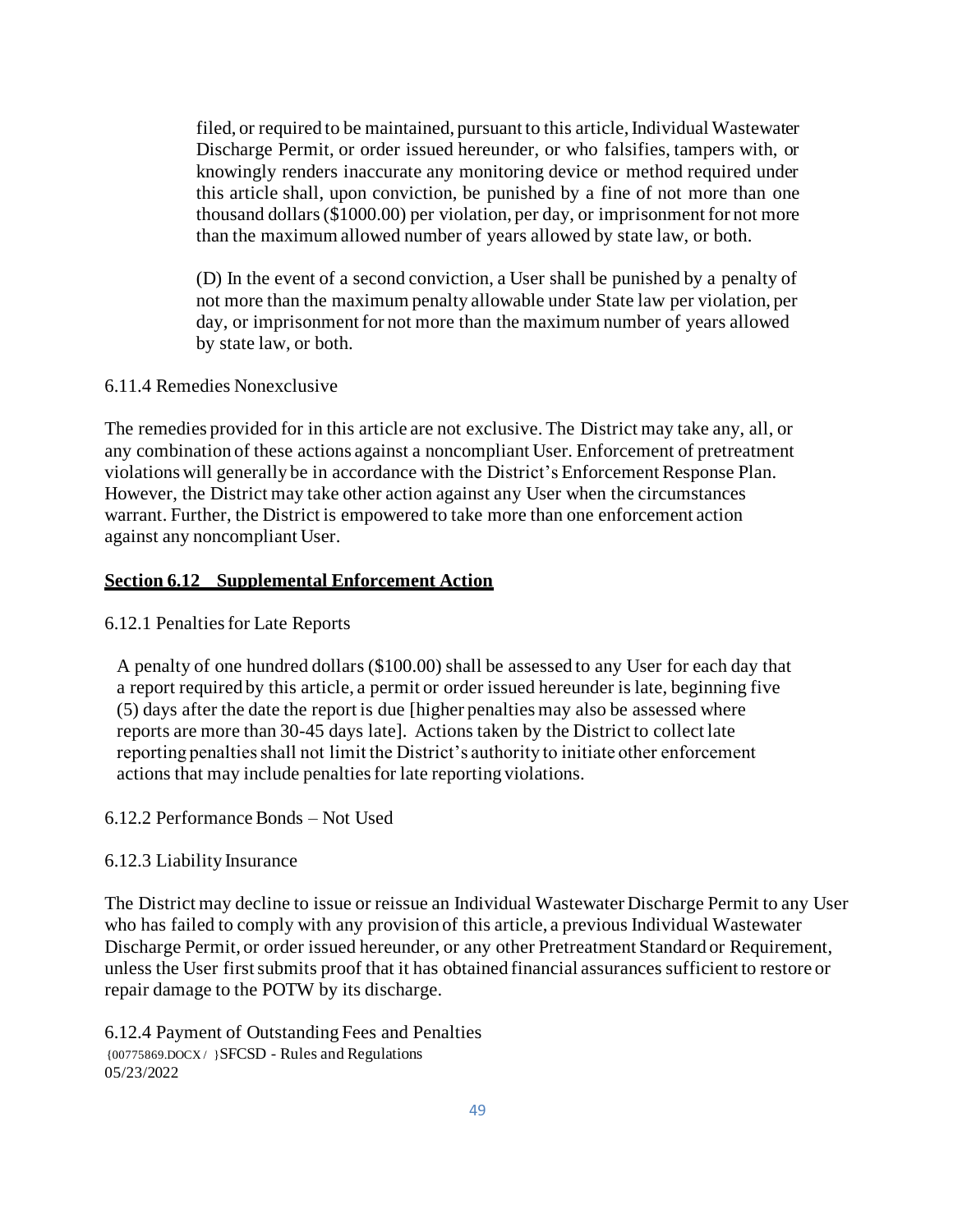The District may decline to issue or reissue an Individual Wastewater Discharge Permit to any User who has failed to pay any outstanding fees, fines, or penalties incurred as a result of any provision of this article, a previous Individual Wastewater Discharge Permit, or order issued hereunder.

6.12.5 Water Supply Severance

The South Fort Collins Sanitation District may petition the appropriate water provider for severance of water supply as circumstances dictate.

6.12.6 Public Nuisances – Not Used

6.12.7 Informant Rewards

The District may pay up to one thousand dollars (\$1000.00) for information leading to the discovery of noncompliance by a User. In the event that the information provided results in a civil penalty [or an administrative fine] levied against the User the District may disperse up to fifty percent (50%) of the collected fine or penalty to the informant. However, a single reward payment may not exceed one thousand dollars (\$1000.00).

6.12.8 Contractor Listing – Not Used

#### **Section6. 13 Affirmative Defenses to Discharge Violations**

6.13.1 Upset

(A) For the purposes of this Section, upset means an exceptional incident in which there is unintentional and temporary noncompliance with categorical Pretreatment Standards because of factors beyond the reasonable control of the User. An upset does not include noncompliance to the extent caused by operational error, improperly designed treatment facilities, inadequate treatment facilities, lack of preventive maintenance, or careless or improper operation.

(B) An upset shall constitute an affirmative defense to an action brought for noncompliance with categorical Pretreatment Standards if the requirements of paragraph (C), below, are met.

(C) A User who wishes to establish the affirmative defense of upset shall demonstrate, through properly signed, contemporaneous operating logs, or other relevant evidence that:

{00775869.DOCX / }SFCSD - Rules and Regulations 05/23/2022 (1) An upset occurred, and the User can identify the cause(s) of the upset;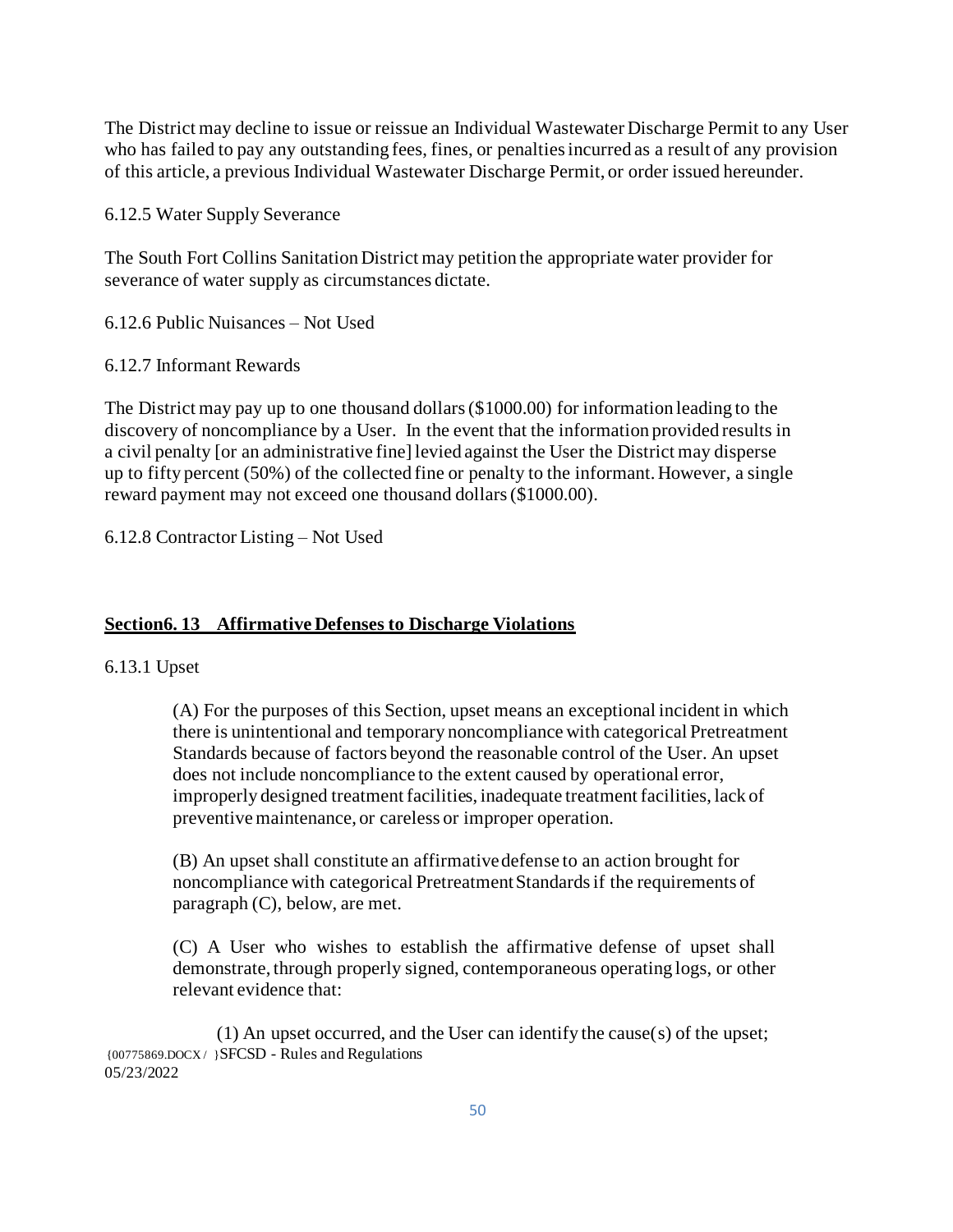(2) The facility was at the time being operated in a prudent and workman-like manner and in compliance with applicable operation and maintenance procedures; and

(3) The User has submitted the following information to the District within twentyfour (24) hours of becoming aware of the upset [if this information is provided orally, a written submission must be provided within five (5) days]:

(a) A description of the Indirect Discharge and cause of noncompliance;

(b) The period of noncompliance, including exact dates and times or, if not corrected, the anticipated time the noncompliance is expected to continue; and

(c) Steps being taken and/or planned to reduce, eliminate, and prevent recurrence of the noncompliance.

(D) In any enforcement proceeding, the User seeking to establish the occurrence of an upset shall have the burden of proof.

(E) Users shall have the opportunity for a judicial determination on any claim of upset only in an enforcement action brought for noncompliance with categorical Pretreatment Standards.

(F) Users shall control production of all discharges to the extent necessary to maintain compliance with categorical Pretreatment Standards upon reduction, loss, or failure of its treatment facility until the facility is restored or an alternative method of treatment is provided. This requirement applies in the situation where, among other things, the primary source of power of the treatment facility is reduced, lost, or fails.

#### 6.13.2 Prohibited Discharge Standards

A User shall have an affirmative defense to an enforcement action brought against it for noncompliance with the general prohibitions in Section 6.2.1(A) of this article or the specific prohibitions in Sections 6.2.1(B)(3) through (18) [not including 6.2.1(B)(8)] of this article if it can prove that it did not know, or have reason to know, that its discharge, alone or in conjunction with discharges from other sources, would cause Pass Through or Interference and that either:

> (A) A Local Limit exists for each pollutant discharged and the User was in compliance with each limit directly prior to, and during, the Pass Through or Interference; or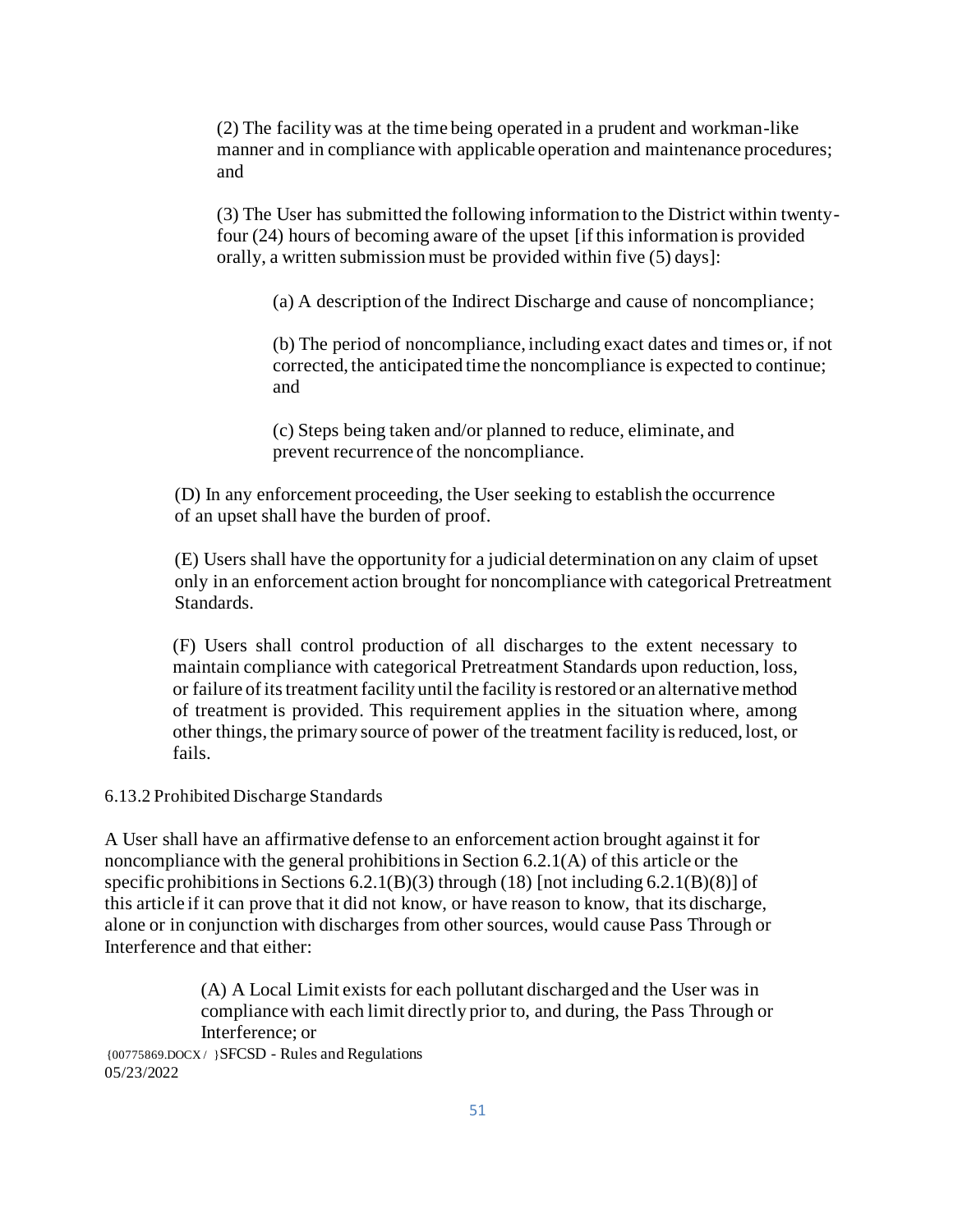(B) No Local Limit exists, but the discharge did not change substantially in nature or constituents from the User's prior discharge when the POTW was regularly in compliance with its NPDES/CDPS permit, and in the case of Interference, was in compliance with applicable sludge use or disposal requirements.

#### 6.13.3 Bypass

(A) For the purposes of this Section,

(1) Bypass means the intentional diversion of wastestreams from any portion of a User's facility.

(2) Severe property damage means substantial physical damage to property, damage to the treatment facilities which causes them to become inoperable, or substantial and permanent loss of natural resources which can reasonably be expected to occur in the absence of a bypass. Severe property damage does not mean economic loss caused by delays in production.

(B) A User may allow any bypass to occur which does not cause Pretreatment Standards or Requirements to be violated, but only if it also is for essential maintenance to assure efficient operation. These bypasses are not subject to the provision of paragraphs (C) and (D) of this Section.

(C) Bypass Notifications

(1) If a User knows in advance of the need for a bypass, it shall submit prior notice to the District, at least ten (10) days before the date of the bypass, if possible.

(2) A User shall submit oral notice to the District of an unanticipated bypass that exceeds applicable Pretreatment Standards within twentyfour (24) hours from the time it becomes aware of the bypass. A written submission shall also be provided within five (5) days of the time the User becomes aware of the bypass. The written submission shall contain a description of the bypass and its cause; the duration of the bypass, including exact dates and times, and, if the bypass has not been corrected, the anticipated time it is expected to continue; and steps taken or planned to reduce, eliminate, and prevent reoccurrence of the bypass. The District may waive the written report on a case-bycase basis if the oral report has been received within twenty-four (24)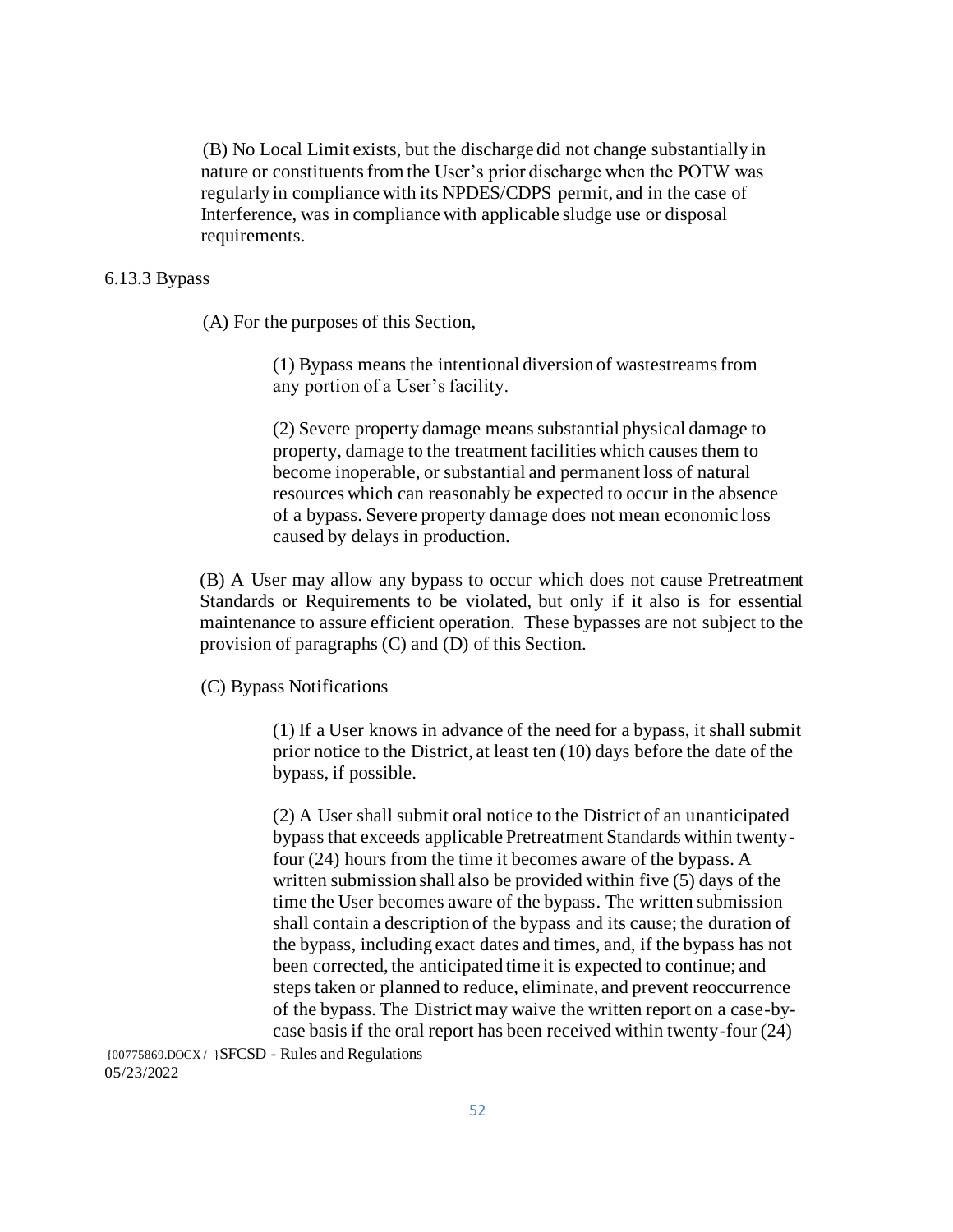hours.

#### (D) Bypass

(1) Bypass is prohibited, and the District may take an enforcement action against a User for a bypass, unless

> (a) Bypass was unavoidable to prevent loss of life, personal injury, or severe property damage;

(b) There were no feasible alternatives to the bypass, such as the use of auxiliary treatment facilities, retention of untreated wastes, or maintenance during normal periods of equipment downtime. This condition is not satisfied if adequate back-up equipment should have been installed in the exercise of reasonable engineering judgment to prevent a bypass which occurred during normal periods of equipment downtime or preventive maintenance; and

(c) The User submitted notices as required under paragraph (C) of this section.

(2) The District may approve an anticipated bypass, after considering its adverse effects, if the District determines that it will meet the three conditions listed in paragraph (D)(1) of this Section.

#### **Section 6.14 Wastewater Treatment Rates (Reserved)**

#### **Section 6.15 Miscellaneous Provisions**

6.15.1 Pretreatment Charges and Fees

The District may adopt reasonable fees for reimbursement of costs of setting up and operating the District's Pretreatment Program, which may include:

> (A) Fees for Individual Wastewater Discharge Permit applications including the cost of processing such applications;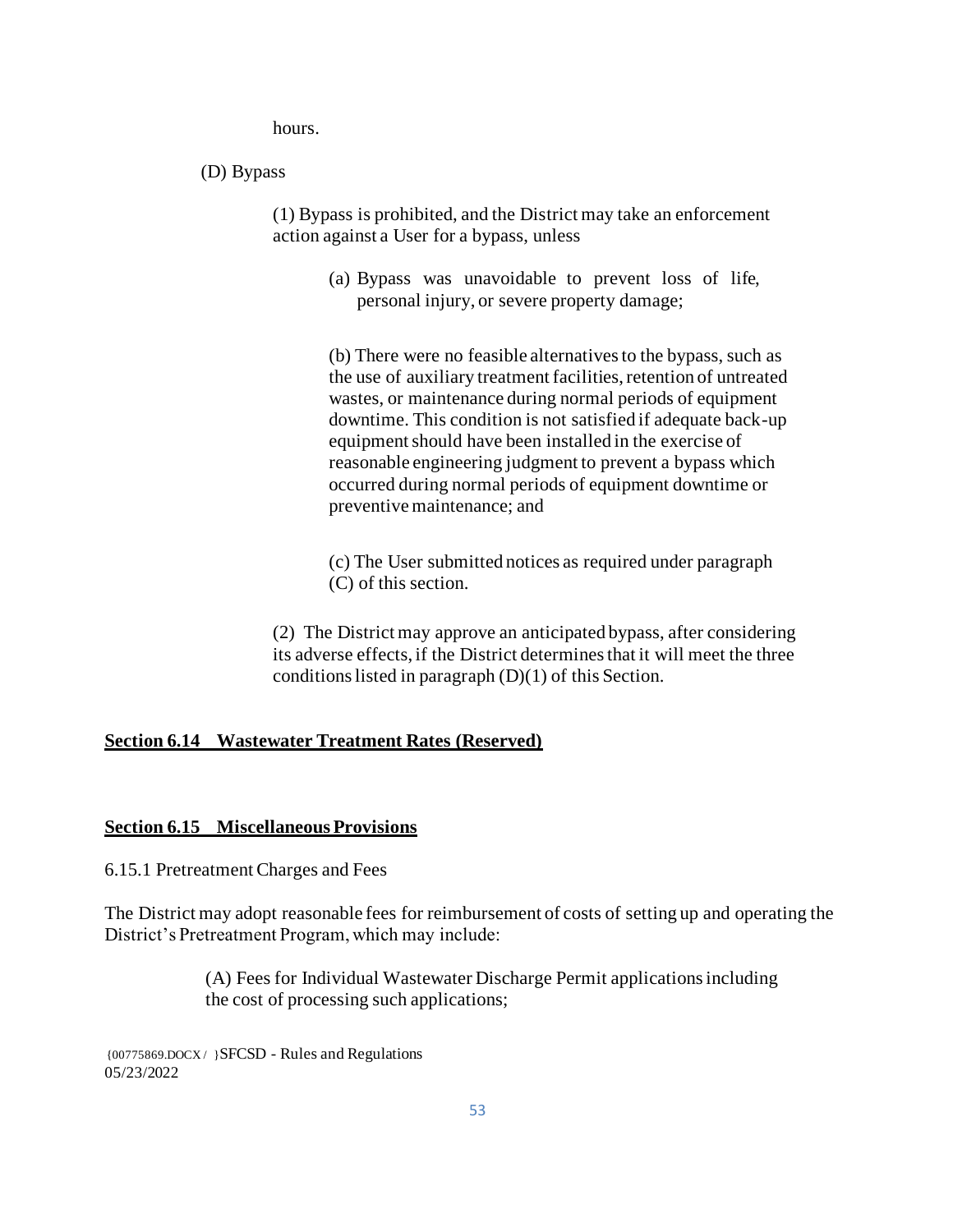(B) Fees for monitoring, inspection, and surveillance procedures including the cost of collection and analyzing a User's discharge, and reviewing monitoring reports and certification statements submitted by Users;

(C) Fees for reviewing and responding to accidental discharge procedures and construction;

(D) Fees for filing appeals;

(E) Fees to recover administrative and legal costs (not included in Section 6.15.1 B) associated with the enforcement activity taken by the District to address IU noncompliance; and

(F) Other fees as the District may deem necessary to carry out the requirements contained herein. These fees relate solely to the matters covered by this article and are separate from all other fees, fines, and penalties chargeable by the District.

6.15.2 Severability

If any provision of this article is invalidated by any court of competent jurisdiction, the remaining provisions shall not be affected and shall continue in full force and effect.

#### **Section 6.16 Effective Date**

This article shall be in full force and effect immediately following its passage, approval, and publication, as provided by law.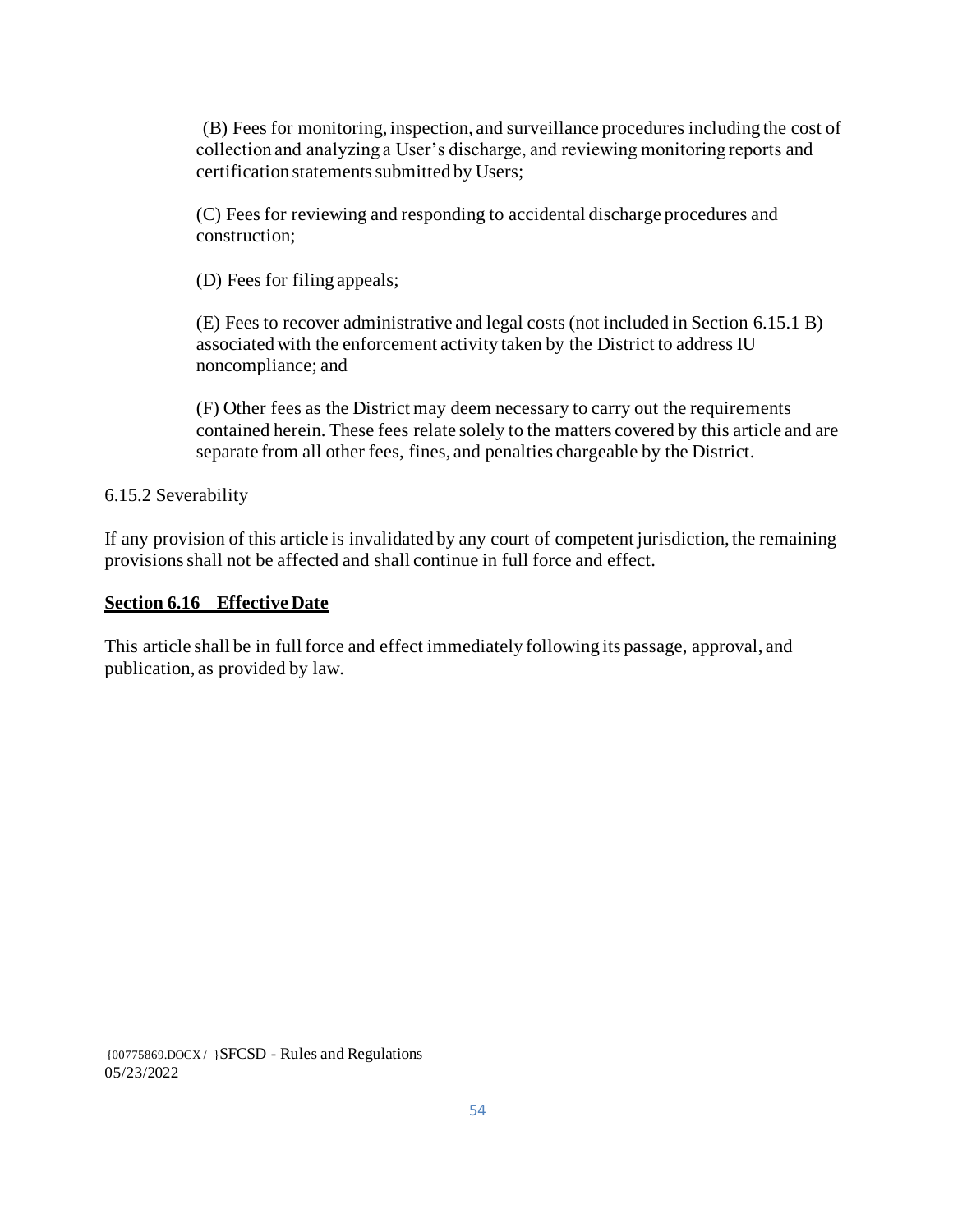## **ARTICLE 7**

#### **VIOLATIONS, PENALTIES AND COMPLAINTS**

#### **Section 7.1 Notice of Violations**

- A. Enforcement Procedures
	- 1. Informal enforcement action.
		- a. The violator will be contacted and made aware of the violation. At the time of contact, an informational meeting will be scheduled to discuss the violation and necessary remedialaction.
		- b. At the informational meeting, the violator will be advised of the nature of the violation and the necessary remedial action required to bring the violator intocompliance.
		- c. After the informational meeting, the District will issue a Notice of Noncompliance stating necessary remedial action.
	- 2. Formal enforcement action.
		- a. The District shall establish the amount of the fine, determine the necessary corrective action and issue a Notice of Violation.
		- b. In the event the violator decides to appeal the fine or corrective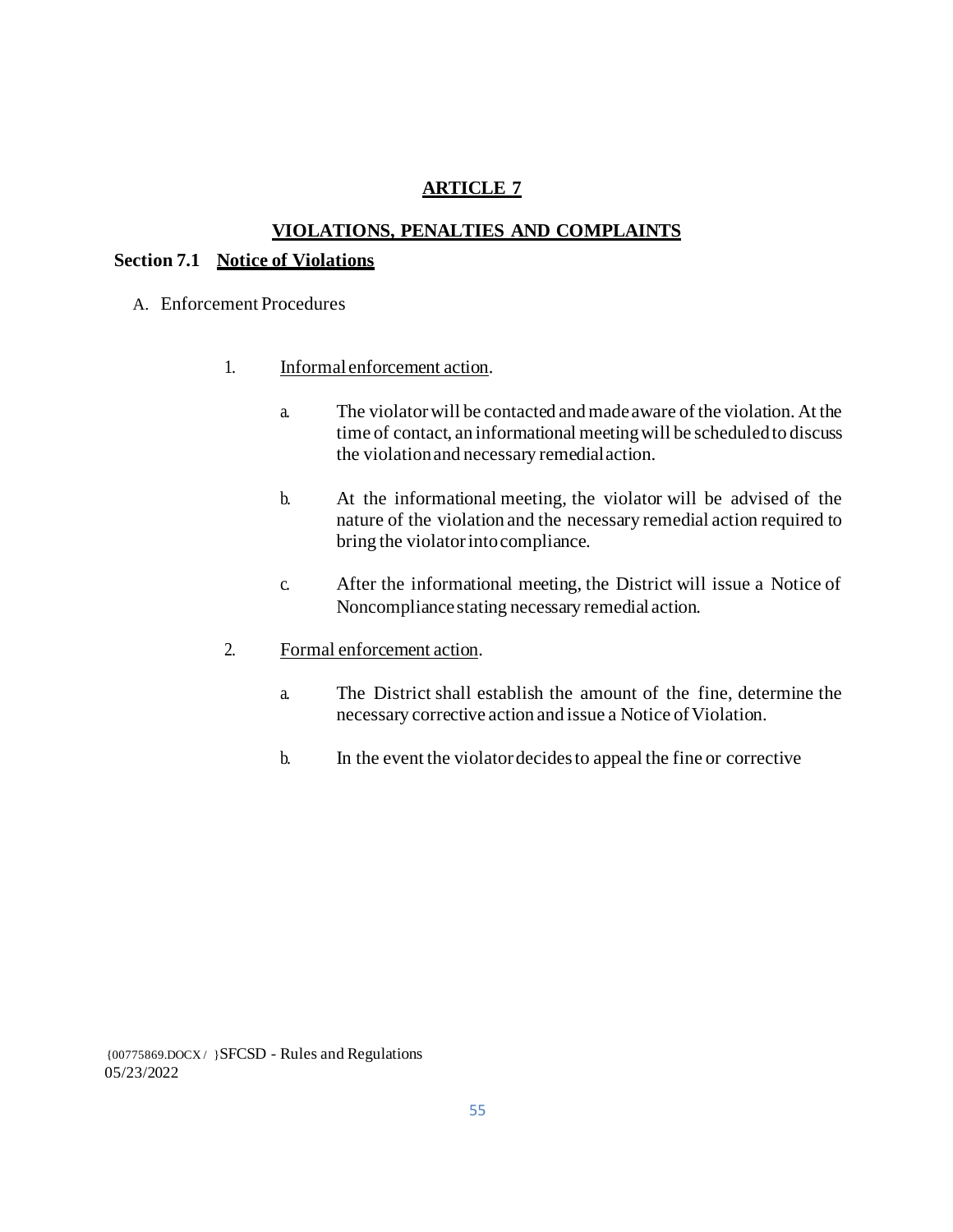action required, the violator shall deliver a written Notice of Appeal, together with the cost bond required by Subsection  $7.1A(2)(e)$  within five (5) days of the date of delivery of the Notice of Violation.

c. Within fifteen (15) days of receipt by the District of the Notice of Appeal, the District shall deliver to the violator a list of five (5) acceptable Arbitrators (List). Within ten (10) days of the delivery of the List, the violator shall notify the District of the name of one (1) Arbitrator from the List who is acceptable to the violator. In the event the violator fails to select an Arbitrator from the List and notify the District of the selection within ten  $(10)$  days of the delivery of the List, the District shall select one Arbitrator from the List, and the violator will be deemed to have consented to the selection.

#### d. Arbitration hearing.

- (1) A hearing shall be conducted according to the Uniform Arbitration Act.
- (2) The Arbitrator shall apply as appropriate the provisions of the Act, the Water Quality Control Act, the Code of Federal Regulations and the rules and regulations of the EPA, Colorado Department of Health and the District, and the District's rules and regulations as they are amended from time to time.
- (3) Except for good cause shown, the hearing shall be held no sooner than forty-five (45) days nor more than sixty (60) days following the selection of the Arbitrator. Failure to hold the hearing within these time limits shall not be jurisdictional.
- (4) The Arbitrator shall be requested to issue his/her decision in writing within forty-five (45) days of the conclusion of the hearing. No delay in the issuance of the written decision shall constitute grounds to set aside or stay any enforcement action.
- e. The fees of the Arbitrator and the costs of the arbitration shall be shared equally by the parties, and the violator shall deposit a cost bond with the Notice of Appeal in the amount of TWO THOUSAND DOLLARS (\$2,000.00) to assure payment of the Arbitrator and the cost of the arbitration hearing. Failure to post the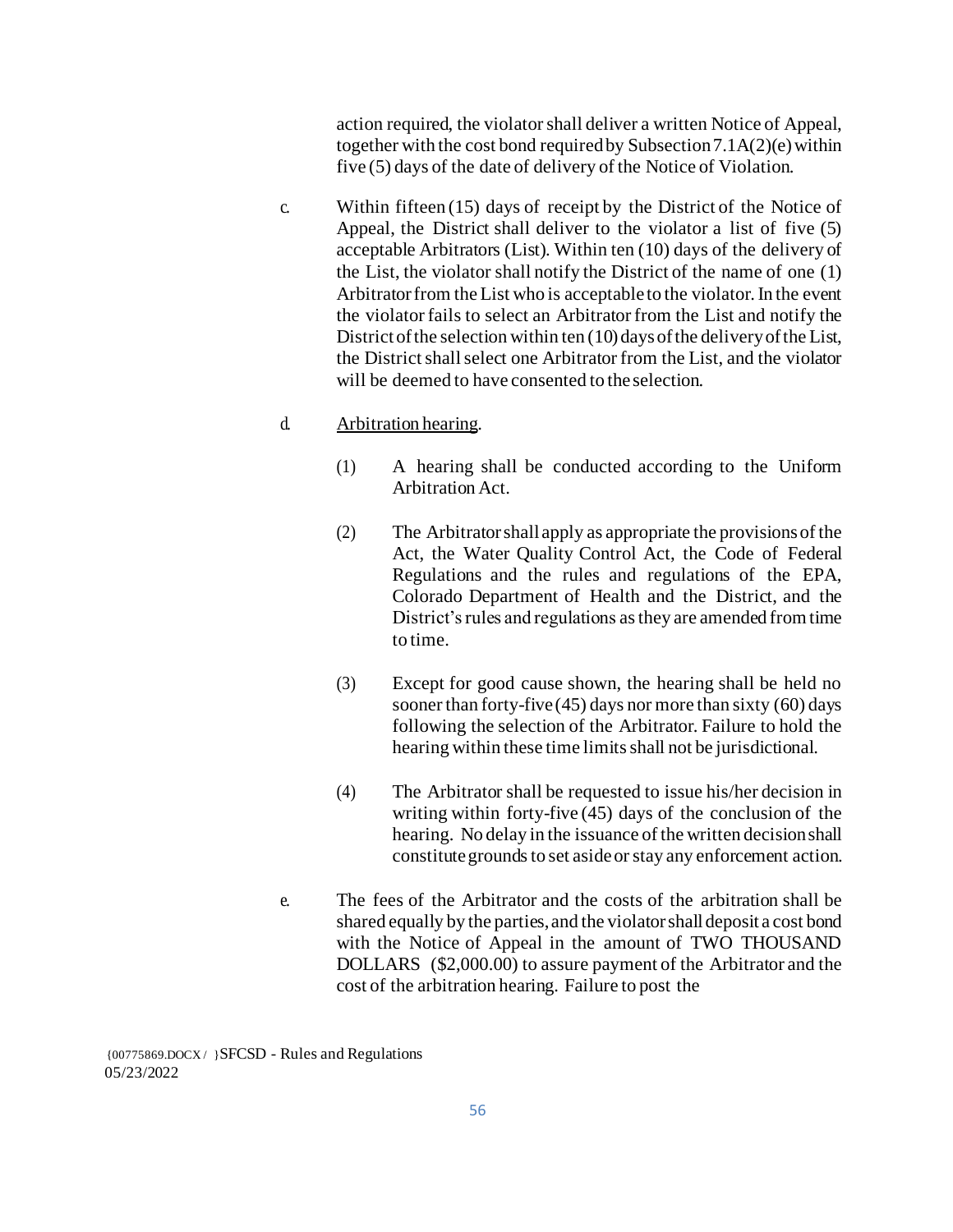cost bond with the Notice of Appeal shall be deemed a waiver of the right to appeal.

f. The failure of any violator to comply with the decision of the Arbitrator shall result in termination of service or the filing of an action for injunctive relief, or both, at the discretion of theDistrict.

**Section 7.2 Suspension of Service for Nonpayment.** When payments for service are not received by the due date indicated on the billing (thirty [30] days), a penalty of ten (10) percent of the balance due, with a minimum of Ten Dollars (\$10.00), will be imposed, and such account will be considered an overdue account. Owners or Customers who receive notice of an overdue account may appeal as set forth in Section7.1.

Upon receipt of an overdue account notice, payment for services, penalties, charges, rates, fees and tolls must be paid within thirty (30) days after an overdue account notice date or service will be suspended. A suspension of service notice shall be mailed by first-class mail advising that payment must be made within ten (10) days after receipt of a suspension notice or service will be disconnected. Except as otherwise provided in Section 7.5 or for an Article 6 Violation, all Owners or Customers who receive a notice of suspension may appeal as set forth in Section 7.6.

Prior to reinstatement of service, all charges due, including the most current bill and a graduated disconnection and reinstatement charge, shall be paid in full.

**Section 7.3 Suspension and Disconnection of Service.** For violation of any applicable portion of the District's Rules and Regulations or the terms and conditions of an IWDP, the District may suspend or disconnect service upon proper notice.

**Section 7.4 Informal Resolution.** Upon receipt of a notice of violation or penalty other than an Article 6 Violation, any Customer may, within five (5) days from receipt, request in writing a conference with the District Manager to discuss the violation or penalty. Said conference shall be held within ten (10) days of receipt of such request. After such a conference, the District Manager shall render an opinion in writing and notify the Customer by first-class mail within five (5) days.

Any Customer may, within five (5) days from receipt of the District Manager's opinion, request in writing reconsideration of said opinion. Within five (5) days of receipt of the Customer's request for reconsideration, the District Managershall hold a conference with the Customer and the District staff. The District Managershall accept and consider any relevant evidence. Within ten (10) days from the conference, the District Manager shall make written findings and an order disposing of the matter and shall provide the Customer with a copy of such decision. Said decision may be appealed to theBoard.

{00775869.DOCX / }SFCSD - Rules and Regulations 05/23/2022 During the informal resolution procedure, as set forth in this Section 7.4, service will be discontinued unless the District Manager determines that there is no danger to the environment, the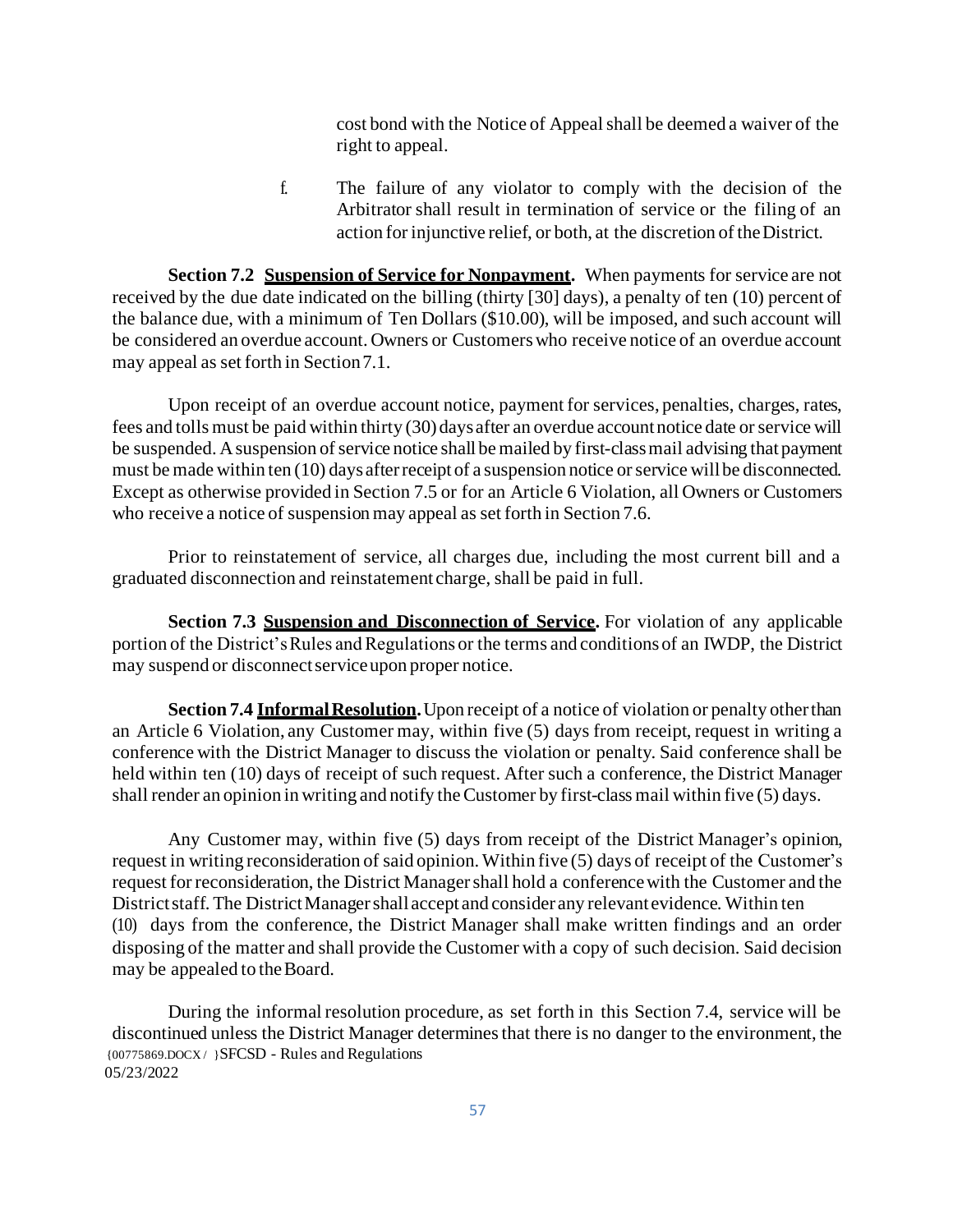POTW, or to any Person or property.

**Section 7.5 Suspension Hearing.** Except for Article 6 Violations or in an emergency situation, any Customer who has received notice of suspension of service may request a formal hearing prior to suspension of service by submitting a written request therefor. Such written request by the Customer shall be submitted within five (5) business days after receipt by the Customer of notice of suspension. The hearing shall be held within five (5) business days after receipt of written request for a formal hearing by the District.

The District Manager shall designate a hearing officer who may be an officer, agent, independent Contractor or employee of the District, provided that said hearing officer shall not have participated in any manner in the decision to suspend such service.

At the hearing, the Customer and any representative of the District shall be permitted to appear in person and shall have the right to present evidence and argument and the right to confront and cross-examine any witness. The Customer may be represented by any Person of his or her choice or by legal counsel. The hearing officer may receive and consider any evidence which has probative value and is commonly accepted by reasonable and prudent persons in the conduct of their affairs.

The hearing officer shall determine whether reasonable grounds exist to support the suspension of service. The hearing officer's decision shall be based upon evidence adduced at the hearing. The burden of showing that reasonable grounds exist to support the suspension shall be upon the District. The burden of showing mitigating circumstances shall be upon the Customer.

Subsequent to the hearing, the hearing officer shall make written findings and an order disposing of the matter and shall provide the Customer with a copy of such decision within ten (10) days after the hearing. Said decision may be appealed to the Board.

**Section 7.6 Appeals to the Board.** Except for Article 6 Violations, a Customer may appeal the decision of the hearing officer or the District Manager by filing with the District Manager a written Notice of Appeal within ten (10) days after the decision has been received. Such Notice of Appeal shall set forth in detail the grounds therefor. In the event of failure to file such written Notice of Appeal within said ten (10) day period, the decision of the hearing officer or District Managershall become final. Service shall be suspended unless the Notice of Appeal is accompanied by payment of all charges, including arrearages, disputed amounts, and any penalties, charges, rates, fees and tolls. In the event the decision is reversed, appropriate refunds will be made. The Board shall consider such appeal at the regularly scheduled or special Board meeting to be held within thirty (30) days of the filingofthe Noticeof Appeal. The District Manager exhausts the administrative remedies and allows the customer to proceed to District Court.

**Section 7.7 Emergency Situations.** If an emergency situation exists which constitutes an imminent threat to the health or safety of Persons or potentially dangerous to the environment or to the POTW as determined at the sole discretion of the District, the Customer's service may be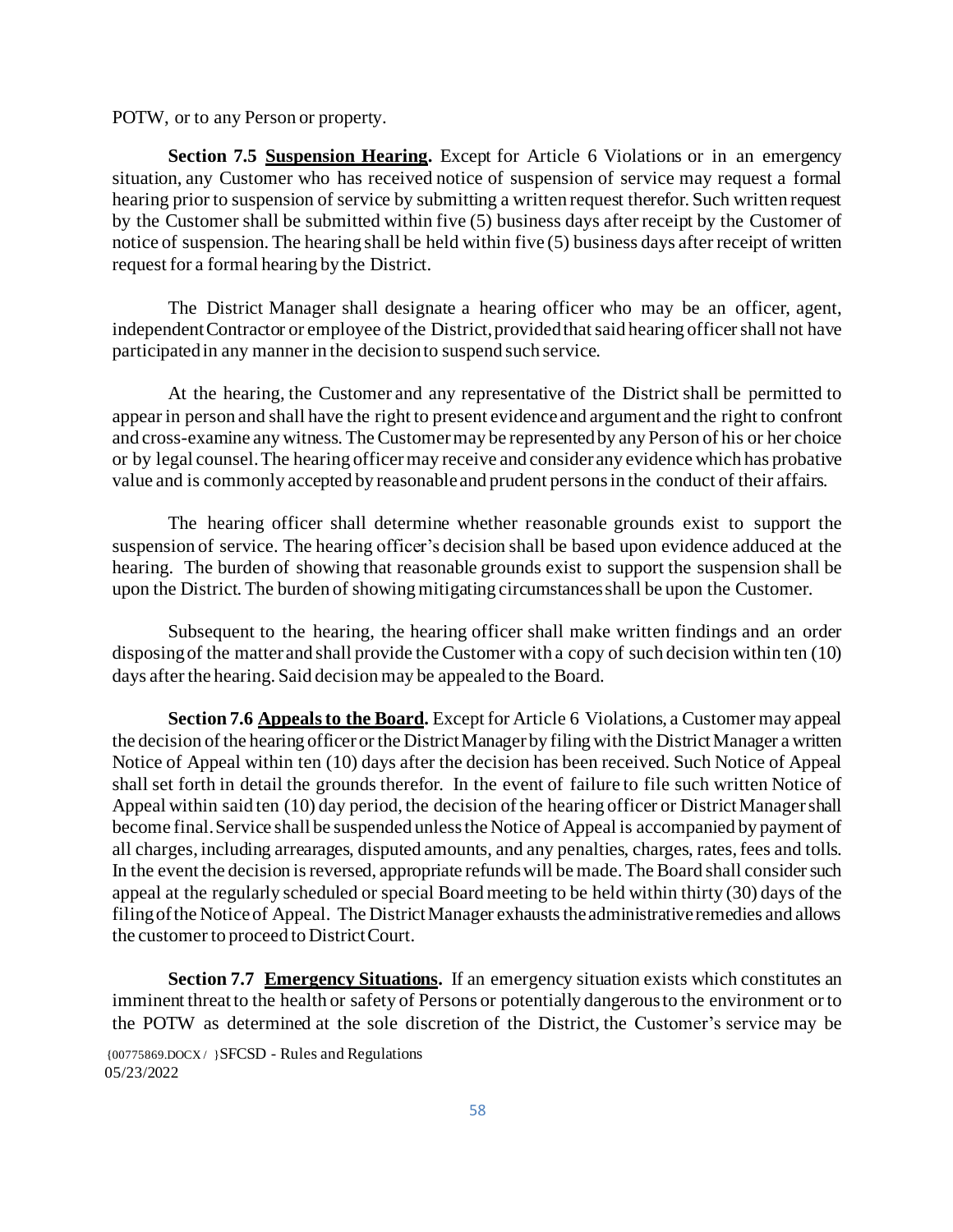terminated immediately without notice and such termination of service shall continue for as long as the emergency situation continues toexist.

**Section 7.8 Penalties Not Exclusive.** The penalties set forth in this Article are not exclusive and the District may prosecute to the fullest extent of the law any Person engaged in any illegal activities and may institute whatever civil actions it deems necessary to ensure compliance with these Rules and Regulations and to recover any damages, including attorneys' fees, caused by any violations of these Rules and Regulations.

**Section 7.9 Customer Complaints.** Any Customer having any complaint with respect to the conduct or action of any agent of the District in connection with the operation of the Sanitary Sewer system or in connection with the administration or implementation of any rules, regulations or policies related to the operation of said system, except for Article 5 Violations or unless specifically provided for elsewhere in this Article, shall follow the complaint process described hereinafter:

- A. The Customer shall contact the GeneralManagerin writing to register any complaint. The District Manager will investigate the Customer's complaint and, upon completion of said investigation, shall contact the Customer and relate all information associated with said complaint within fifteen (15) days. If the investigation yields evidence of actions or conduct contrary to the operations, policies, rules, regulations or other procedures of the District, the District Manager shall initiate appropriate corrective action and shall promptly report such action to the complainant.
- B. The complainant can appeal the District Manager's decision to the Board. The decision of the Board or its representative will be given in writing to the Customer within thirty (30) days after receipt of the appeal by the Board. In the event the decision is adverse to the Customer, all administrative remedies in connection with the appeal shall be deemed to have beenexhausted.

**Section 7.10 Billing-Related Complaints.** Any Customer having a billing complaint shall contact the accounting department in person, by phone or by letter. The accounting department will investigate the Customer's concerns and, upon completion of such investigation, shall contact the Customer relating all information associated with said complaint. If an error is discovered during the investigation, the succeeding bill shall reflect all adjustments. The Customer mayappeal anydecision of the District in the mannerset forth in this Article 7.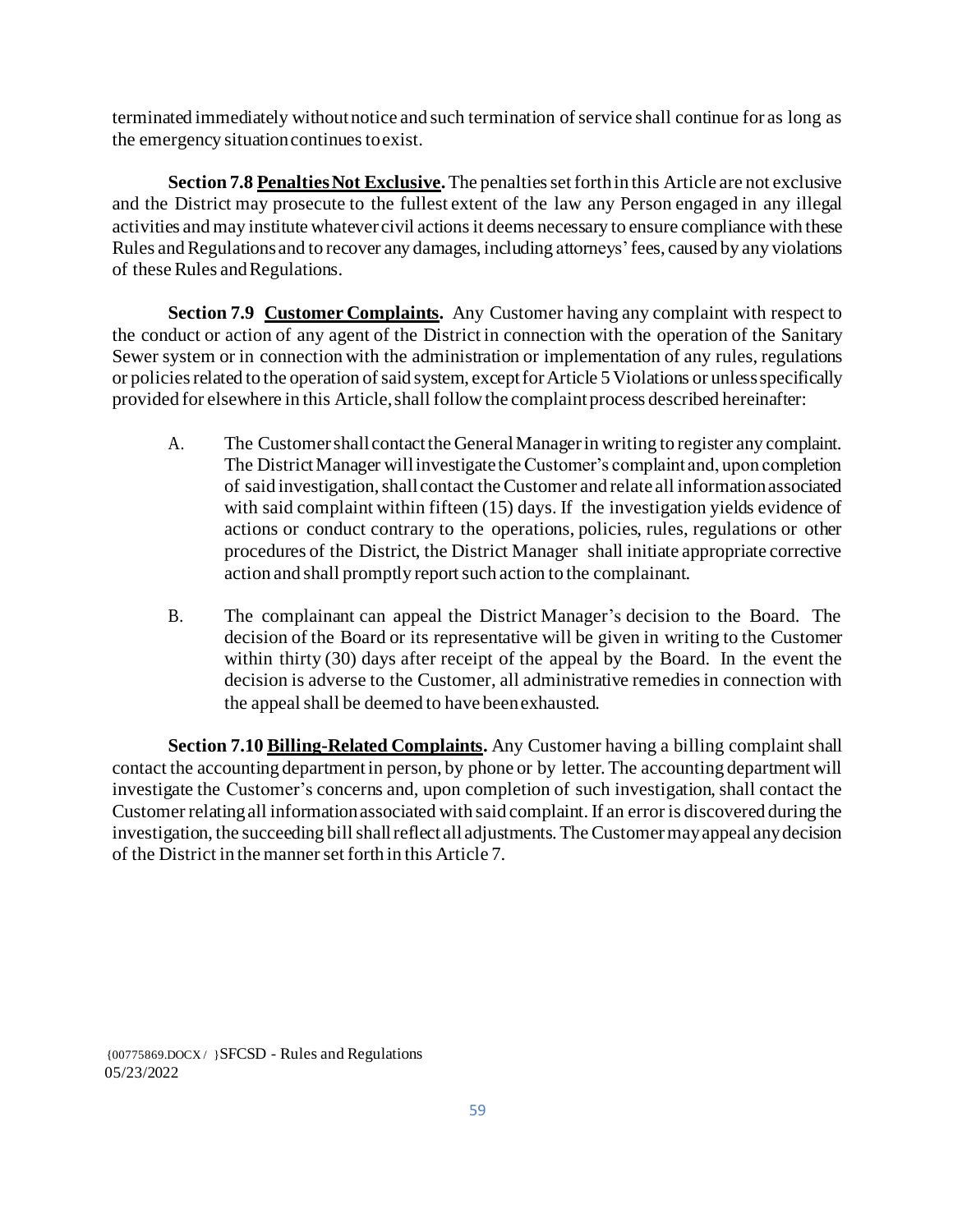#### **ARTICLE 8**

#### **FEES AND CHARGES**

**Section 8.1 Establishment of Rates and Charges.** Rates and charges to be collected and the terms, provisions and conditions to be effective, with respect to rates and charges for Sanitary Sewer service provided by the District to Customers of the District, shall be as fixed and established by the Board from time to time. The remedies provided in these Rules and Regulations are in addition to and not by way of derogation of any other remedies available to the District pursuant to any law orregulations.

Section 8.2 Perpetual Lien. Until paid, all fees, rates, tolls, penalties or charges due in accordance with these Rules and Regulations, any IWDP shall constitute a perpetual lien on and against the property served, and any such lien may be foreclosed in the same manner as provided by the laws of the State of Colorado for the foreclosure of mechanics' liens.

**Section 8.3** Joint Liability. The District shall have the right to assess to any Customer or Owner who is delinquent in the payment of any rate, toll, fee, charge or penalty, all legal, court and other costs necessary to or incidental to the collection of said account, including attorneys' fees, and said costs of collection shall be secured by the perpetual lien referred to in Section 8.2 above. The Customer and Owner are equally liable for any rate, toll, fee, charge or penalty of the District. Any agreements entered into between Customers, Owners or any other parties with regard to responsibility for payment of rates, tolls, fees, charges and penalties of the District shall be of no force and effect upon the District and the District may collect its rates, tolls, fees, charges and penalties from any party responsible for theirpayment.

**Section 8.4 Change of Rates and Charges.** The Board reserves the right to change the schedule of Sanitary Sewer service rates and charges and other fees at any time.

**Section 8.5 Tap Fees.** Tap Fees shall be collected with respect to property requiring service pursuant to these Rules and Regulations. The amount of such fees and the time of the collection thereof shall be established from time to time by resolution of the Board.

**Section 8.6 Inspection Fees.** Inspection of facilities for Sanitary Sewer service are performed by the District. The Customer shall be required to pay an inspection fee. There will be a supplemental fee for each additional inspection required due to failure of the Customer to have the facilities ready for the required inspection.

**Section 8.7 Temporary Service Connections.** A temporary service connection for Domestic Sewage only may be installed for use over a period of time not exceeding twelve (12) months. For each such connection, a written request therefor must be submitted and approved by the District